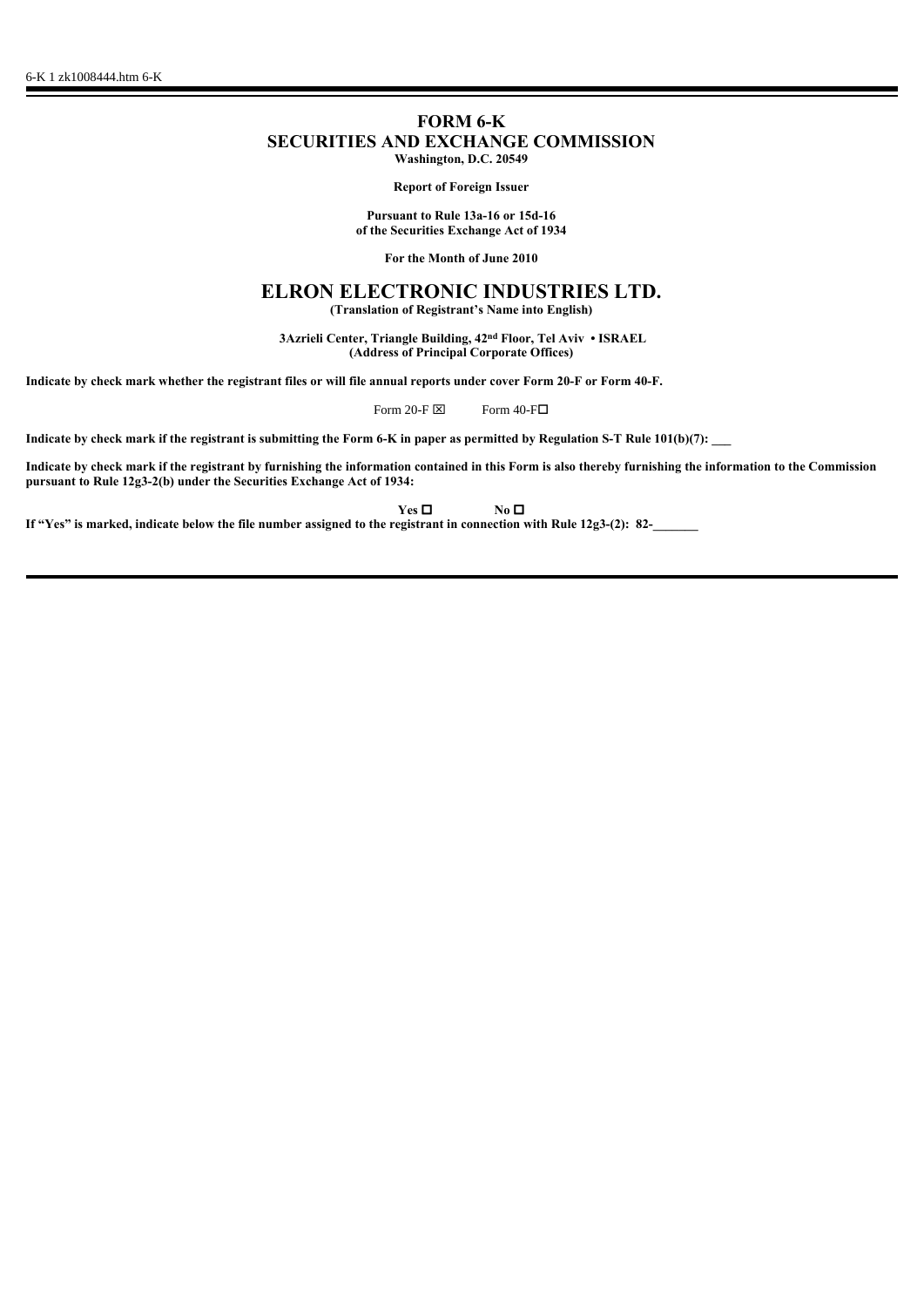English Translation of Registrant's Immediate Report filed with the Israel Securities Authority, Israel, on June 15, 2010 relating to the convening of an annual general meeting of shareholders of the Registrant on July 21, 2010.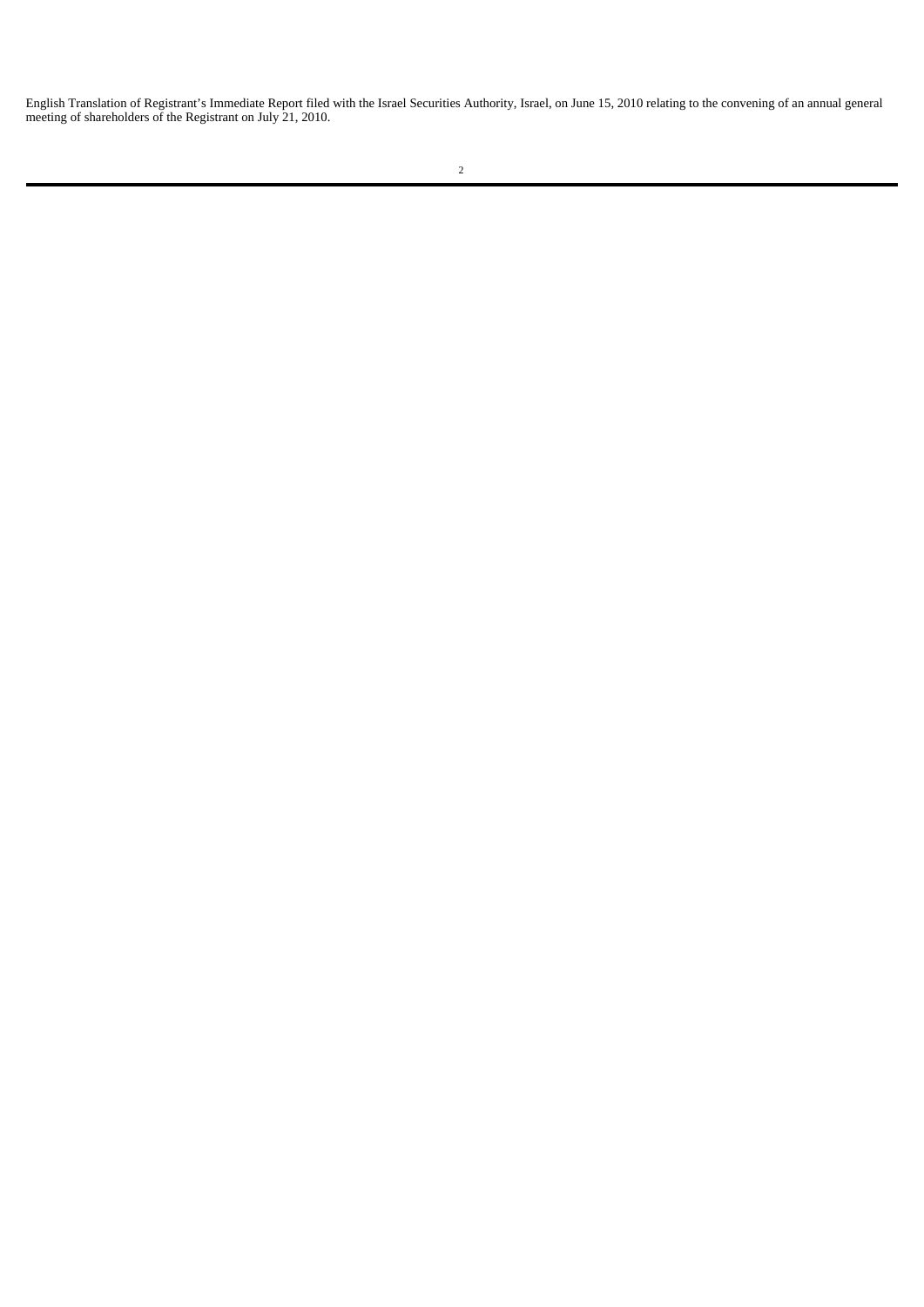# SIGNATURE

Pursuant to the requirements of the Securities Exchange Act of 1934, the Registrant has duly caused this report to be signed on its behalf by the undersigned, thereunto duly authorized.

> ELRON ELECTRONIC INDUSTRIES LTD. (Registrant)

By: /s/ Yaron Elad

Yaron Elad VP & CFO

Dated: June 16, 2010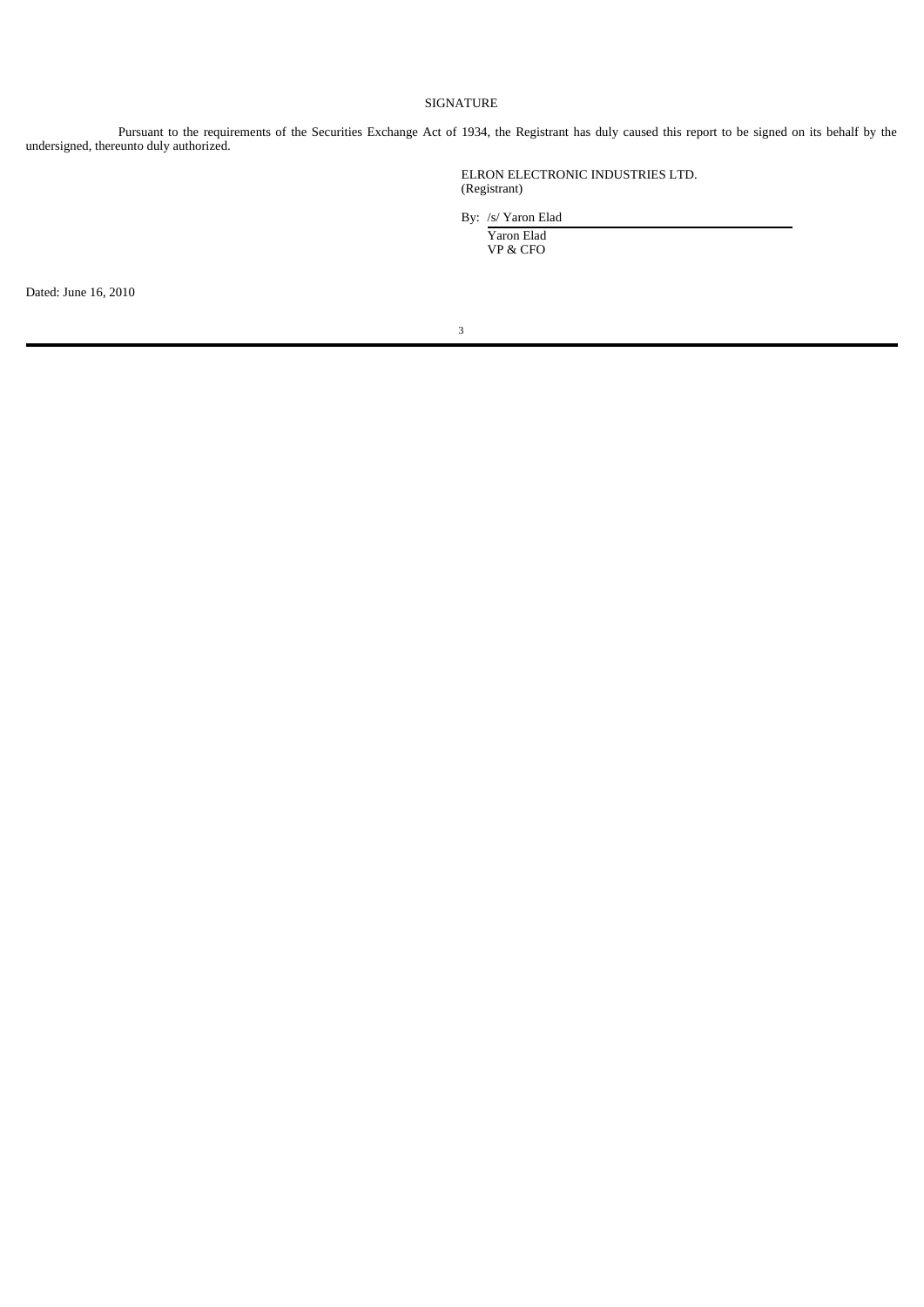# **Elron Electronic Industries Ltd. (the "Company")**

#### **Re: Immediate Report Pursuant to the Securities Regulations (Transaction Between a Company and a Controlling Shareholder Thereof), 5761-2001, and regarding the Convening of an Annual General Meeting of the Shareholders of the Company**

An immediate report (the "**Report**") is hereby given pursuant to the Companies Law, 5759-1999 (the "**Companies Law**"), and to the Securities Regulations (Periodic and Immediate Reports), 5730-1970, (the "**Immediate Report Regulations**") and to the Securities Regulations (Transaction Between a Company and a Controlling Shareholder Thereof), 5761-2001, (the "**Transaction with Controlling Shareholder Regulations**"), of the convening of an annual general meeting of the shareholders of the Company, which shall be held on July 21, 2010, at 10:30 am, at the Company's offices at 3 Azrieli Center, The Triangular Tower, 42nd Floor, Tel Aviv, on the agenda of which will be the matters described below in this report, including, the approval of the engagement of the Company with IDB Development Corporation Ltd. ("**IDB**"), an indirect controlling shareholder of the Company, in an arrangement regarding the use by IDB of available office rooms at the Company's offices as well as the approval of the Company's engagement with IDB in an arrangement regarding the use by the Company of computer systems' technical assistance and related support services provided by IDB's support center. The aforesaid engagements (the "**Engagements**") are transactions in which a controlling shareholder of the Company has a personal interest, as specified in this report. It is hereby clarified that this Immediate Report replaces the Report issued by the Company on April 13, 2010.

#### **Part A – Required Details Pursuant to the Transaction with a Controlling Shareholder Regulations**

### 1. **Summary and Principal Terms of the Engagements**

#### 1.1. **Company's Engagement with IDB in an arrangement providing for the use of space in the Company's offices.**

It is proposed to approve the Company's engagement with IDB in an arrangement according to which IDB may use, to the extent it shall be interested in doing so, available office rooms at the Company's offices at 3 Azrieli Center, Tel Aviv (on the 42<sup>nd</sup> floor) which the Company does not use (if and to the extent there shall be such available office rooms, from time to time), and subject to the provisions of the lease agreement regarding the Company's offices. In consideration for the use of such available office rooms which IDB shall wish to use, IDB shall pay the Company an amount per square meter equal to the amount per square meter according to the rental fees (including management fees to the management company of the building in which the Company's offices are located) and the municipality taxes which the Company pays for its offices. The calculation of the amount per such square meter shall be according to the total net area (in square meters) of the Company's offices and office rooms which shall be used by IDB without taking into account a pro rata share of the public areas located outside the Company's offices. As of the date of this report, the consideration for such use amounts to NIS 170.47 per square meter per month, linked to the Israeli Consumer Price Index (the "**Index**") (based on the Index of December 2009) plus VAT according to the law.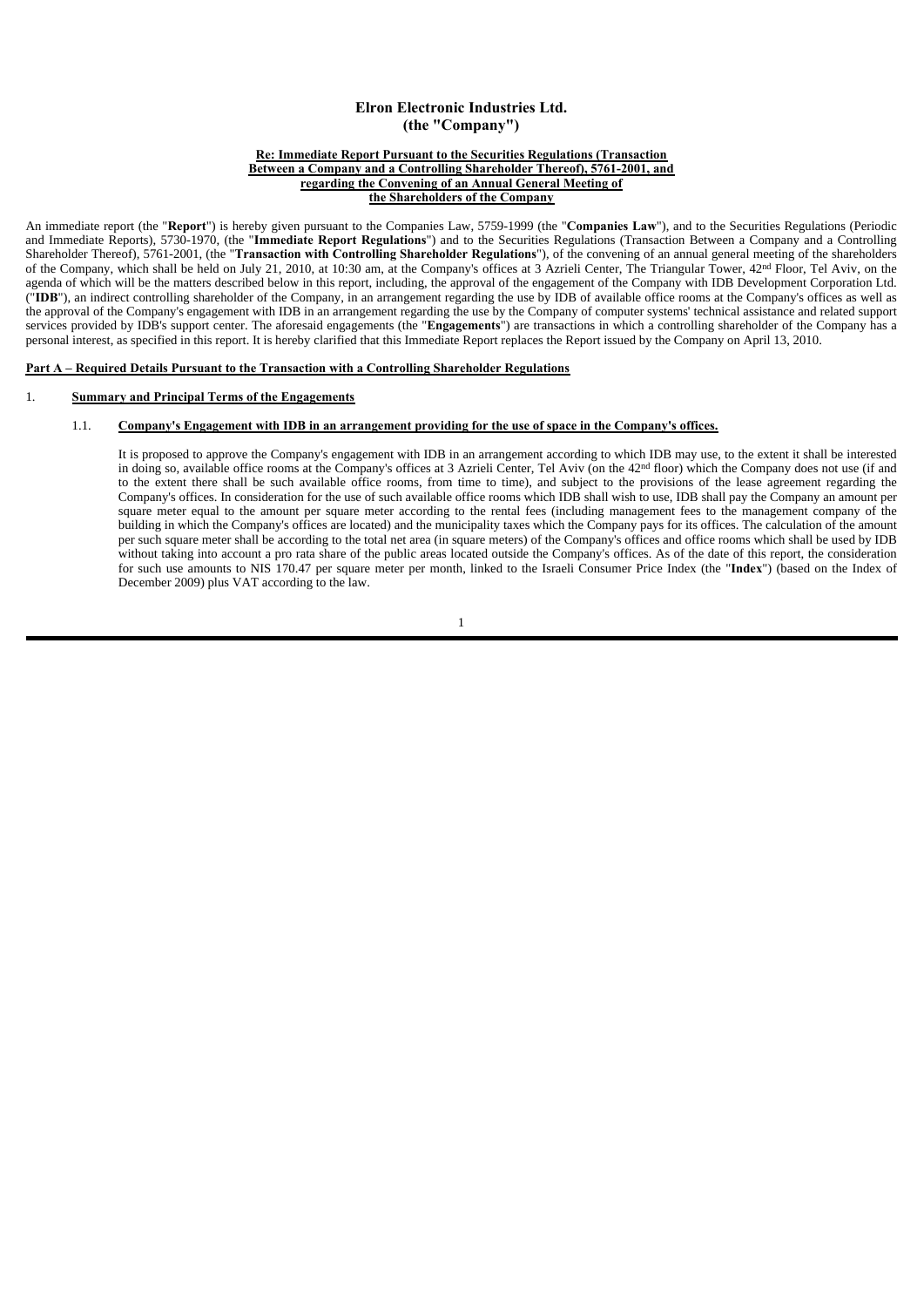# 1.2. **The Company's engagement with IDB in an arrangement to receive support center services**

It is proposed to approve the Company's engagement with IDB in an arrangement according to which the Company shall receive technical assistance and related support services for the Company's computer systems from IDB's support center (the "**Support Center**"), in consideration for participation and related support services for the Company's computer systems from ID by the Company in a pro rata share of the direct expenses related to the operation and maintenance of the Support Center. The Company shall bear such expenses according to the ratio between the number of computer terminals in the Company (including the Company's subsidiary, RDC – Rafael Development Corporation Ltd.) and the aggregate computer terminals of IDB and its group companies who receive the Support Center services.

#### 2. **Controlling Shareholders with Personal Interest in the approval of the Engagements and the Nature of their Personal Interest**

- 2.1. To the best of the Company's knowledge, the following may be considered controlling shareholders with a personal interest (within the meaning of these terms in the Companies Law) in the approval of the Engagements:
	- 2.1.1. IDB is considered an indirect controlling shareholder of the Company by virtue of IDB's control of Discount Investment Corporation Ltd. ("**DIC**"), which is considered a controlling shareholder of the Company as specified below. IDB has a personal interest in the approval of the Engagements being that IDB is a direct party to them.
	- 2.1.2. DIC is considered a controlling shareholder of the Company, by virtue of DIC's holdings on June 10, 2010 which amount to 50.48% of the Company's issued share capital and voting rights in the Company. DIC is a public company whose shares are traded on the Tel Aviv Stock Exchange ("**TASE**"). To the best of the Company's knowledge, as of the date of this report, approximately 73.50% of the share capital and voting rights of DIC is held by IDB. Therefore, DIC may be considered as having a personal interest in the approval of the Engagements, in light of the fact that such Engagements are between the Company and a controlling shareholder of DIC.
	- 2.1.3. To the best of the Company's knowledge, as of June 14, 2010 approximately 62,117.68 shares of the Company (approximately 0.21% of the Company's issued share capital and of the voting rights therein) are held by Clal Insurance Enterprises Holdings Ltd., a public company controlled by IDB; approximately 355,212.97 shares of the Company (approximately 1.20% of the Company's issued share capital and of the voting rights therein) are held by Clal Finance Ltd., a public company indirectly controlled by IDB; and approximately 142 shares of the Company are held by Taavura Special Projects Ltd., a company indirectly controlled by IDB and controlling shareholders in IDB. Therefore, the shares mentioned in this section above shall be deemed as held by the persons who have a personal interest in the approval of the Engagements.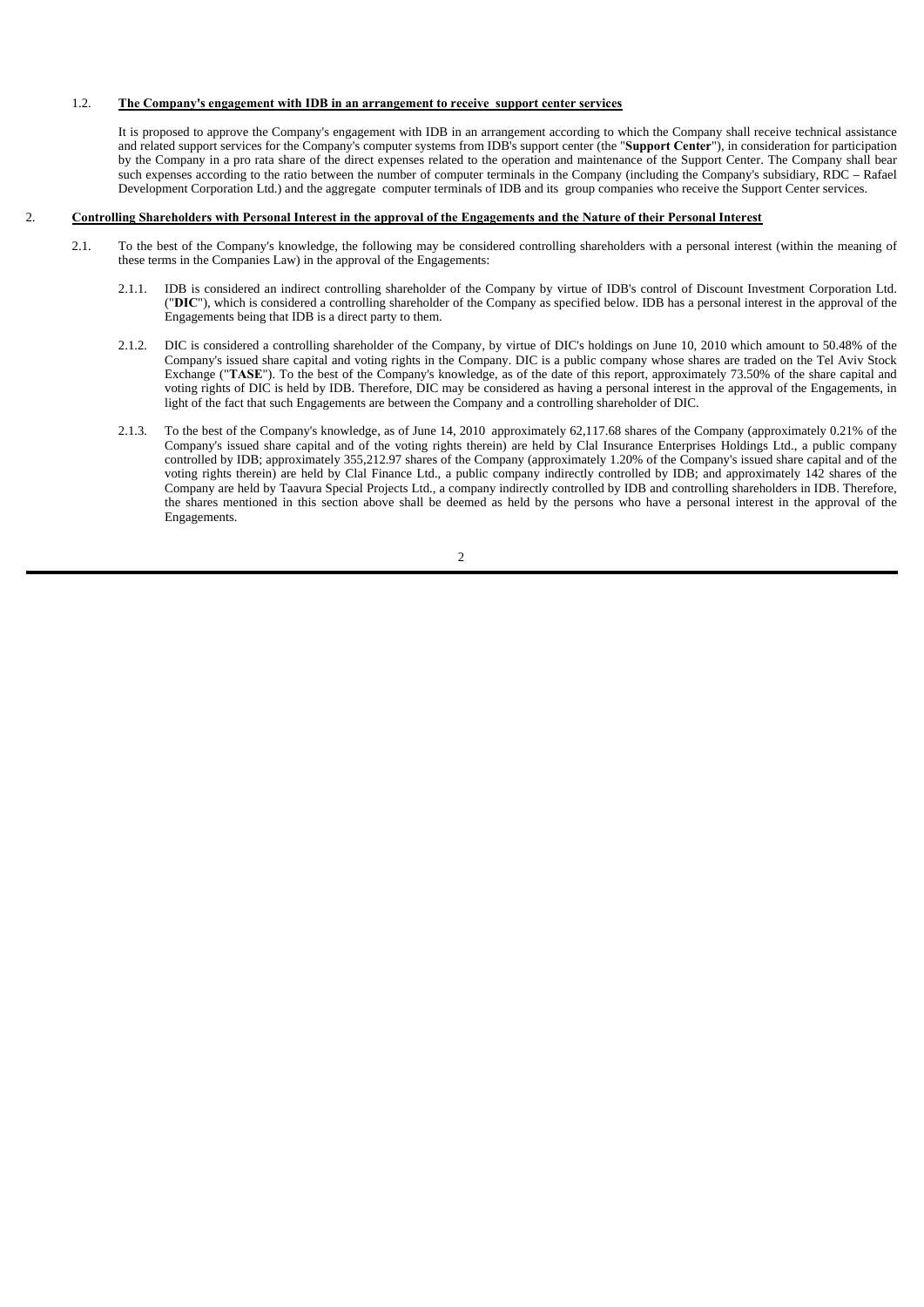# 3. **Names of the Directors with Personal Interest in Approving the Engagements and the Nature of their Personal Interest**

The following directors may be considered to have a personal interest in the approval of the Engagements: Arie Mientkavich, Shay Livnat, Dori Manor, Avi Fischer, Ami Erel and Rona Dankner. The personal interest of Messrs. Arie Mientkavich, Shay Livnat, Dori Manor, Avi Fischer, Ami Erel and Rona Dankner in the approval of the aforementioned Engagements results from their office and/or the office of their relatives as directors and/or officers and/or their being stakeholders and/or being relatives of stakeholders in DIC and/or IDB and/or in companies controlling IDB

### **Part B – Details in Connection with the Convening of an Annual General Meeting**

### 4. **The Matters on the Agenda and a Summary of the Proposed Resolutions**

- 4.1 To approve the engagement of the Company with IDB in an arrangement providing for the use of space in the Company's offices, as described in Section 1 of this report.
- 4.2 To approve the engagement of the Company with IDB in an arrangement to receive support center services, as described in Section 2 of this report.
- 4.3 To re-elect Arie Mientkavich, Avraham Asheri, Gabi Barbash, Rona Dankner, Ami Erel, Avraham Fischer, Shay Livnat, Dori Manor and Arieh Ovadia as directors of the Company until the next annual general meeting of the Company, in addition to the external directors who hold office.
- 4.4 To appoint Kost, Forer, Gabbay & Kasierer as the Company's auditors for another term until the next annual general meeting of the Company and authorize the Audit Committee and the Board of Directors to determine the audit fees.
- 4.5 To report to the general meeting on the audit fees for 2009.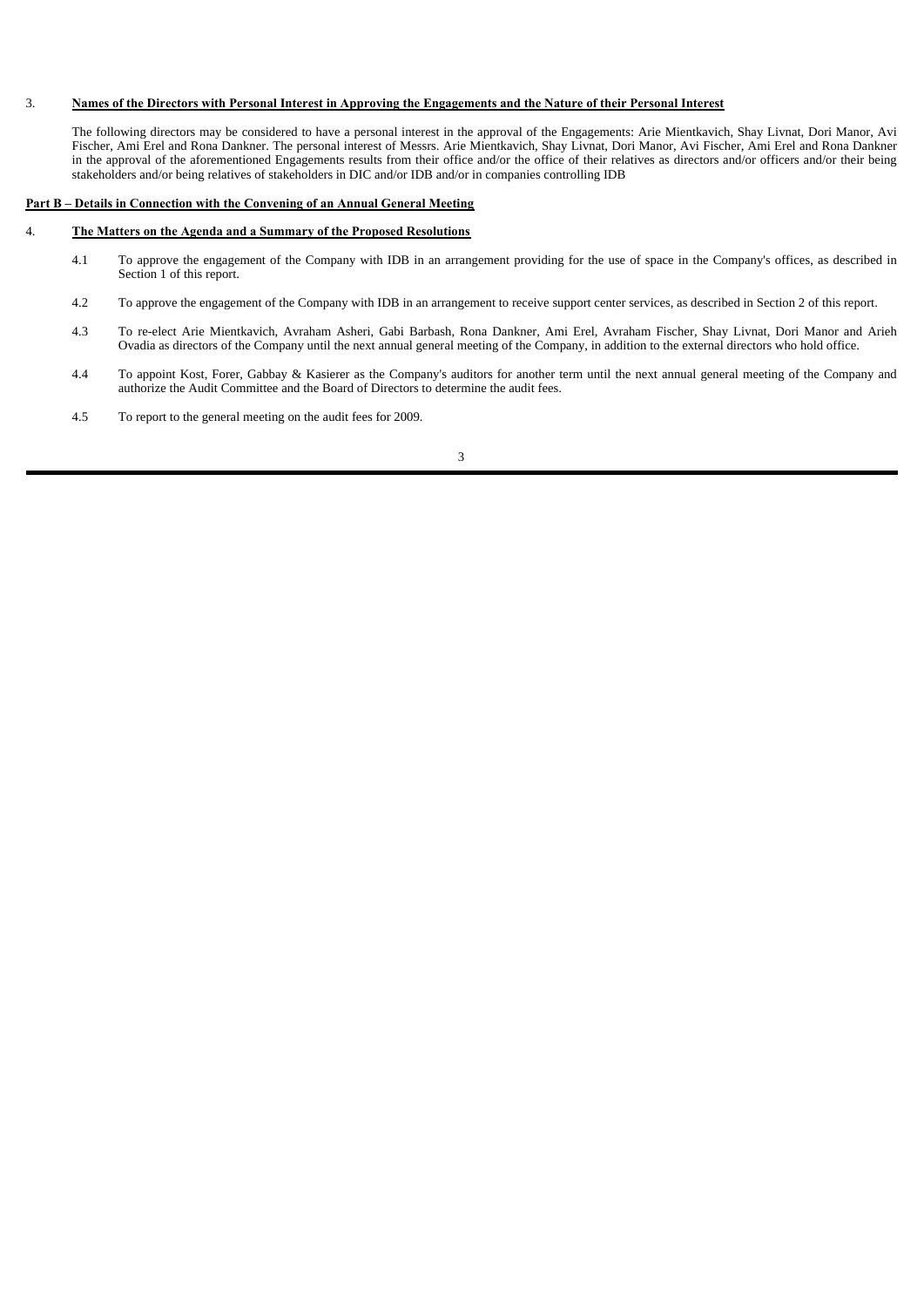- 4.6. To approve a Bonus to the Chairman of the Board of Directors, Mr. Arie Mientkavich. For additional details, see Section 11.2 of this report.
- 4.7. To approve a Bonus to a Director, Prof. Gabi Barbash. For additional details, see Section 11.3 of this report.
- 4.8. To consider the Financial Statements of the Company for 2009.

#### 5. **Place and Date of the Meeting**

An annual general meeting of the Company's shareholders shall be held on July 21, 2010, at 10:30 am, at the Company's registered office at 3 Azrieli Center (The Triangular Tower,  $42^{\text{nd}}$  Floor), in Tel Aviv (the "**Meeting**"). The meeting's agenda shall include the resolutions specified in this report.

#### 6. **Entitlement to Vote and Effective Date**

The effective date for the entitlement of a shareholder to participate and vote in the meeting, pursuant to Section 182 of the Companies Law and Section 3 of the Companies Regulations (Voting in Writing and Position Statements), 5765-2005, is June 21, 2010 (the "**Record Date**").

A shareholder of the Company may participate and vote in the meeting in person or appoint a proxy who shall be authorized to participate in the general meeting and vote on his behalf (pursuant to the provisions of the Company's articles). A letter of appointment appointing a proxy as aforesaid for the vote (the "**Letter of Appointment**") shall be made in writing and signed by the appointing party, and if the appointing party is a corporation, the Letter of Appointment shall be signed in such a manner as shall be legally binding on the corporation. The Letter of Appointment shall be deposited at the Company's offices at least 48 hours prior to the commencement of the Meeting or the adjourned meeting, as the case may be.

Pursuant to the Companies Regulations (Proof of Holding of a Share for Voting at the General Meeting), 5760-2000, a shareholder in whose favor a share is registered with a TASE member, which share is included among the shares registered in the shareholders' register in the name of the transfer agent, who wishes to vote at the meeting, will provide the Company with confirmation regarding his holding of the share on the Effective Date, which must be received from the TASE member with which his right to the share is registered, in accordance with the requirements of the said regulations.

#### 7. **Legal Quorum and Adjourned Meeting**

A legal quorum shall be constituted upon the presence, either in person or by proxy, of at least two shareholders holding in total more than 33.3% of the issued shares conferring voting rights in the Company, within one half hour of the time scheduled for the opening of the meeting. In the absence of a legal quorum at the general meeting one half hour after the time scheduled for commencement of the meeting, the general meeting shall stand adjourned for one week, on the same day at the same time and in the same place. If no legal quorum shall be formed at the adjourned meeting one half hour after the time scheduled for the meeting, then one shareholder holding at least 25% of the issued share capital of the Company, present either in person or by proxy, shall constitute legal quorum.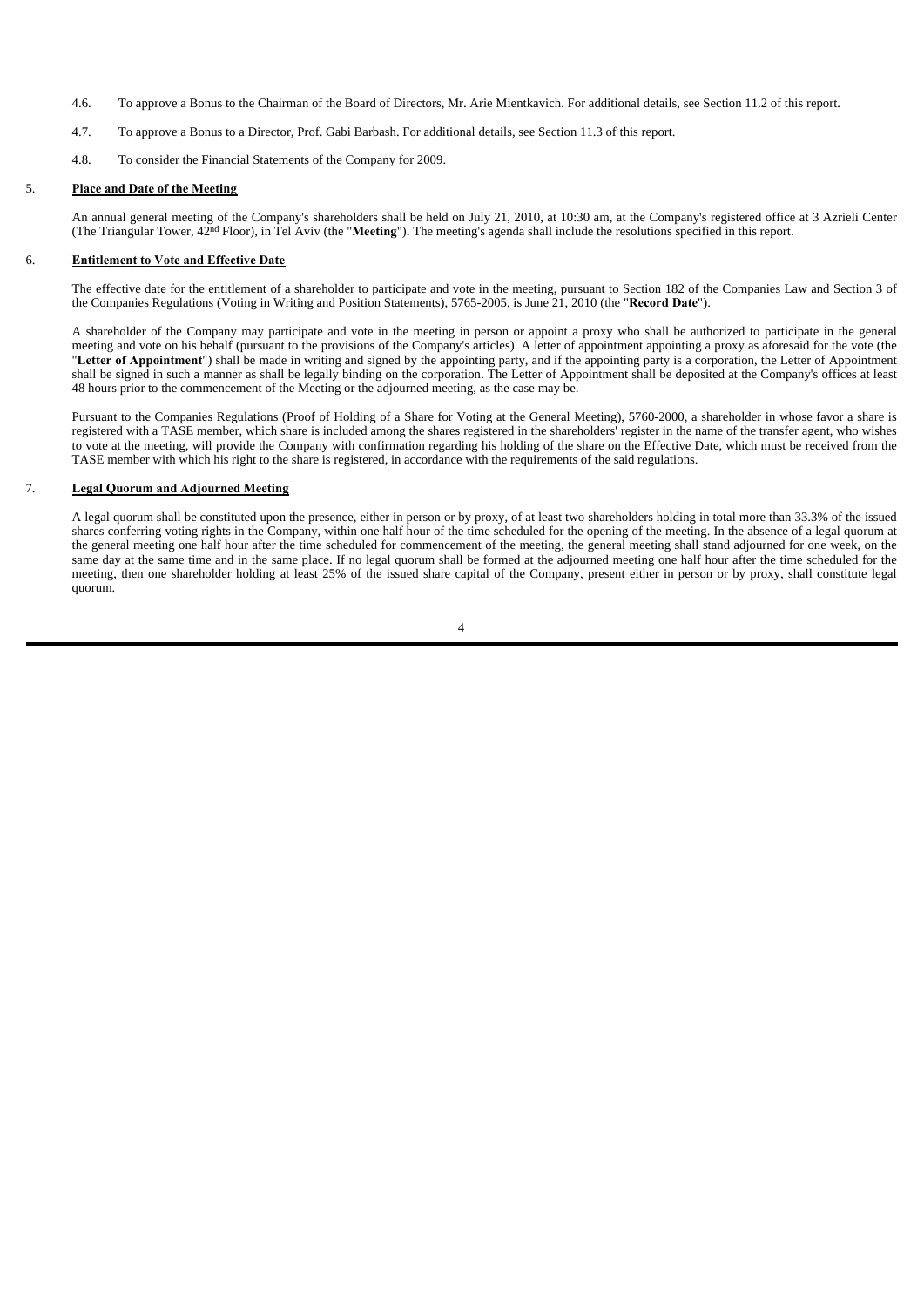#### 8. **Required Majority**

- 8.1. The majority required for adoption of the proposed resolutions specified in Section 12.1.1 and 12.1.2 of this report (the resolutions regarding approval of the Engagements) is a majority of the votes of the shareholders present, either in person or by proxy or via written proxies, who are entitled to participate in the meeting and who are participating in the vote, provided that one of the following is met:
	- (1) The majority vote includes at least one third of all of the votes of the shareholders who have no personal interest in the approval of the Engagements, who are participating in the vote; the count of all votes of the said shareholders shall exclude abstentions.
	- (2) The total dissenting votes from among the shareholders stated in subparagraph (1) above shall not have exceeded one percent of the total voting rights in the Company.
- 8.2. The majority required for adoption of the proposed resolutions specified in Sections 12.1.3, 12.1.4, 12.1.5 and 12.1.6 of this report is a majority of the votes of the shareholders present, either in person or by proxy or via written proxies, who are entitled to participate in the meeting and who are participating in the meeting.

# 9. **Deed of Vote, Position Statements and Proxy Card**

#### 9.1. Written Proxy and Position Statements

A shareholder may vote at the meeting with respect to the proposed resolutions on the agenda through a written proxy as specified below. The language of the written proxy and position statements in respect of the meeting may be found on the distribution website of the Israel Securities Authority ("**ISA**") at www.magna.isa.gov.il and on the website of Tel Aviv Stock Exchange Ltd. at http://maya.tase.co.il. A shareholder may approach the Company directly and receive therefrom, free of charge, the language of the written proxy and the position statements. The vote shall be cast on the second part of the written proxy, as published on the distribution website of the ISA, stated above.

A TASE member will send, free of charge, via e-mail, a link to the language of the written proxy and the position statements on the distribution website of the ISA to any shareholder who is not registered in the shareholders' register of the Company and whose shares are registered with the TASE member, if the shareholder shall have given notice to the same TASE member that he so wishes, provided that the notice is given with respect to a specific securities account and on a date prior to the Effective Date.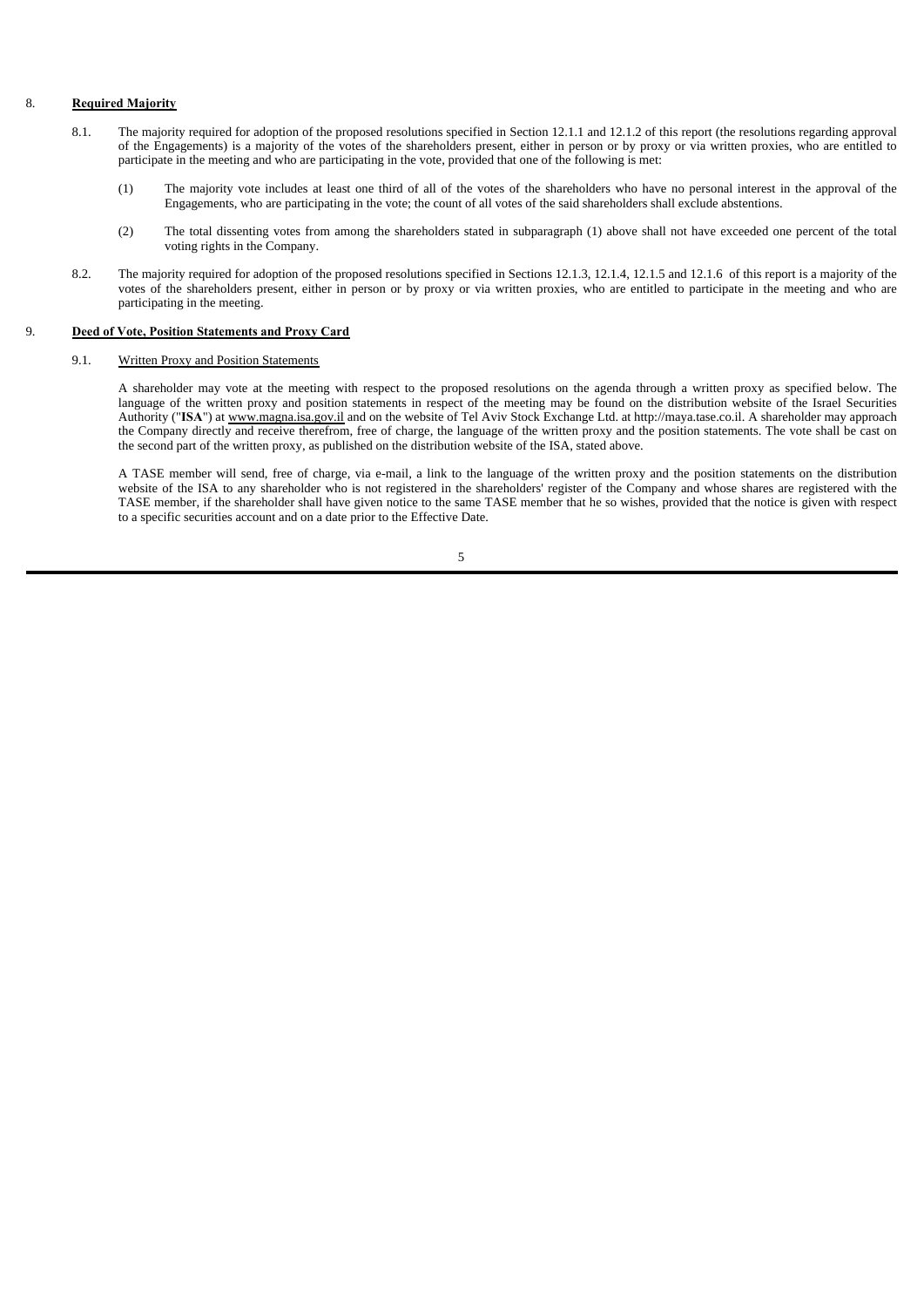A shareholder whose shares are registered with a TASE member may receive confirmation of the holding from the TASE member through which he holds his shares, at a branch of the TASE member or by mail to his address in consideration for the delivery cost only, if he shall have so requested, provided that a request for this purpose shall be made in advance for a specific securities account.

In addition, shareholders whose shares are registered with American Stock Transfer ("**AST**") only, whether registered in such shareholders' name or held with a broker in the United States., are entitled to vote their shares by delivering the proxy card (see Appendix C) to AST or to the broker through which the shares are held, as the case may be. The language of the proxy card may be viewed at the Company's website specified below, and will be sent to such shareholders. The votes may be cast by such shareholders only, according to the voting instructions set forth in the proxy card. The proxy card must be delivered to the Company's offices up to 48 hours before the date of the convening of the meeting.

The deed of vote and the documents necessary to attach thereto (as specified in the deed of vote) must be delivered to the Company's offices up to 72 hours before the date of the convening of the meeting, i.e. by July 18, 2010 at 10:30 a.m. For this purpose, the "date of delivery" is the date on which the deed of vote and the documents necessary to attach thereto shall have arrived at the Company's offices.

The last date for delivery of position statements to the Company is: July 1, 2010. The last date for delivery of the response of the board of directors to position statements, if and insofar as position statements of shareholders shall be submitted and the board of directors shall choose to submit its response to the said position statements, is: July 6, 2010.

A deed of vote and position statements shall be delivered by hand delivery or via registered mail.

As of June 10, 2010, the number of shares which constitute 5% of the total voting rights in the Company is 1,482,501 ordinary shares of the Company. As of the date of this report, the number of shares which constitute 5% of all of the voting rights which are not held by the controlling shareholder of the Company, as defined in Section 268 of the Companies Law, is 713,149 ordinary shares of the Company.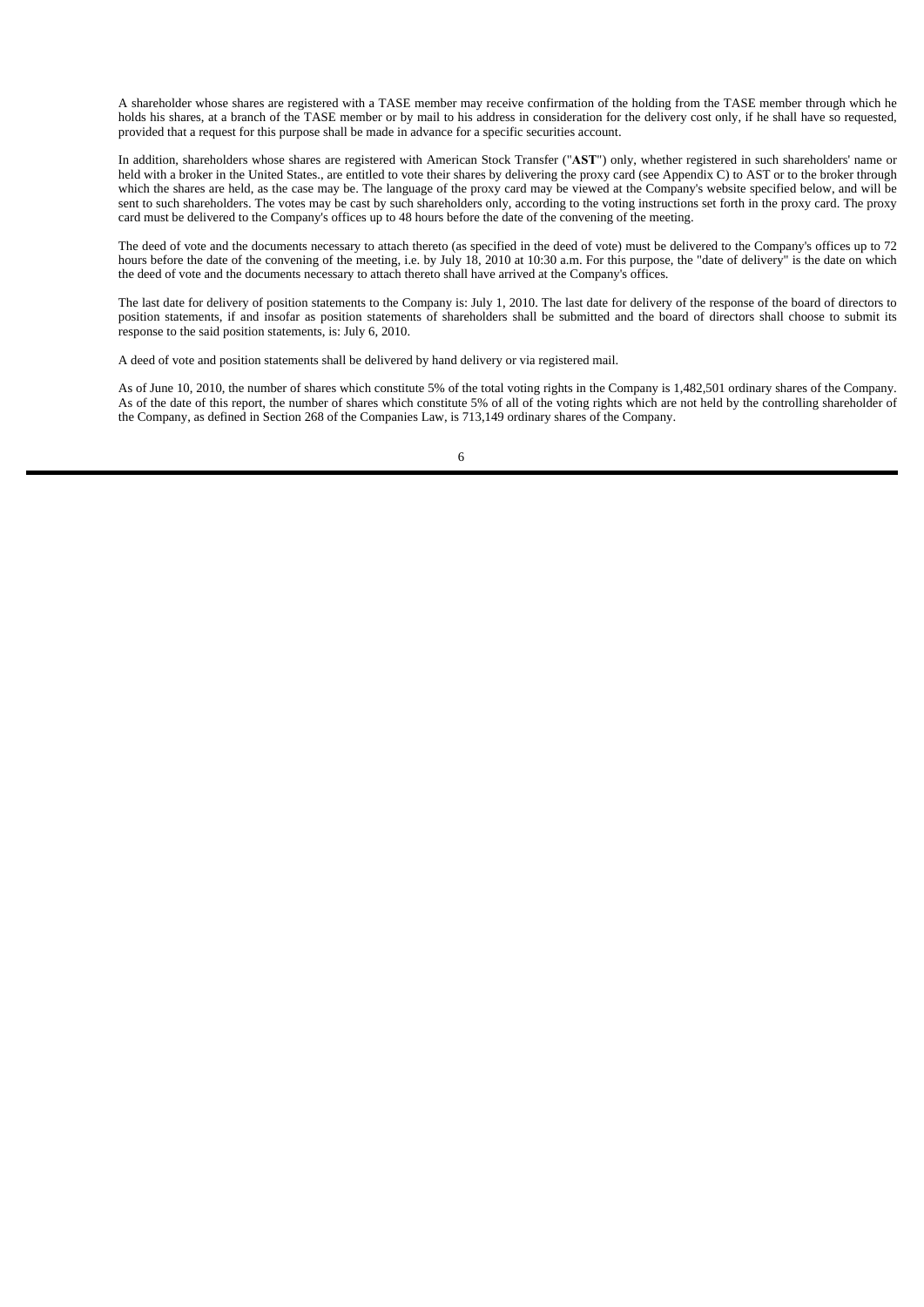A shareholder who participates in the vote at the meeting, whether in person or by proxy, shall notify the Company before the vote at the meeting, or if the vote is via deed of vote – on the deed of vote by marking in Part B of the deed of vote in the place designated therefor, whether or not he has a personal interest in the approval of the Engagements on the agenda of the meeting. If a shareholder or his proxy shall not have given notice as aforesaid, he shall not vote at the meeting and his vote will not be counted in the vote for approval of the Engagements.

# 10. **Inspecting the Immediate Report**

A copy of this report is available for inspection at the Company's offices at 3 Azrieli Center (the Triangular Tower 42nd floor) Tel Aviv, after prior telephonic coordination with the Company's secretarial office at Telephone: 972-3-6075555 on Sunday – Thursday (except for holiday eves and holidays) between 9:00 a.m. and 4:00 p.m., until the date of the convening of the meeting, as well as on the distribution website of the ISA at www.magna.isa.gov.il.

In addition, a copy of this report will be available on the Company's website at www.elron.com, and on the distribution website of the Securities and Exchange Commission at www.sec.gov.

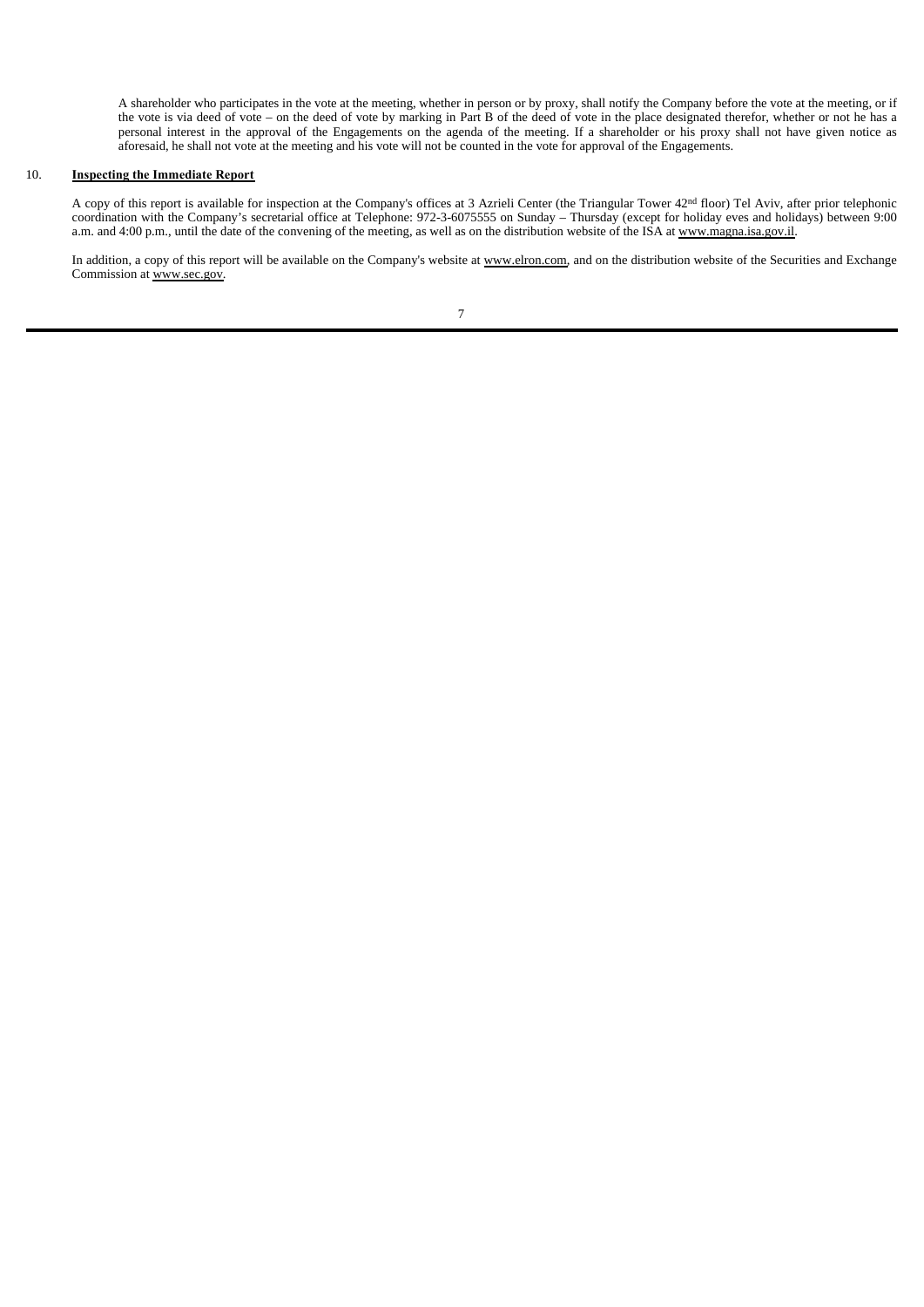### **Elron Electronic Industries Ltd. (the "Company")**

**To To 22 Kanfey Nesharim St.** 54 Achad Jerusalem **51 Achad Haw St.** 54 Achad Harves 1988  $Jerusalem$ 

**The Securities Authority The Tel Aviv Stock Exchange Ltd.**

Via Magna Via Magna

#### **Re: Immediate Report Pursuant to the Securities Regulations (Transaction Between a Company and its Controlling Shareholder), 5761-2001, and regarding the Convening of an Annual General Meeting of the Shareholders of the Company**

An immediate report is hereby given pursuant to the Companies Law, 5759-1999 (the "**Companies Law**") and to the Securities Regulations (Periodical and Immediate Reports), 5730-1970, (the "**Immediate Report Regulations**") and to the Securities Regulations (Transaction Between a Company and its Controlling Shareholder), 5761-2001, (the "**Transaction with a Controlling Shareholder Regulations**"), of the convening of an annual general meeting of the shareholders of the Company, which shall be held on July 21, 2010, at 10:30 a.m. at the Company's offices at 3 Azrieli Center, the Triangular Tower, 42<sup>nd</sup> Floor, Tel Aviv, on the agenda of which will be the matters described below in this report, including, the approval of an engagement of the Company with IDB Development Corporation Ltd. ("IDB"), an indirect controlling shareholder of the Company, in an arrangement regarding the use by IDB of office space in the Company's offices as well as the approval of the Company's engagement with IDB in an arrangement regarding the Company's use of technical assistance services for computer systems provided by IDB's support center The aforesaid engagements (the "**Engagements**") are transactions in which a controlling shareholder in the Company has a personal interest, as specified in this report. It is hereby clarified that this Immediate Report replaces the Report issued by the Company on April 13, 2010.

#### **Part A – Required Details Pursuant to the Transaction with a Controlling Shareholder Regulations**

#### **Summary Description and Principal Terms of the Engagements**

# 1. **Approval of the Company's engagement with IDB in an arrangement for provision of use of office space within the Company's offices.**

 1.1. It is proposed to approve the Company's engagement with IDB in an arrangement according to which IDB may use, to the extent it shall be interested in doing so, available offices at the Company's offices at 3 Azrieli Center (the Triangular Tower, 42nd Floor), Tel Aviv (the "**Company's Offices**"), which the Company does not use, if and to the extent there shall be from time to time, such available offices (the "**Engagement for Use of Office Space**").

8

**June 15, 2010**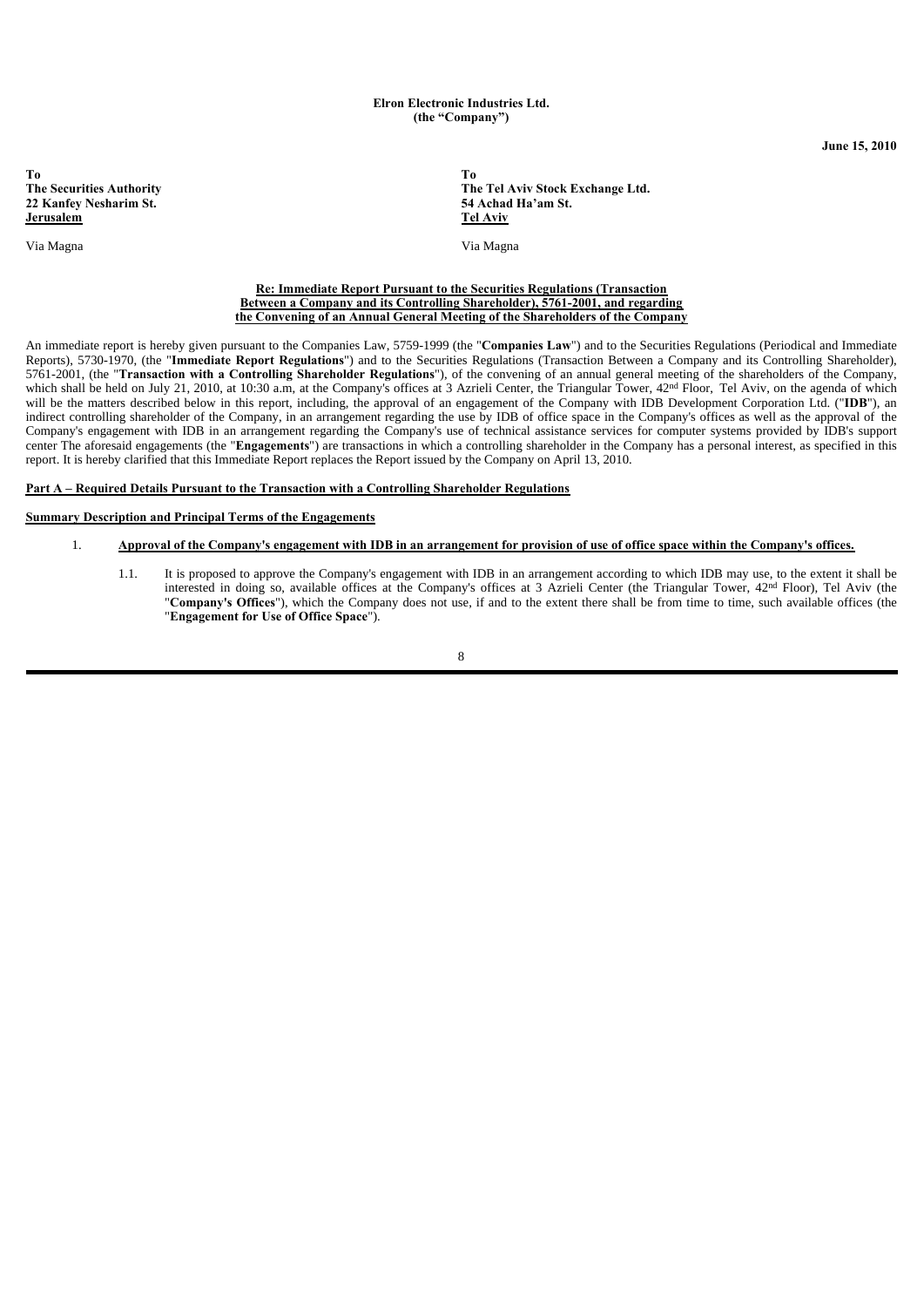- 1.2. The Principal Terms of the Engagement for Use of Office Space
	- 1.2.1. The Term of Engagement the Engagement for Use of Office Space shall be in effect until the expiration of the period in which the Company's offices shall be leased to the Company (including extensions of such periods from time to time). Notwithstanding the aforesaid, the Company shall have the right to terminate at any time the Engagement for Use of Office Space by a two months advance written notice thereof to IDB.
	- 1.2.2. The Consideration in consideration for the use of offices which IDB shall wish to use ("**Space Used by IDB**"), IDB shall pay the Company an amount per square meter equal to the amount per square meter according to the rental fees (including management fees to the management company of the building in which the Company's offices are located) and the municipal taxes that the Company pays for its offices. The calculation of the amount per square meter as aforesaid and the calculation of the consideration for use shall be done according to the total net area (in square meters) of the Company's offices and of areas used by IDB, respectively, without taking into account the pro rata share of public areas located outside the Company's offices (the "**Price Per Sqm**")
	- 1.2.3. As of the date of this report, the Price Per Sqm is approximately NIS 170.47 per month (linked to the Israeli consumer price index based on the index of December 2009) plus VAT according to law.
	- 1.2.4. The payment for space used by IDB shall be made at the end of each quarter, within 30 days from the issuance of an invoice by the Company, for the total sum of the bill for that quarter, in accordance with the size and length of time during which the space was used by IDB for such quarter.
	- 1.2.5. IDB shall indemnify the Company for any damage caused to the Company due to harm to property or body caused as a result of the use of the space by IDB.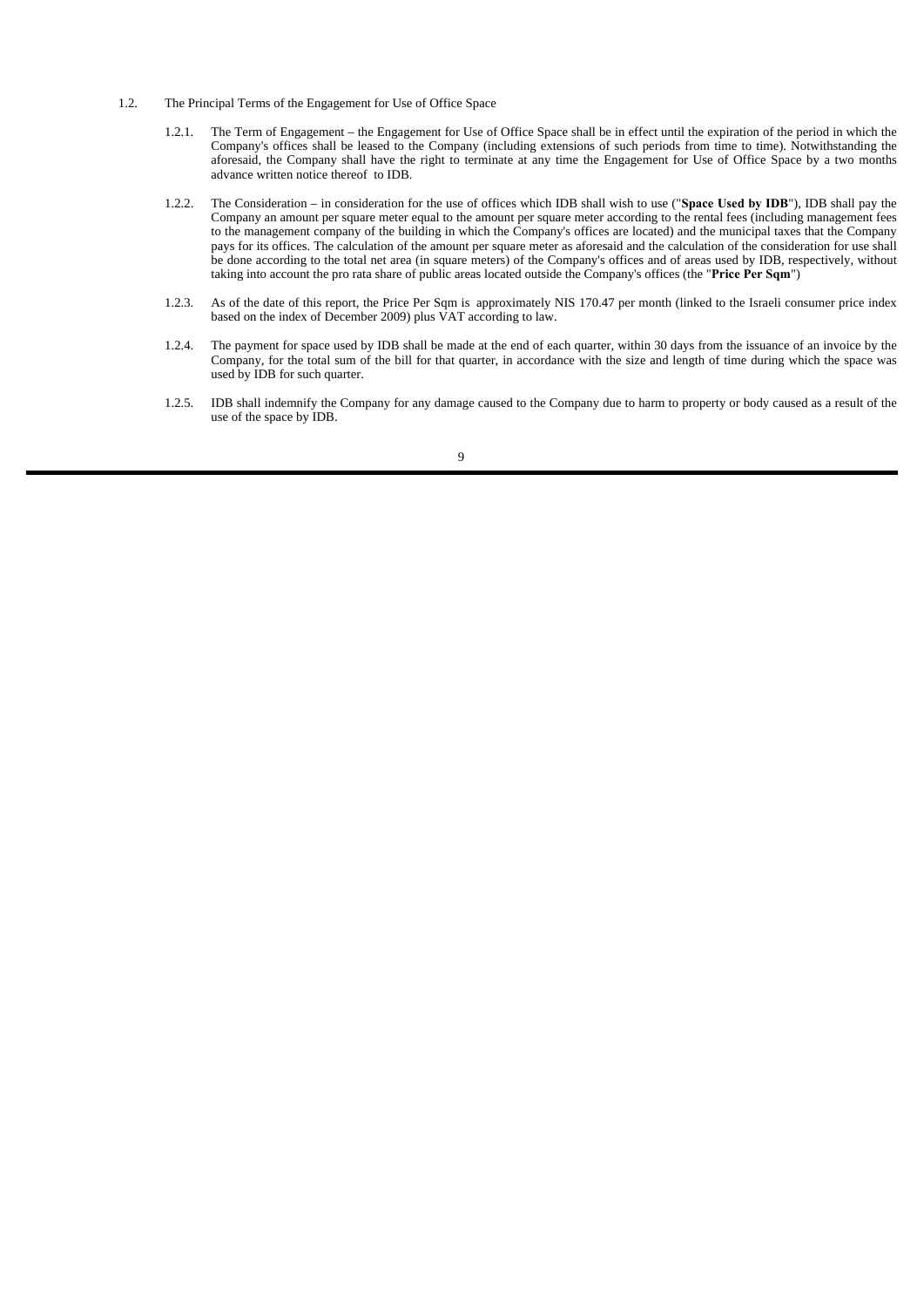# 2. **The Company's engagement with IDB in an arrangement for receipt of support center services**

 2.1. It is proposed to approve the engagement of the Company with IDB in an arrangement according to which the Company shall receive technical assistance and related support services for the Company's computer systems from IDB's support center (the "**Support Center**") in consideration for the participation by the Company in the pro rata share of the direct expenses related to the operation and maintenance of the Support Center (the "**Engagement to Receive Support Services**").

# 2.2. The Principal Terms of the Engagement

- 2.2.1. Term of the Engagement the Engagement to Receive Support Services is not limited in time, and any of the parties may terminate it at any time, by a written notice to the other party at least 60 days in advance.
- 2.2.2. The type of expenses that the Company shall bear the Company shall bear its share in the direct costs related to the operation and maintenance of the Support Center and which shall be actually incurred by IDB which include, *inter alia*, the cost of use of communication lines, cost of use of software, cost of hardware purchases, cost of rental of the area of the Support Center and payments related to the rent such as municipal taxes, electricity and phone lines, as well as the cost of the salary of the Support Center manager (the "**Support Center Costs**").
- 2.2.3. The manner of calculating the consideration that shall be paid by the Company the sum that the Company shall pay to IDB for each quarter, shall be determined in accordance with the ratio between the number of the computer terminals in the Company (including the Company's subsidiary, RDC – Rafael Development Corporation ("**RDC**"), 50.1% of the capital and voting rights of which are held by the Company) which shall receive the services of the Support Center as aforesaid, and the total computer terminals of IDB and the companies in the IDB Group, which shall receive the Support Center services, out of the actual total costs of the Support Center in that quarter (the "**Participation Sum**"). The Company shall pay the Participation Sum plus VAT according to law, within 30 days after the issue of an invoice by IDB to the Company for that quarter.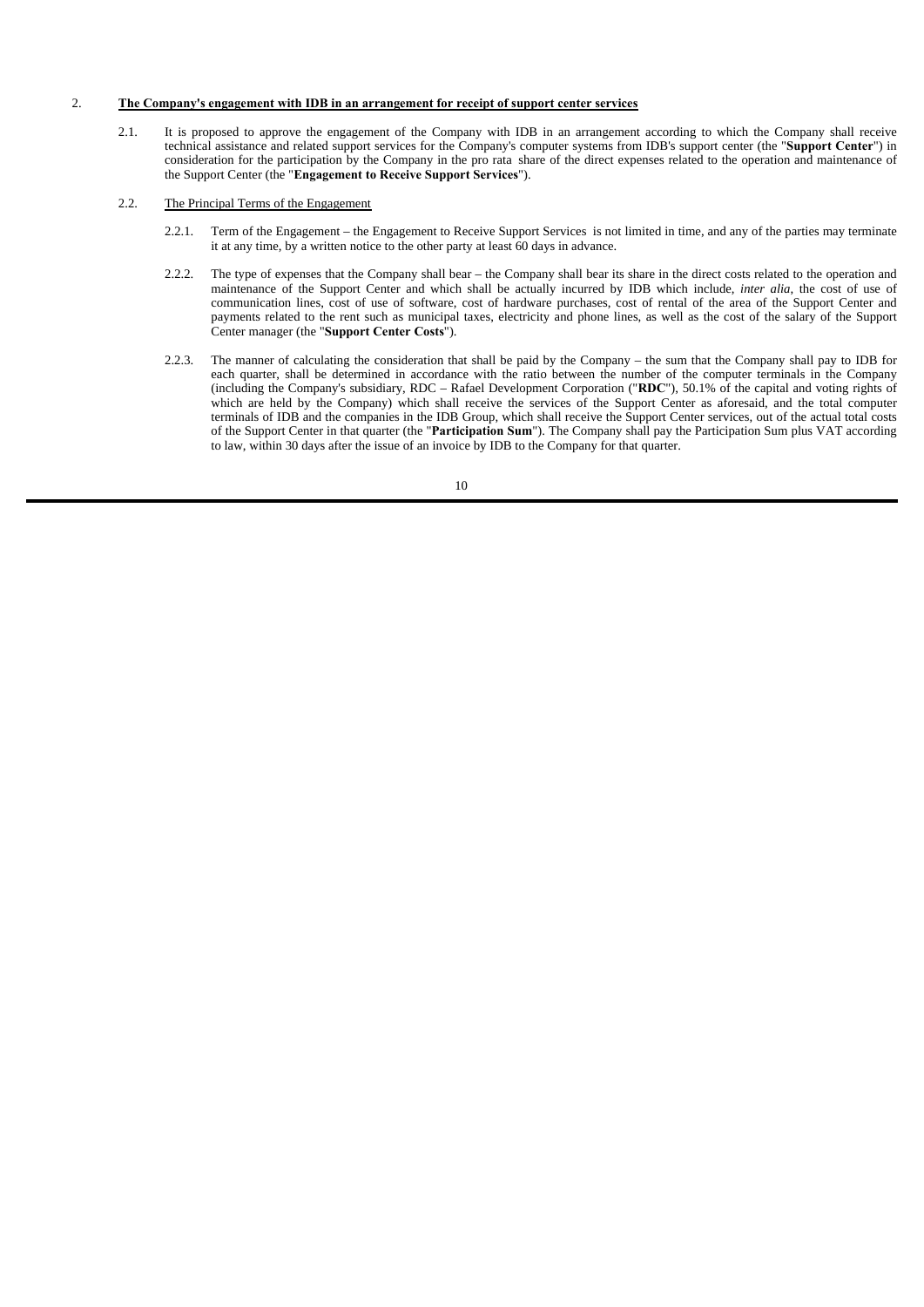- 2.2.4. The Engagement to Receive Support Services is in force as of July 1, 2009, (the "**Commencement Date of the Engagement**") since the Company has actually received the Support Center services commencing on that date, and accordingly the Company shall bear its share in the costs of the Support Center as aforesaid for the period since that date. The Participation Sum owing by the Company for the period from the Commencement Date of the Engagement until December 31, 2009, is approximately NIS 56,000 plus VAT according to law.
- 2.2.5. RDC shall pay to the Company RDC's share in the Participation Sum, according to the ratio between the number of the computer terminals in the Company and the number of the computer terminals in RDC, which shall receive the services of the Support Center as aforesaid.
- 2.3. The expenses the Company shall bear in relation to the receipt of support center services from IDB are set forth in Section 8.2 below.
- 3. The Engagement to Receive Support Services and the Engagement for use of Office Space shall be referred to hereinafter as the "**Engagements**".

#### 4. **The Controlling Shareholders having a Personal Interest in the approval of the Engagements and the Nature of their Personal Interest**

- 4.1 To the best of the Company's knowledge, the following may be considered controlling shareholders with personal interest (within the meaning of these terms in the Companies Law) in the approval of the Engagements:
- 4.2. IDB is considered an indirect controlling shareholder of the Company by virtue of IDB's control of Discount Investment Corporation Ltd. ("**DIC**") which is considered as a controlling shareholder of the Company as specified below. IDB holds a personal interest in the approval of the Engagements being that IDB is a direct party to them.
- 4.3. DIC is considered a controlling shareholder in the Company, by virtue of its holdings as of June 10, 2010, which amount to 50.48% of the Company's issued share capital and voting rights in the Company. DIC is a public company whose shares are traded on the Tel Aviv Stock Exchange. To the best of the Company's knowledge, as of the date of this report, approximately 73.50% of the capital and voting rights of DIC are held by IDB. Therefore, DIC may be considered as having a personal interest in the approval of the Engagements, in light of the fact that they are between the Company and a controlling shareholder of DIC.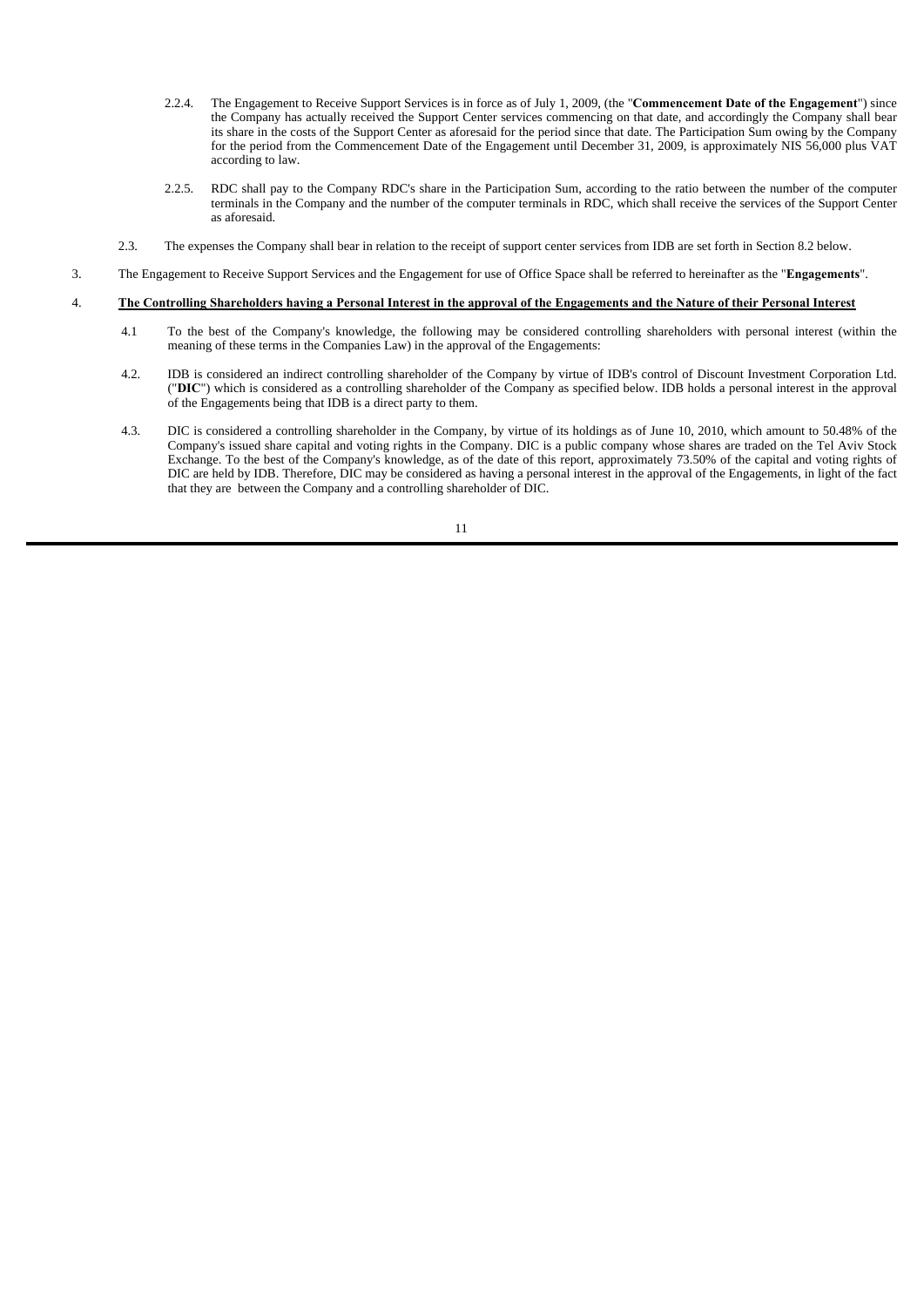- 4.4. To the best of the Company's knowledge, as of June 14, 2010, approximately 62,117.68 shares of the Company (approximately 0.21% of the Company's issued share capital and of the voting rights therein) are held by Clal Insurance Enterprises Holdings Ltd., a company controlled by IDB; approximately 355,212.97 shares of the Company (approximately 1.20% of the Company's issued share capital and of the voting rights therein) are held by Clal Finance Ltd., a company indirectly controlled by IDB; and approximately 142 shares of the Company are held by Taavura Special Projects Ltd., and indirectly controlled by IDB and controlling shareholders in IDB. Therefore, the shares mentioned in this section above shall be deemed as held by the persons who have personal interest in the approval of the Engagements.
- 4.5. To the best of the Company's knowledge, as of June 14, 2010, IDB is fully owned (directly and indirectly) by IDB Holdings Corporation Ltd. ("**IDB Holdings**"). To the best of the Company's knowledge, IDB Holdings is a public company whose shares are listed for trading on TASE, the controlling shareholders and their holdings therein at based on recent filings up until June 14, 2010 being, to the best of the Company's knowledge as follows:
	- 4.5.1. Ganden Holdings Ltd. ("**Ganden Holdings**"), a private company registered in Israel, which holds, directly and via Ganden Investment IDB Ltd. ("**Ganden**"), a private company registered in Israel, indirectly wholly owned by it, approximately 54.72% of the issued share capital and voting rights in IDB Holdings, as follows: Ganden holds approximately 37.22% of the issued share capital and voting rights of IDB Holdings and Ganden Holdings holds directly approximately 17.50% of the issued share capital and voting rights of IDB Holdings. In addition, Shelly Bergman (one of the controlling shareholders in Ganden Holdings) holds, via a wholly owned private company registered in Israel, approximately 4.17% of the issued share capital and voting rights of IDB Holdings.
	- 4.5.2. Manor Holdings B.A. Ltd. ("**Manor Holdings**"), a private company registered in Israel, holds, directly and via Manor Investments IDB Ltd. ("**Manor**"), a private company registered in Israel, which is a subsidiary thereof, approximately 13.30% of the issued share capital and voting rights of IDB Holdings, as follows: Manor holds approximately 10.25% of the issued share capital and voting rights of IDB Holdings, and Manor Holdings directly holds approximately 3.05% of the issued share capital and voting rights of IDB Holdings. The controlling shareholders (and additional principal shareholders) of Manor Holdings are as specified below.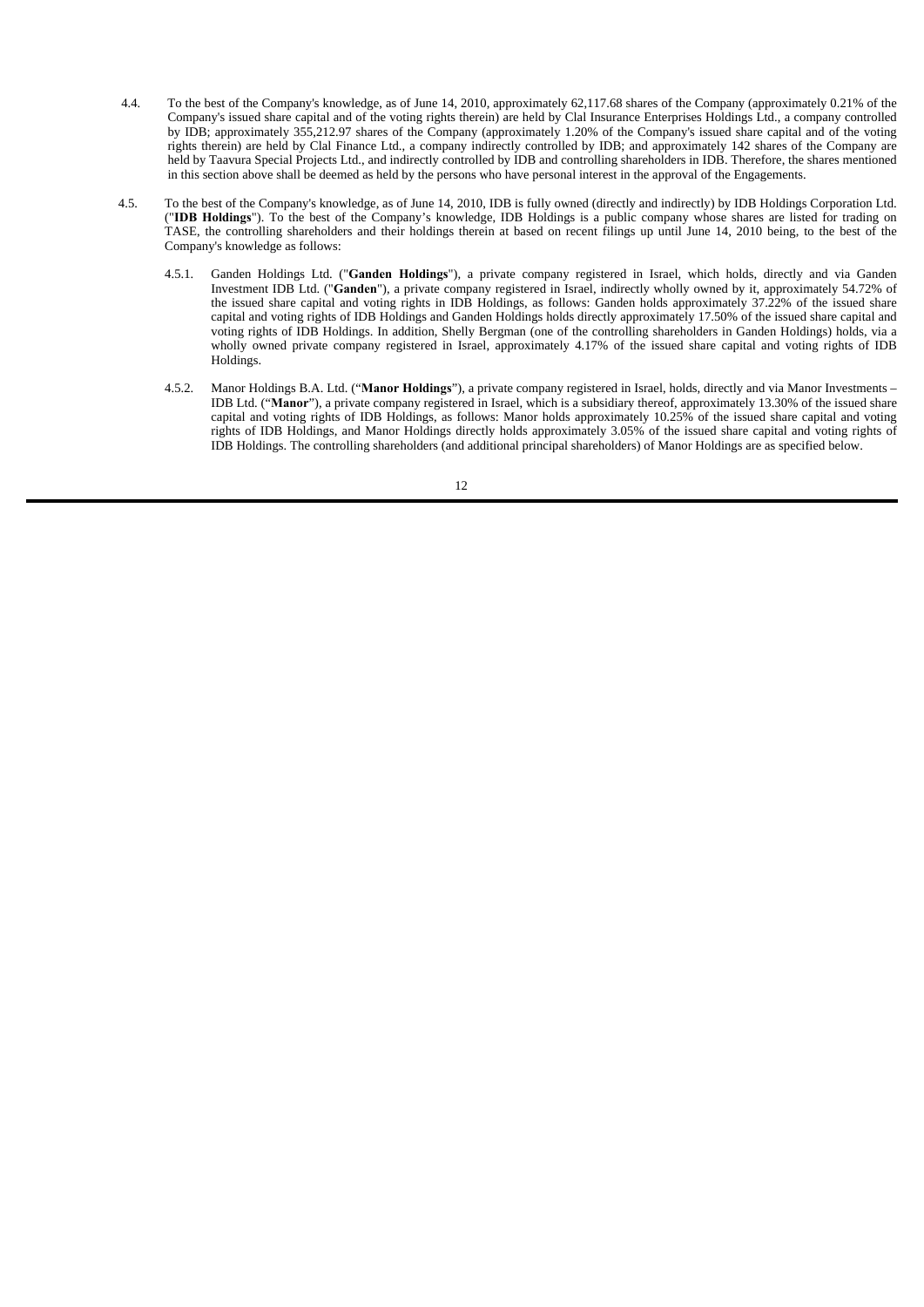- 4.5.3. Avraham Livnat Ltd., a private company registered in Israel, holds directly and via Avraham Livnat Investments (2002) Ltd. ("**Livnat**"), a wholly owned private company registered in Israel, approximately 13.31% of the issued share capital and voting rights of IDB Holdings, as follows: Livnat holds approximately 10.20% of the issued share capital and voting rights of IDB Holdings and Avraham Livnat Ltd. holds directly approximately 3.11% of the issued share capital and voting rights of IDB Holdings.
- 4.5.4. To the best of the Company's knowledge as of the date hereof, Ganden, Manor and Livnat jointly hold, by virtue of the shareholder's agreement between them with respect to their joint holdings and control of IDB Holdings, the term of which is until May 2023 (the "**IDB Holdings Shareholders' Agreement**"), approximately 51.7% of the issued share capital of IDB Holdings, as follows: [1] Ganden – approximately 31.02%; [2] Manor – approximately. 10.34%; and [3] Livnat – approximately 10.34%.
- 4.5.5. To the best of the Company's knowledge, the IDB Holdings Shareholders' Agreement contains, *inter alia*, an arrangement for prior coordination of a unified vote at IDB Holdings' shareholders' meetings, the exercise of voting power to obtain maximum representation for the persons recommended by Ganden, Manor and Livnat on the Board of Directors of IDB Holdings, as well as representation on the Board of Directors of its principal subsidiaries; determining the identity of the persons holding the office of the Chairmen of the Board of Directors and deputies thereof in IDB Holdings and in its principal subsidiaries; limitations with respect to transactions in the shares of IDB Holdings, which constitute a part of the control block (including a right of first offer, tag-along right to the sale or transfer of IDB Holdings' shares and a right to Ganden to compel Manor and Livnat to sell together with Ganden the control block shares to a third party, upon the existence of certain circumstances); the mutual agreement of Ganden, Manor and Livnat to do everything in their power, subject to the provisions of any law, in order to ensure that IDB Holdings shall distribute to its shareholders, every year, at least half of the annual distributable profits, and also that each of the companies held by IDB Holdings (including the Company) shall adopt a policy aspiring to distribute as a dividend to its shareholders, every year, at least half of the distributable annual profits, and all this, provided that no significant prejudice is caused to the cash flow or the plans as approved and adopted from time to time by their Boards of Directors;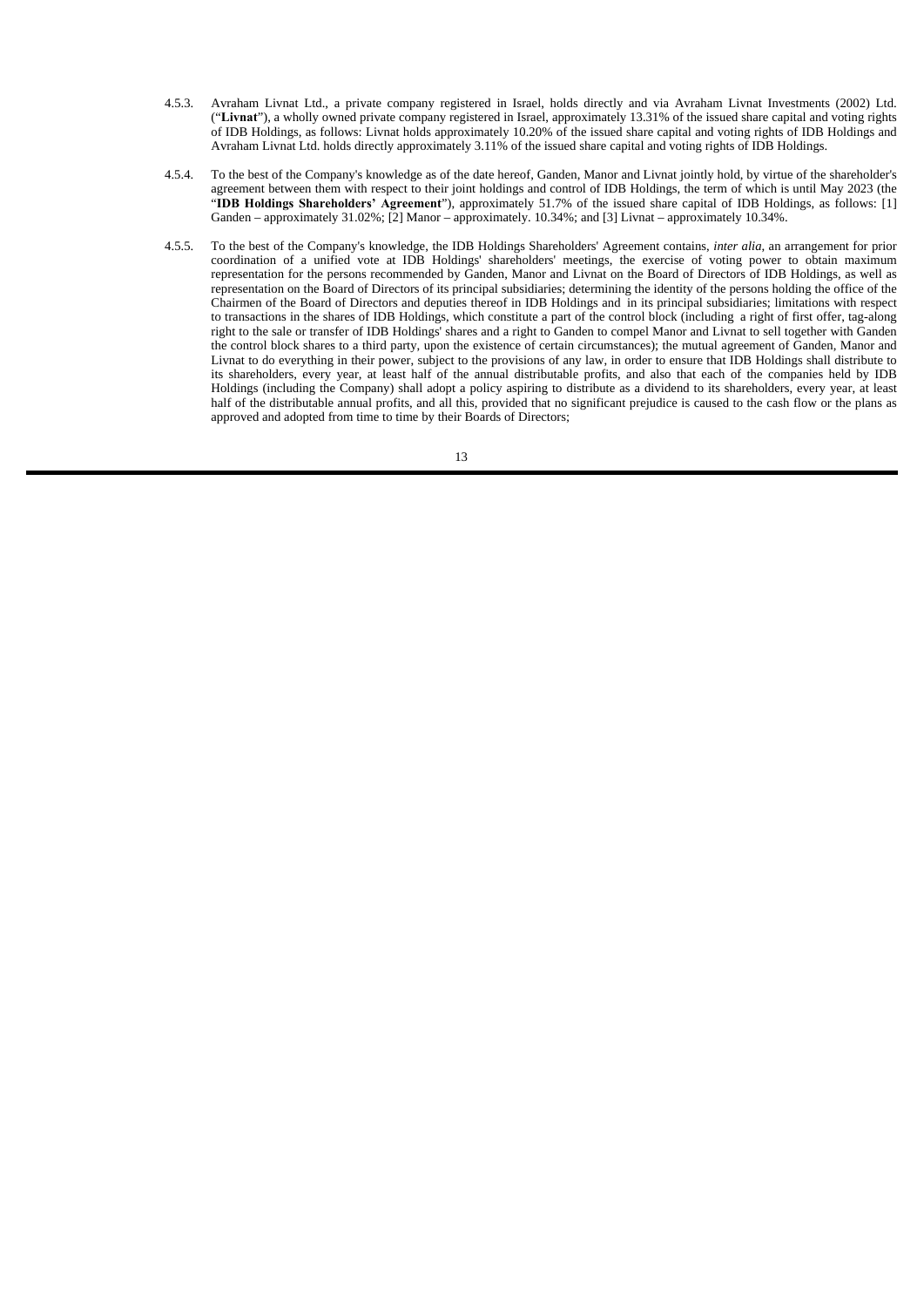- 4.5.6. To the best of the Company's knowledge, the additional holdings in IDB Holdings as aforesaid, which are held by Ganden Holdings at a rate of approximately 17.50%, by Ganden at a rate of approximately 6.20%, by Manor Holdings at a rate of approximately 2.96%, by Avraham Livnat Ltd., at a rate of approximately 2.97% and by Shelly Berman, via a company fully owned thereby, at a rate of approximately 4.17%, are not included in the "control block," as defined in the IDB Holdings Shareholders' Agreement.
- 4.5.7. To the best of the Company's knowledge, Ganden Holdings is a private company, the controlling shareholders therein being Nochi Dankner, who holds, directly and via a company controlled by him, approximately 56.30% of the issued share capital and the voting rights of Ganden Holdings, and Shelly Bergman who holds approximately 12.41% of the issued share capital and voting rights of Ganden Holdings. The aforesaid controlling shareholders are deemed as holding together approximately 68.71% of the issued share capital and voting rights of Ganden Holdings, *inter alia*, by virtue of a prior cooperation and coordination agreement between them. It shall be further noted, that Nochi Dankner acts as the Chairman of the Board of Directors of IDB Holdings, of IDB and of DIC.
- 4.5.8. To the best of the Company's knowledge, Successful Investment Ltd. ("**Successful Investment**"), a company fully-owned by Mr. Tzur Daboosh, holds approximately 1.67% of the issued share capital and voting rights of Ganden Holdings; for the sake of caution and in view of Tzur Daboosh's undertaking vis-à-vis Nochi Dankner to voteby virtue of all of the shares of Tzur Daboosh of Ganden Holdings, together with Nochi Dankner, in accordance with the voting and the instructions of Nochi Dankner, Successful Investment and Tzur Daboosh may be deemed, for as long as the aforesaid undertaking remains in force, as holding together with Nochi Dankner, in the means of control of Ganden Holdings and therefore they may also be deemed as controlling shareholders of Ganden Holdings. Further principal shareholders of Ganden Holdings, which are corporations, are as follows: Nolai B.V. (a private company that is held indirectly by The L.S. Settlement, which is held in trust by a Gibraltar law firm, whose beneficiaries are the children and descendants of Ms. Anna Shimmel) holds approximately 9.99% of the issued share capital and voting rights of Ganden Holdings. Avi Fischer, personally and via a company controlled by him and his spouse, holds, directly and indirectly, approximately 9.1% of the issued share capital and voting rights of Ganden Holdings.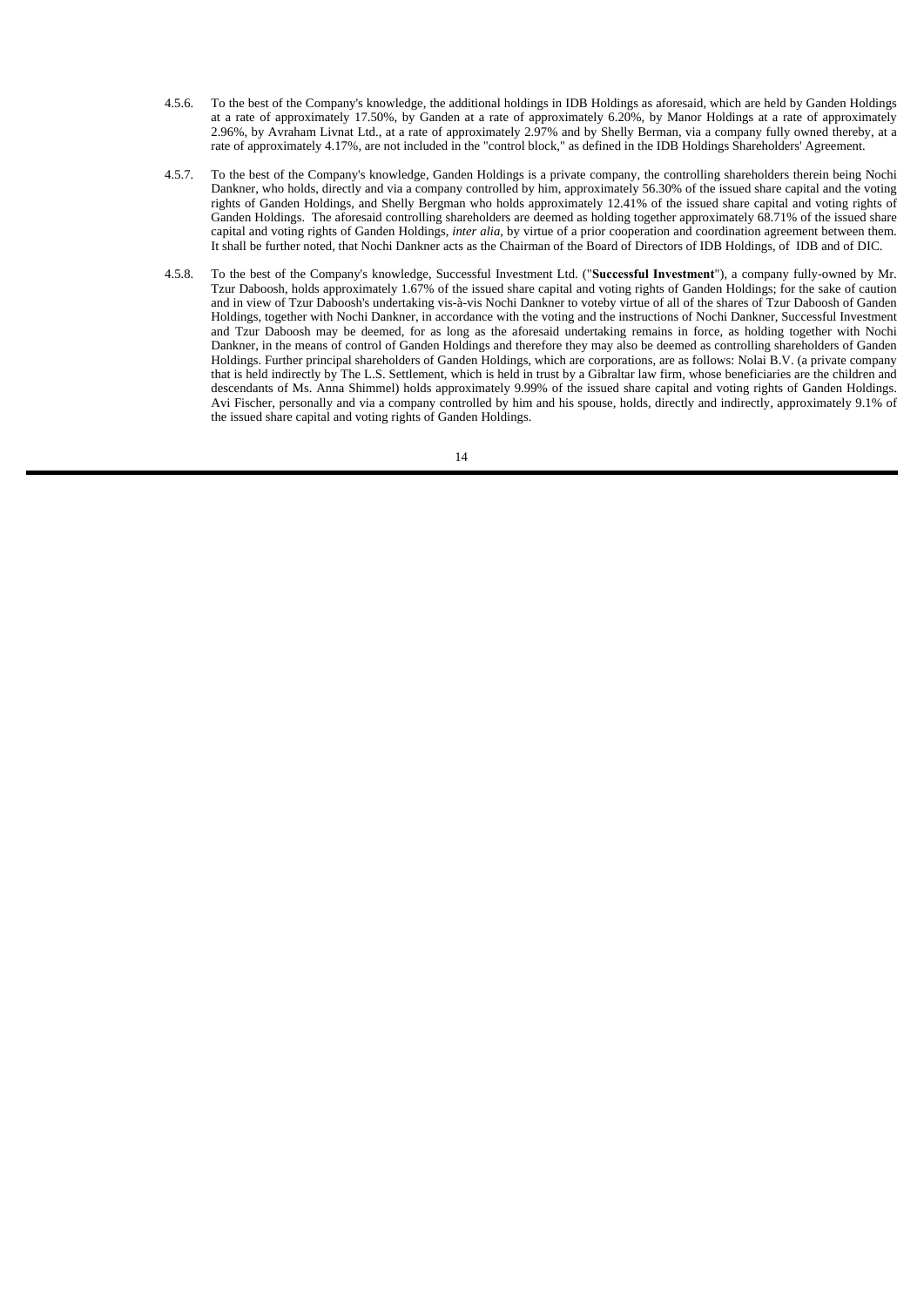- 4.5.9. To the best of the Company's knowledge, Manor is a company controlled by Yitzchak Manor and his spouse, Ruth Manor. Yitzhak Manor and Ruth Manor, as well as their four children, Dori Manor, Tamar Morel, Michal Topaz and Sharon Vishniya, hold all of Manor's shares, via two private companies – Manor Holdings and Euro Man Automative Ltd. ("**Euro Man**"), as follows: Ruth and Yitzchak Manor hold all of the shares of Manor Holdings, which holds 60% of Manor's shares; in addition, Ruth and Yitzchak Manor and their aforesaid children hold all of the shares of Euro Man, which holds 40% of the shares of Manor as follows: Ruth Manor and Yitzchak Manor each hold 10% of the shares of Euro Man; Dori Manor, Tamar Morel, Michal Topaz and Sharon Vishniya each hold 20% of the shares of Euro Man. It shall further be noted that Yitzchak Manor acts as the Vice Chairman of the Board of Directors of IDB Holdings and as a director of IDB Development and DIC, and Dori Manor acts as a director of IDB Holdings, IDB Development, DIC and the Company.
- 4.5.10. To the best of the Company's knowledge, Avraham Livnat Ltd. is a company controlled by Avraham Livnat, which is fully held by Avraham Livnat and his three sons, Ze'ev Livnat, Tzvi Livnat and Shay Livnat, as follows: Avraham Livnat holds 75% of the voting rights of Avraham Livnat Ltd. and Tzvi Livnat holds 25% of the voting rights of Avraham Livnat Ltd., and each one of Ze'ev Livnat, Tzvi Livnat and Shay Livnat holds approximately 33.3% of the capital of Avraham Livnat Ltd. It shall be further noted that Tzvi Livnat acts as a director and deputy CEO in IDB Holdings and as a deputy to the Chairman of the Board of Directors of IDB Development and as a director of DIC, and Shay Livnat acts as a director of IDB Development and the Company.

# 5. **The Manner in which the Consideration was Determined**

 5.1. The Engagement for Use of Office Space – the amount to be paid by IDB to the Company for space used by IDB was determined in negotiations between the parties and as aforesaid above, is in accordance with the rental (including building management fees) and municipality taxes paid by the Company for the Company's offices.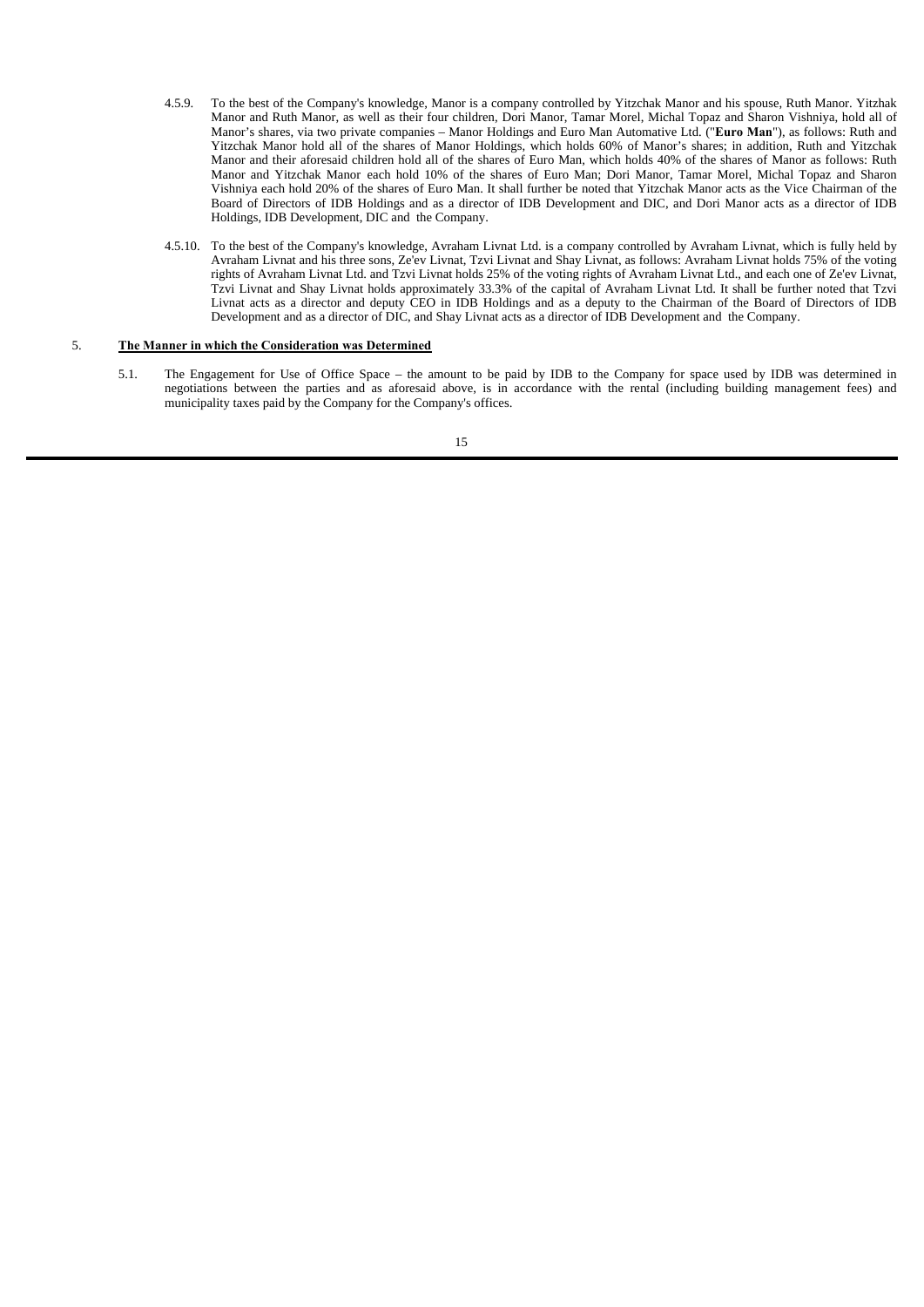5.2. The Engagement to Receive Support Services – the sum that the Company shall pay to IDB for receipt of the Support Center services was determined in negotiations between the parties and, as aforesaid above, is in accordance with the ratio between the number of the computer terminals at the Company's Offices to the computer terminals at the offices of the companies of the IDB Development group, which receive the services of the Support Center.

#### 6. **The Approvals Required for Performance of the Engagements**

- 6.1. On March 28, 2010 the audit committee of the Company approved the Engagements.
- 6.2. On March 28, 2010 the Company's board of directors approved the Engagements.
- 6.3. The said Engagements require the approval of the Company's general meeting, which has been convened as specified in Section 12 below.

#### 7. **Specification of Transactions of the Type of the Engagements or transactions Similar to the Engagements, between the Company and the Controlling Shareholder in the Last Two Years**

To the best of the Company's knowledge, there are no transactions of the type of the Engagements which are presented for the general meeting's approval which were signed in the last two years preceding the date of the approval of the Engagements by the board of directors of the Company, or which are still valid on the date of the board of directors' approval, between the Company and the controlling shareholder, or in which the controlling shareholder had a personal interest, with the exception of a transaction from September 2004, in the framework of which the Company, together with IDB and a certain company of the IDB group jointly leased a space at 3 Azrieli Center (the Triangular Tower, 41st floor), Tel Aviv and share among them the costs of that area according to certain fixed rates. In addition, for the sake of caution, the Company engaged in an agreement with DIC in March 2009 according to which the Company receives management and administration services from DIC.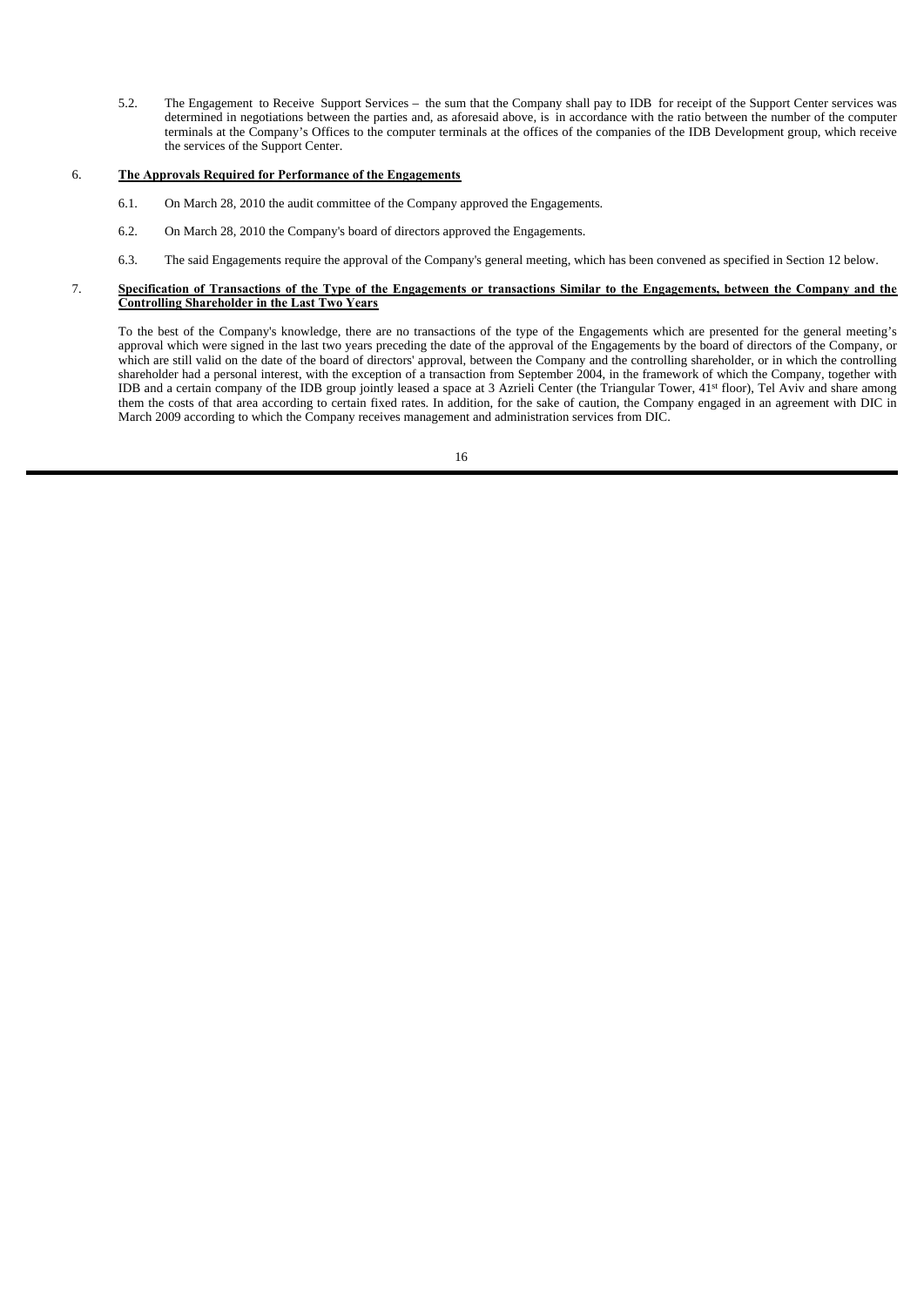#### 8. **The Reasons of the Audit Committee and the Board of Directors for Approval of the Engagements Contemplated in the Report**

The Company's audit committee and board of directors unanimously approved the Engagements for the reasons specified in brief below:

### 8.1. The Engagement for the Use of Office Space

The engagement and the terms and conditions thereof, including the consideration determined for provision of the areas to IDB Development, are reasonable and fair under the circumstances.

The engagement allows the Company to save on expenses in respect of office space that it leases and which it does not require.

The engagement is in the best interests of the Company.

# 8.2. The Engagement to Receive Support Services

The audit committee and the board of directors of the Company recorded the following comparative data: based on the costs of the Support Center for 2009, should the Engagement to Receive Support Services have been in effect since the beginning of 2009, the Company's Participation Sum for that period (without VAT) would have been in the amount of approximately NIS 167,000. That is in addition to a cost in the amount of approximately NIS 227,000 which would have been paid by the Company for that same period directly to an external provider for the Company's computer terminals and their maintenance, should the engagement with such external provider have been in effect since the beginning of 2009. In 2009, the Company employed an employee in a full time position which provided the support services for the Company's computer systems, and in addition the Company received computer services from external service providers. The cost of computer services to the Company for 2008 (which includes the cost of employing the aforesaid employee and the cost of the external services) totaled approximately NIS 544,000 (without VAT).

As an internal matter in the Company, the Company's audit committee decided, at the time of approving the Engagement to Receive Support Services, that if the Participation Sum for a certain year shall exceed a total sum of NIS 250,000 (linked to the consumer price index according to the index known at the date of approval of the Engagement to Receive Support Services at the shareholders meeting), the Company's audit committee shall be convened as early as possible in order for it to be updated regarding the matter and consider possible alternatives that would be available at the time to the Company, and other relevant circumstances. In the event that the Company's audit committee should decide that under the circumstances it is appropriate that the Company shall cease using the services of the Support Center, the Company shall notify IDB as soon as possible thereafter, of the termination of the Engagement to Receive Support Services.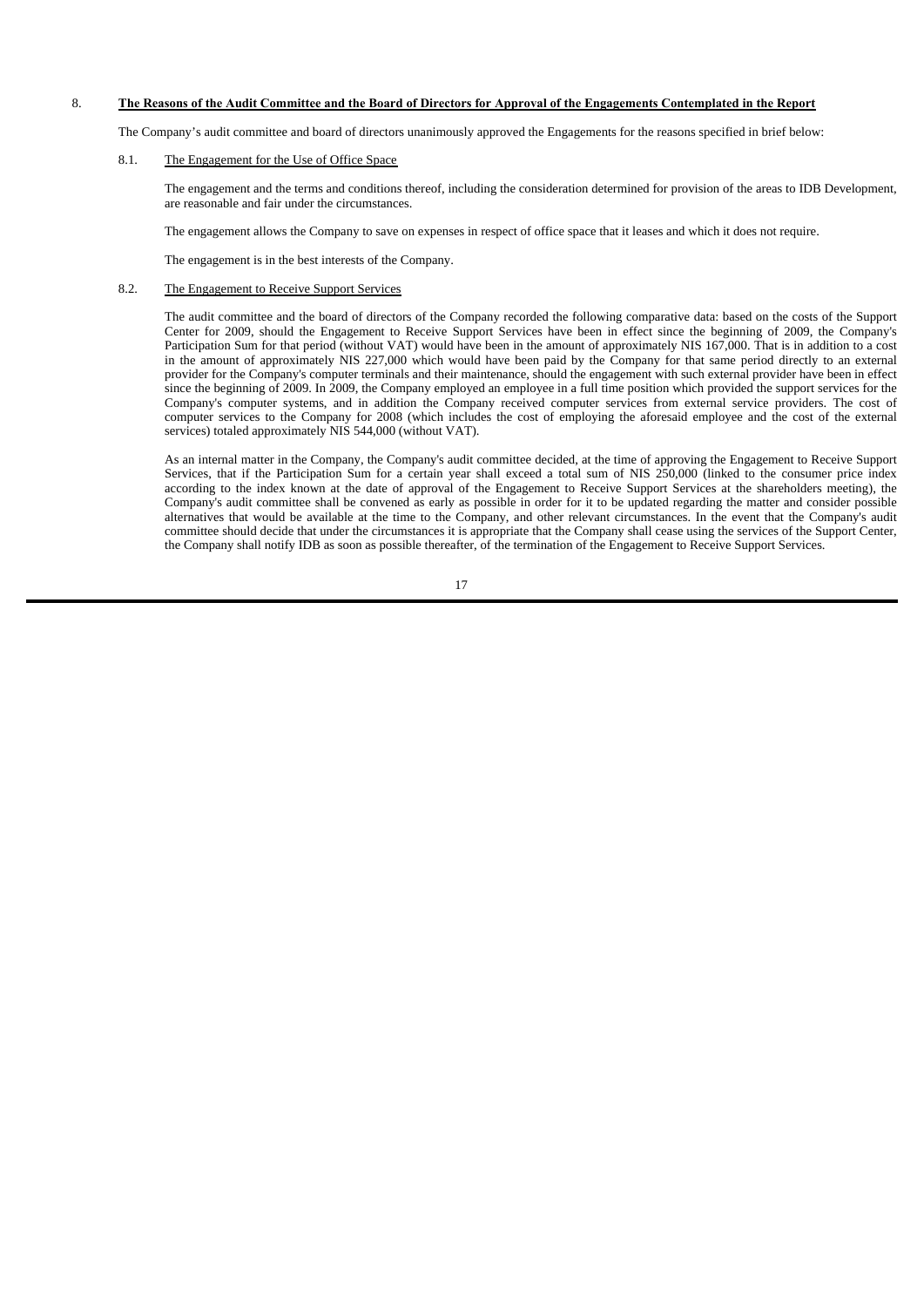The Engagement and its terms, including the consideration set regarding the receipt of the Support Center Services, are reasonable and fair in the circumstances.

The Engagement allows the Company to improve the utilization of its computer system and to save on its operational expenses.

The engagement is in the best interests of the Company.

# 9. **The Names of the Directors who Participated in the Deliberations at the Audit Committee and at the Board of Directors**

- 9.1. Messrs: Avraham Asheri, Yaacov Goldman (external director) and Gad Arbel (external director) participated in the resolution of the audit committee of March 28, 2010 regarding the approval of the Engagements.
- 9.2. Messrs: Avraham Asheri, Yaacov Goldman (external director), Gad Arbel (external director) and Gabi Barbash participated in the resolution of the board of directors of March 28, 2010 regarding the approval of the Engagements.

# 10. **The Names of the Directors who have a Personal Interest in the Approval of the Engagements and the Nature of their Personal Interest**

The directors specified below may be deemed as having a personal interest in the approval of the Engagements: Arie Mientkavich, Shay Livnat, Dori Manor, Avi Fischer, Ami Erel and Rona Dankner. The personal interest of Messrs. Arie Mientkavich, Shay Livnat, Dori Manor, Ami Erel, Avi Fischer and Rona Dankner in the approval of the Engagements derives from their office and/or the office of their relatives as directors and/or officers and/or their being stakeholders and/or relatives of stakeholders in DIC and/or in IDB and/or the companies controlling IDB.

#### **Part B – Additional Matters to be Brought for the Approval of the Company's Shareholders**

#### 11. **Information in Connection with Additional Matters on the Meeting's Agenda:**

#### 11.1. Election of Directors

 For the details in accordance with Regulation 26 of the Immediate Report Regulations in connection with the directors who are nominated for reelection, please see Appendix A attached hereto.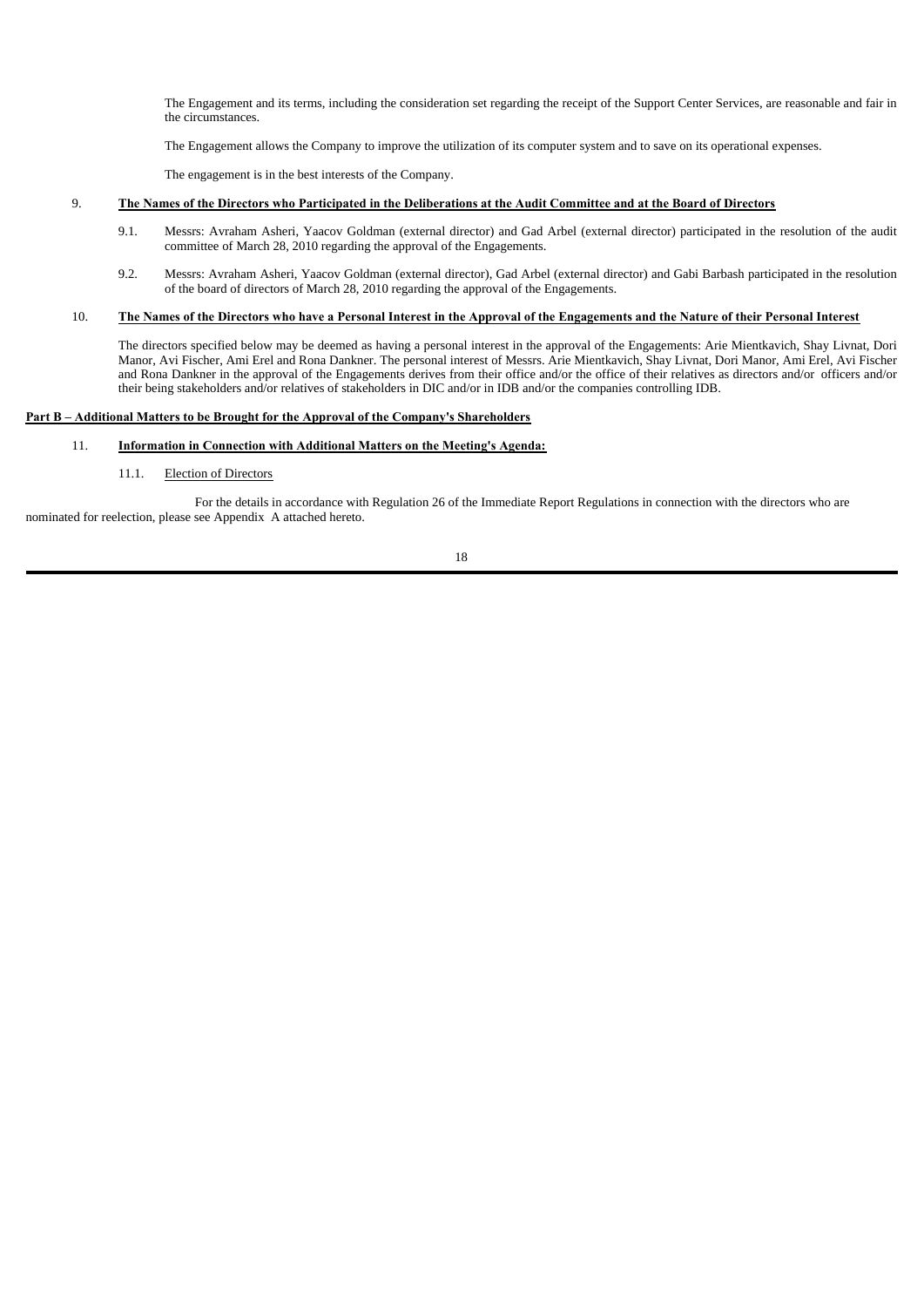The nominees' declaration form pursuant to Clause 224 B(A) of the Companies Law is attached to this report. (The signed declarations in Hebrew have been filed with the Israel Securities Authority.)

# 11.2. Approval of payment of a bonus to the Chairman of the Board of Directors – Mr. Arie Mientkavich

On the agenda of the meeting, there is a proposed resolution to approve the payment of a special bonus by the Company to the chairman of the Company's board of directors, Mr. Arie Mientkavich, in the sum of NIS 950,000 for the activities and special contribution of the chairman of the board of directors to the Company's business in 2009.

The compensation which Mr. Mientkavich received from the Company during 2009 is as follows (no other compensation was given during that year):

| Details of person receiving compensation |                 |                   |                    | <b>Compensation for services (in NIS)</b> |         |                  |              |
|------------------------------------------|-----------------|-------------------|--------------------|-------------------------------------------|---------|------------------|--------------|
|                                          |                 |                   | Rate of holding in |                                           |         |                  |              |
|                                          |                 |                   | the corporation's  |                                           |         | Payment based on |              |
| Name                                     | Position        | Scope of position | capital            | Salary                                    | Bonus   | shares           | <b>Total</b> |
| Arie Mientkavich                         | Chairman of the | <u>u.s</u>        | $0.4\%$ on a fully | ,437,645                                  | 950,000 | 549,941          | 2,937,586    |
|                                          | Board           |                   | diluted basis      |                                           |         |                  |              |

\* It should be noted that to the best of the Company's knowledge, Mr. Mientkavich received from Given Imaging Ltd. ("**Given Imaging**") options to purchase shares of Given Imaging and is entitled to receive restricted share units of Given Imaging for his service as a director of Given Imaging, and that these options and restricted share units are not included in the above table. The Company holds approximately 23% of the share capital and voting rights of Given Imaging, and the Company's subsidiary, RDC, holds approximately 9% of the share capital and voting rights of Given Imaging.

#### Summary of the reasons of the Company's audit committee and board of directors

For the purpose of the resolution regarding approval of the bonus for the chairman of the Company's board of directors, the audit committee and the board of directors examined and took into account, *inter alia*, the following parameters: appreciation for Mientkavich's work and contribution to the Company's performance in 2009; leading the Company in processes to significantly reduce its losses and to sell the Company's holdings in Netvision Ltd.; leading the Company to enhance the managerial input and the investment in certain of the group's companies; leading the Company's efforts to reduce the Headquarter costs in the framework of implementation of an agreement according to which the Company receives management and administration services from DIC;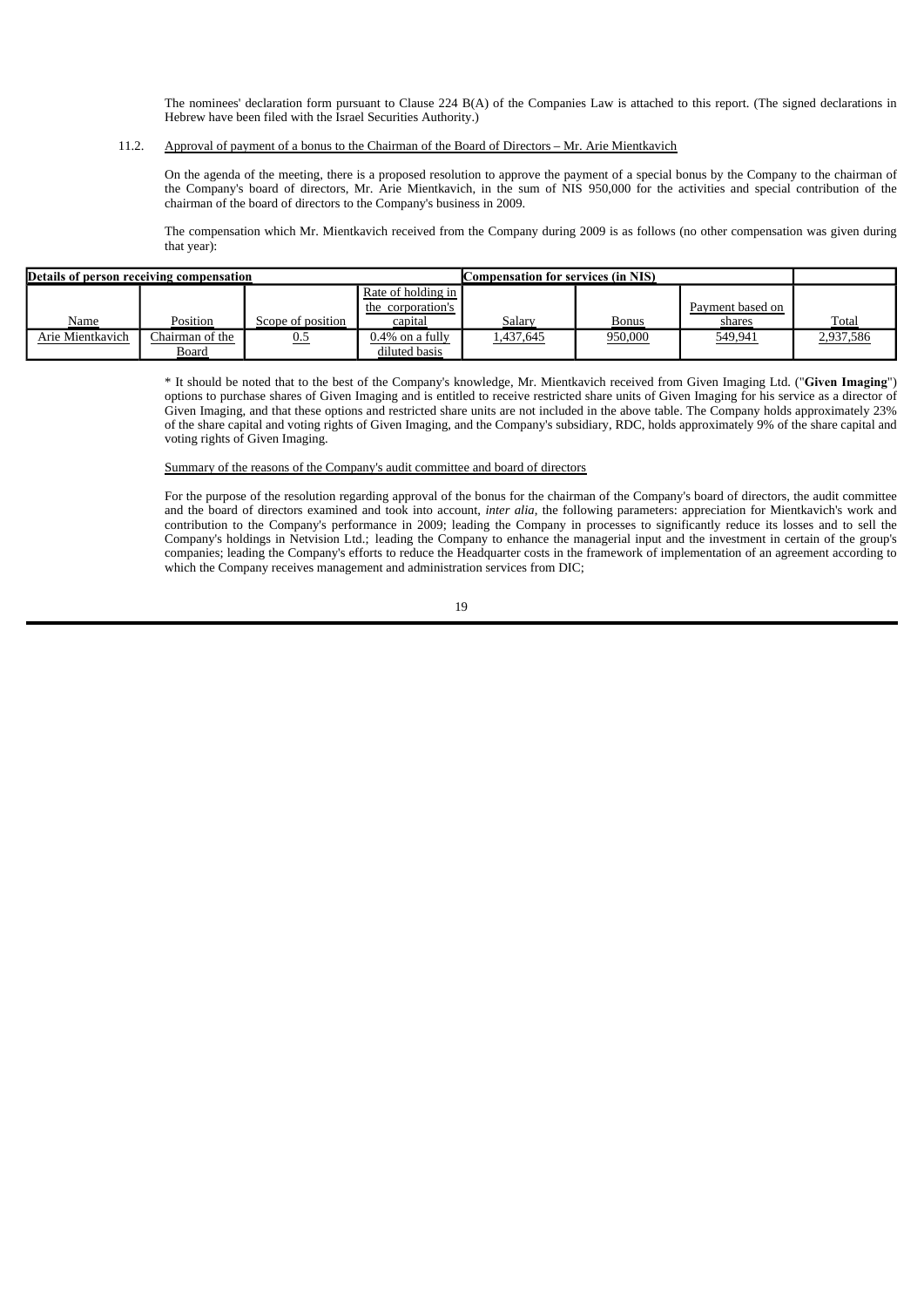The audit committee and board of directors approved the payment of the bonus to Mr. Mientkavich on March 18, 2010 and a report was made on March 18, 2010.

The audit committee and the board of directors approved the payment of the bonus to Mr. Mientkavich on the basis of the following considerations:

- 11.2.1. In the opinion of the audit committee and the board of directors, payment of the bonus proposed reflects the great appreciation for Mr. Mientkavich's work and contribution to the Company's performance in 2009, as specified above.
- 11.2.2. In the opinion of the audit committee and the board of directors, considering the amount of the bonus and Mr. Mientkavich's contribution to the Company's performance as aforesaid, the scope of the bonus is fair and reasonable under the circumstances.
- 11.3. Approval of payment of a bonus to director Prof. Gabi Barbash

On the agenda of the meeting, there is a proposed resolution to approve the payment of a special bonus by the Company to a director of the Company, Prof. Gabi Barbash, in the sum of NIS 600,000 for his activities and contribution to a group company of the Company: 3DV Systems Ltd. ("3DV").

The compensation which Prof. Barbash received from the Company during 2009 is as follows (no other compensation was given during that year):

| Details of person receiving compensation |          |                   |                                         | Compensation for services (in NIS) |              |                  |         |                |
|------------------------------------------|----------|-------------------|-----------------------------------------|------------------------------------|--------------|------------------|---------|----------------|
|                                          |          |                   | Rate of holding in<br>the Corporation's |                                    |              |                  |         |                |
| Name                                     | Position | Scope of Position | capital                                 | Salarv                             | Bonus        | Consultation fee | Other   | Total          |
|                                          |          |                   |                                         |                                    |              |                  |         | NIS331.074 and |
| Gabi Barbash                             | Director |                   |                                         | 76.971                             | $$100.000**$ | 232.185          | 21.918* | \$100,000      |

\*Prof. Barbash received compensation for his participation in meetings of the Company's board of directors in the aggregate annual amount of NIS 21,918 during 2009.

\*\*Prof. Barbash received a special bonus in the sum of \$100,000 directly from 3DV further to the sale of 3DV's business which was completed on June 2, 2009.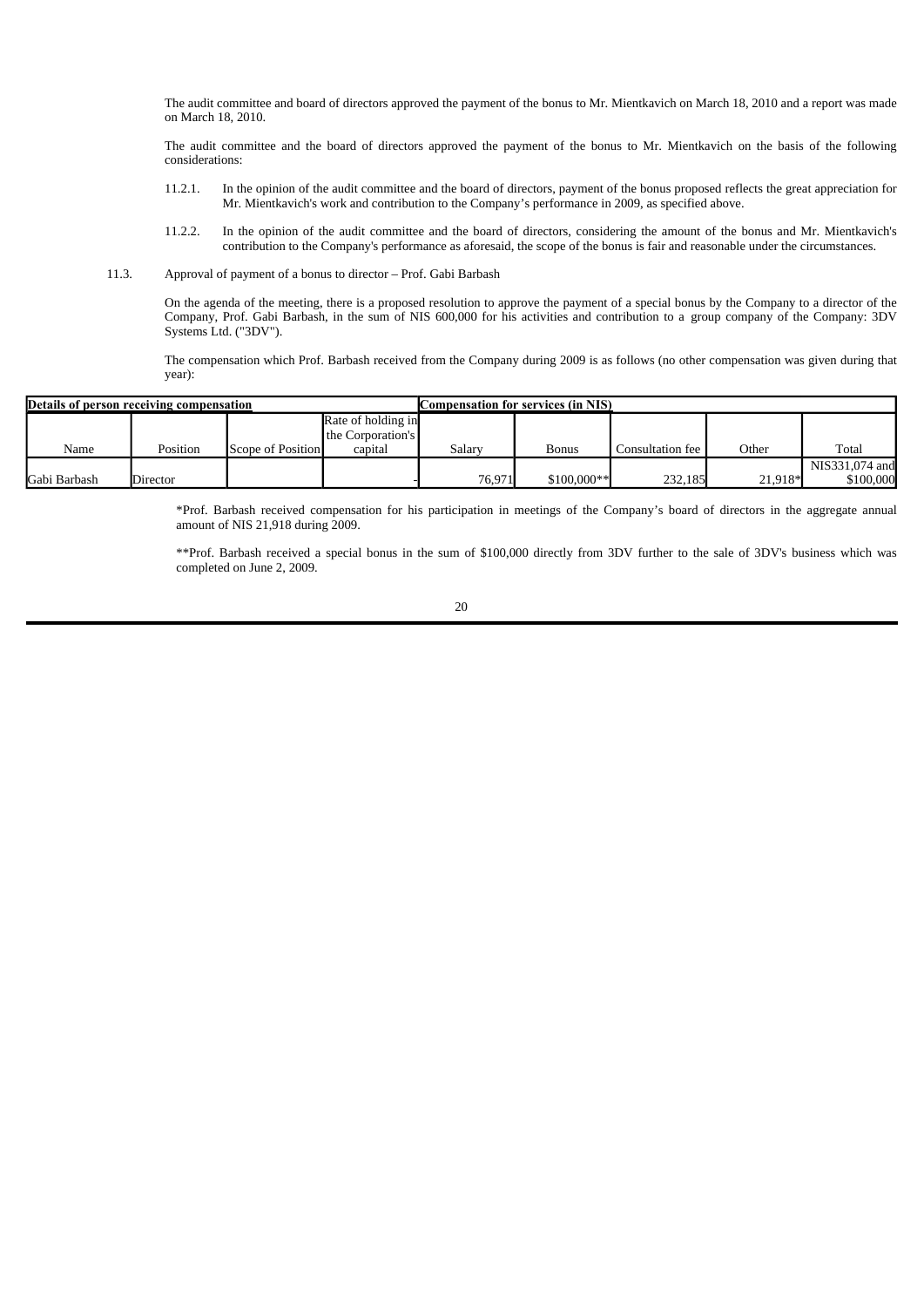## Summary of the reasons of the Company's board of directors and audit committee

For the purpose of the resolution regarding approval of the special bonus for Prof. Barbash, the audit committee and the board of directors examined and took into account, inter alia, the following parameters: appreciation for Prof. Barbash's work and contribution to 3DV's performance since his joining such company as chairman of its board of directors; his assistance in leading the process of improvement of 3DV's condition and results and the active role that he played in the consummation of the successful sale of its business; a financial opinion was presented to the audit committee and the board of directors which was prepared by outside consultants regarding the bonus as well as comparative figures on bonuses for functionaries in a parallel position in public companies of a type and scope of business similar to the Company (the "Opinion").

The audit committee approved the payment of the bonus to Prof. Barbash on August 19, 2009 and again on December 24, 2009. The board of directors approved the payment of the bonus to Prof. Barbash on December 24, 2009. At that time, the Company was not a "Reporting Entity" under Chapter 6 of the Israeli Securities Law, 1968. The audit committee and board of directors approved the payment of the bonus to Prof. Barbash on the basis of the following considerations:

- 11.3.1. In the opinion of the audit committee and the board of directors, payment of the bonus proposed reflects the great appreciation for Prof. Barbash's work and contribution to 3DV as specified above.
- 11.3.2. The proposed bonus takes into consideration the bonus received by Prof. Barbash from 3DV itself, as aforesaid.
- 11.3.3. In the opinion of the audit committee and the board of directors, considering the amount of the bonus, Prof. Barbash's contribution to 3DV as aforesaid, and based on the Opinion, the scope of the bonus is fair and reasonable under the circumstances.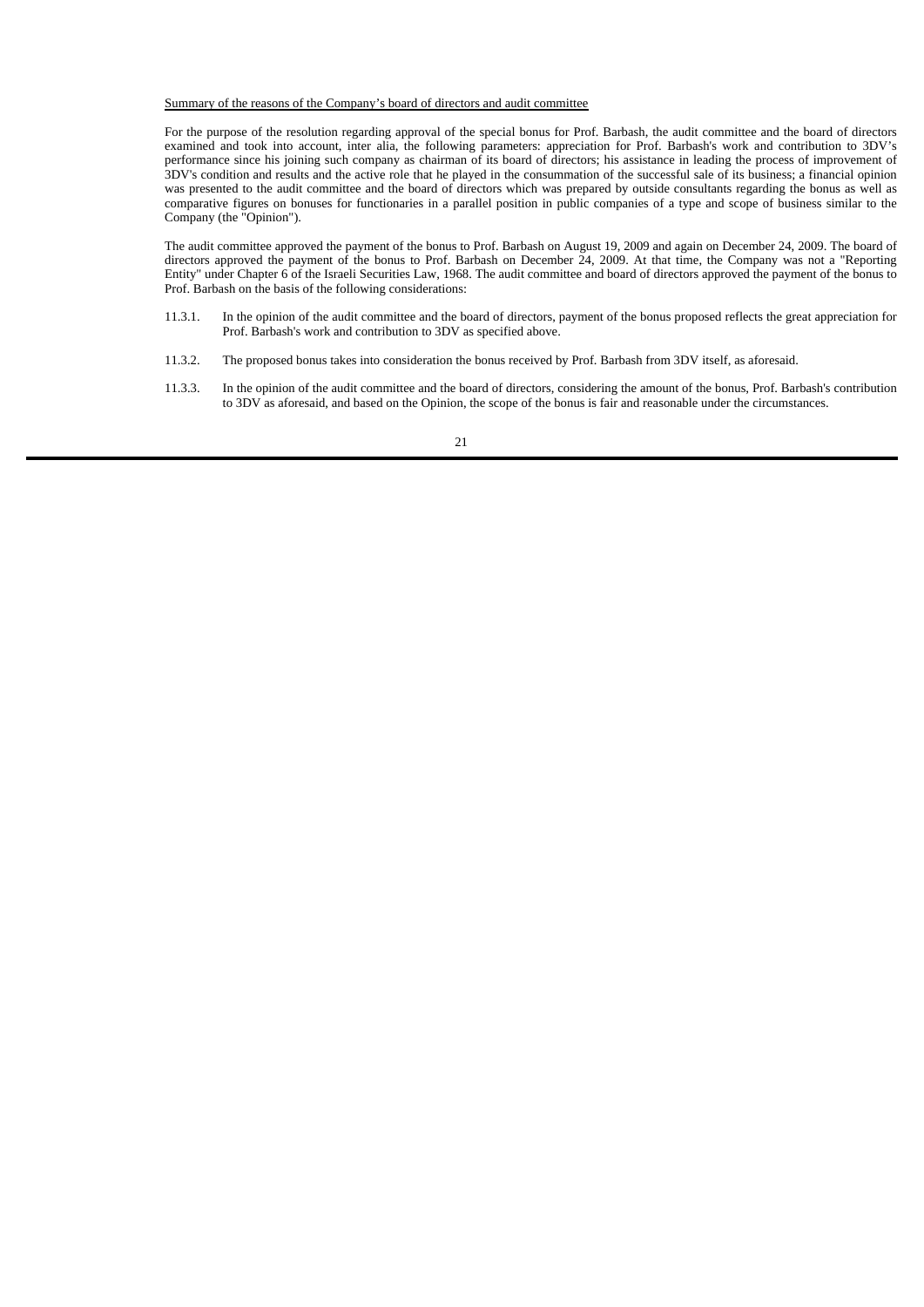11.3.4. In the opinion of the audit committee and the board of directors, even considering the fact that Prof. Barbash received a bonus from 3DV itself as well for his activities, as aforesaid, the scope of the bonus to be paid to Prof. Barbash by the Company is fair and reasonable under the circumstances.

#### **Part C – Details in Connection with the Convening of an Annual General Meeting**

#### 12. **Notice regarding the Convening of an Annual General Meeting**

The annual general meeting of the Company's shareholders (the "**Meeting**"), shall be held on July 21, 2010 at 10:30 a.m., at the Company's registered office at 3 Azrieli Center (The Triangular Tower, 42nd floor) in Tel Aviv.

- 12.1. The Meeting's agenda shall include the following proposed resolutions:
	- 12.1.1. To approve the Engagement for Use of Office Space as specified in Section 1 of this report.
	- 12.1.2. To approve the Engagement to Receive Support Services as described in Section 2 of this report.
	- 12.1.3. To reelect Arie Mientkavich, Avraham Asheri, Gabi Barbash, Rona Dankner, Ami Erel, Avraham Fischer, Shay Livnat, Dori Manor and Arieh Ovadia as directors of the Company until the next annual general meeting of the Company, in addition to the external directors who hold office.
	- 12.1.4. To appoint Kost, Forer, Gabbay & Kasierer as the Company's auditors for another term until the next annual general meeting of the Company and to authorize the Audit Committee and the Board of Directors to determine the audit fees.
	- 12.1.5. To approve payment of a bonus to the chairman of the board of directors, Mr. Arie Mientkavich, in the sum of NIS 950,000 in view of the activities and special contribution of the chairman of the board of directors to the Company's business in 2009.
	- 12.1.6 To approve payment of a special bonus to Prof. Gabi Barbash, a director of the Company, in the sum of NIS 600,000 in view of his activities and contribution to 3DV.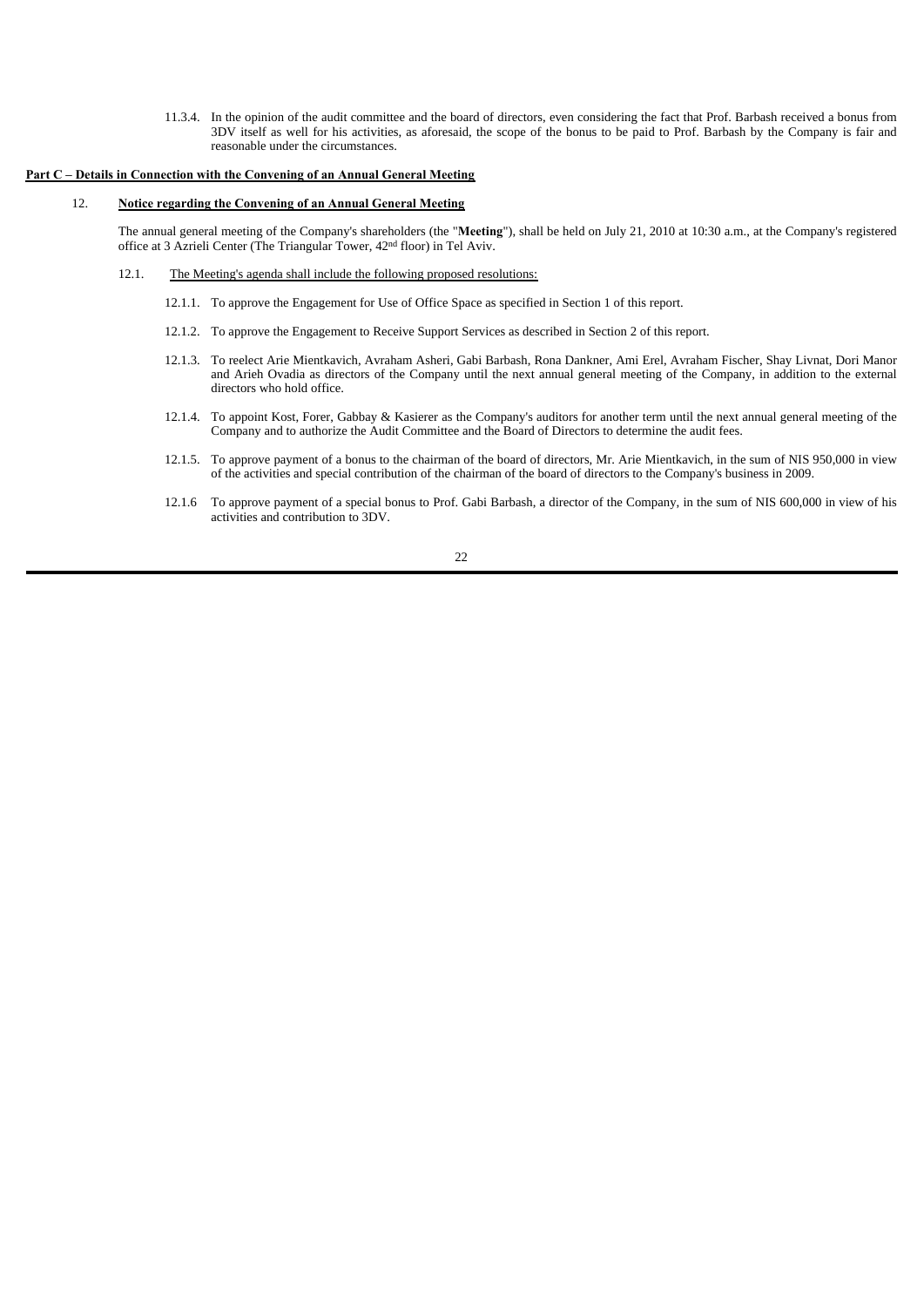- 12.2. The majority required for the adoption of the resolutions at the general meeting
	- 12.2.1. The majority required for adoption of the proposed resolutions specified in Section 12.1.1 and in Section 12.1.2 above (the resolutions regarding the approval of the Engagements) is a majority of the votes of the shareholders present, either in person or by proxy or via written proxies, who are entitled to participate in the meeting and who are participating in the vote, provided that one of the following is met:
		- a. The majority vote includes at least one third of all of the votes of the shareholders who have no personal interest in approval of the Engagements, who are participating in the vote; the count of all votes of the said shareholders shall exclude abstaining votes.
		- b. The total dissenting votes from among the shareholders stated in subparagraph (1) above shall not have exceeded one percent of the total voting rights in the Company.
	- 12.2.2. The majority required for adoption of the proposed resolutions specified in Sections 12.1.3, 12.1.4, 12.1.5 and 12.1.6 above is a majority of the votes of the shareholders present, either in person or by proxy or via written proxies, who are entitled to participate in the meeting and who are participating in the meeting.

#### 12.3. Legal Quorum

A legal quorum shall be constituted by the presence, either in person or by proxy, of at least two shareholders holding in total more than 33.3% of the issued shares conferring voting rights in the Company, within one half hour of the time scheduled for the opening of the meeting. In the absence of a legal quorum at the general meeting one half hour after the time scheduled for commencement of the meeting, the general meeting shall stand adjourned for one week, on the same day, at the same time and in the same place. If no legal quorum shall be formed at the adjourned meeting one half hour after the time scheduled for the meeting, then one shareholder holding at least 25% of the issued share capital of the Company, who is present either in person or by proxy, shall constitute legal quorum.

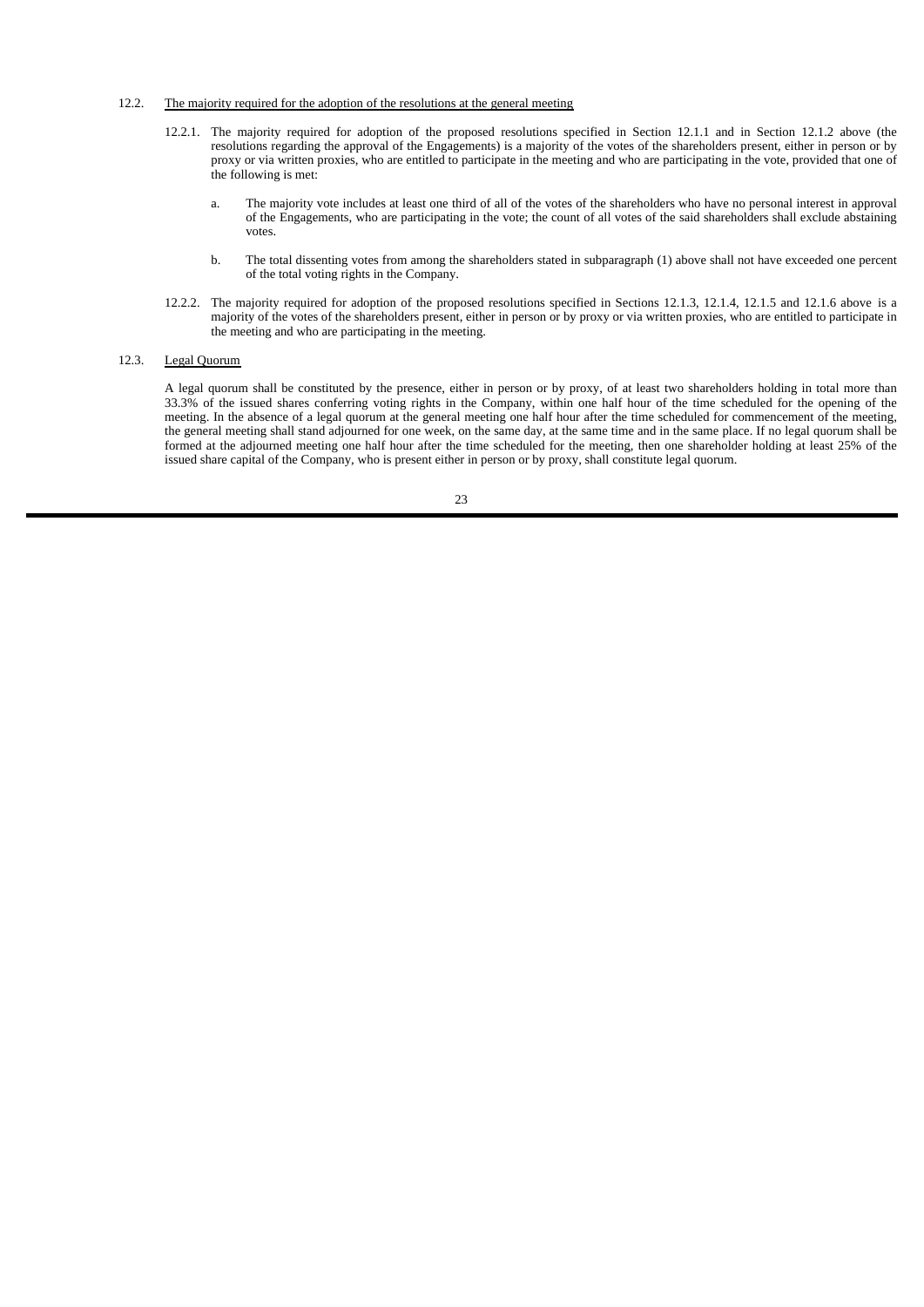#### 12.4. Entitlement to Vote

The record date for the purpose of a shareholder's entitlement to participate in and vote at the meeting, pursuant to Section 182 of the Companies Law and Section 3 of the Companies Regulations (Voting in Writing and Position Statements), 5766-2005, is June 21, 2010 (the "Record Date").

A shareholder who wishes to participate in and vote at the meeting will be entitled to do so if a confirmation regarding his holding of shares on the Effective Date, prepared in accordance with the Companies Regulations (Proof of Holding of a Share for the Purpose of Voting at the General Meeting), 5760-2000 had been delivered to the Company prior to the commencement of the meeting, as specified below.

A shareholder of the Company may participate in and vote at a meeting in person or may appoint a proxy who will be able to participate in the general meeting and to vote on his behalf (in accordance with the provisions of the Company's articles of association). A letter of appointment appointing a proxy as aforesaid (the "Letter of Appointment") shall be drawn in writing and signed by the principal, and if the principal is a corporation, it shall be signed in a manner which duly binds the corporation. The Letter of Appointment shall be deposited at the Company's offices at least 48 hours before commencement of the meeting or the adjourned meeting, as the case may be.

Pursuant to the Companies Regulations (Proof of Holding of a Share for the Purpose of Voting at the General Meeting), 5760-2000, a shareholder in whose favor a share is registered with a TASE member, which share is included among the shares registered in the shareholders' register in the name of the transfer agent, who wishes to vote at the general meeting, will provide the Company with confirmation regarding his holding of the share on the Record Date, which must be received from the TASE member with which his right to the share is registered in accordance with the requirements of the said regulations.

#### 12.5. Deed of vote, Position Statements and Proxy Card

A shareholder may vote at the meeting with respect to the proposed resolutions that are on the agenda through a deed of vote as specified below. The language of the deed of vote and position statements in respect of the meeting may be found on the distribution website of the ISA at www.magna.isa.gov.il and on the website of Tel Aviv Stock Exchange Ltd. at http://maya.tase.co.il. A shareholder may approach the Company directly and receive therefrom, free of charge, the language of the deed of vote and the position statements. The vote shall be cast on the second part of the deed of vote, as published on the distribution website of the ISA, stated above.

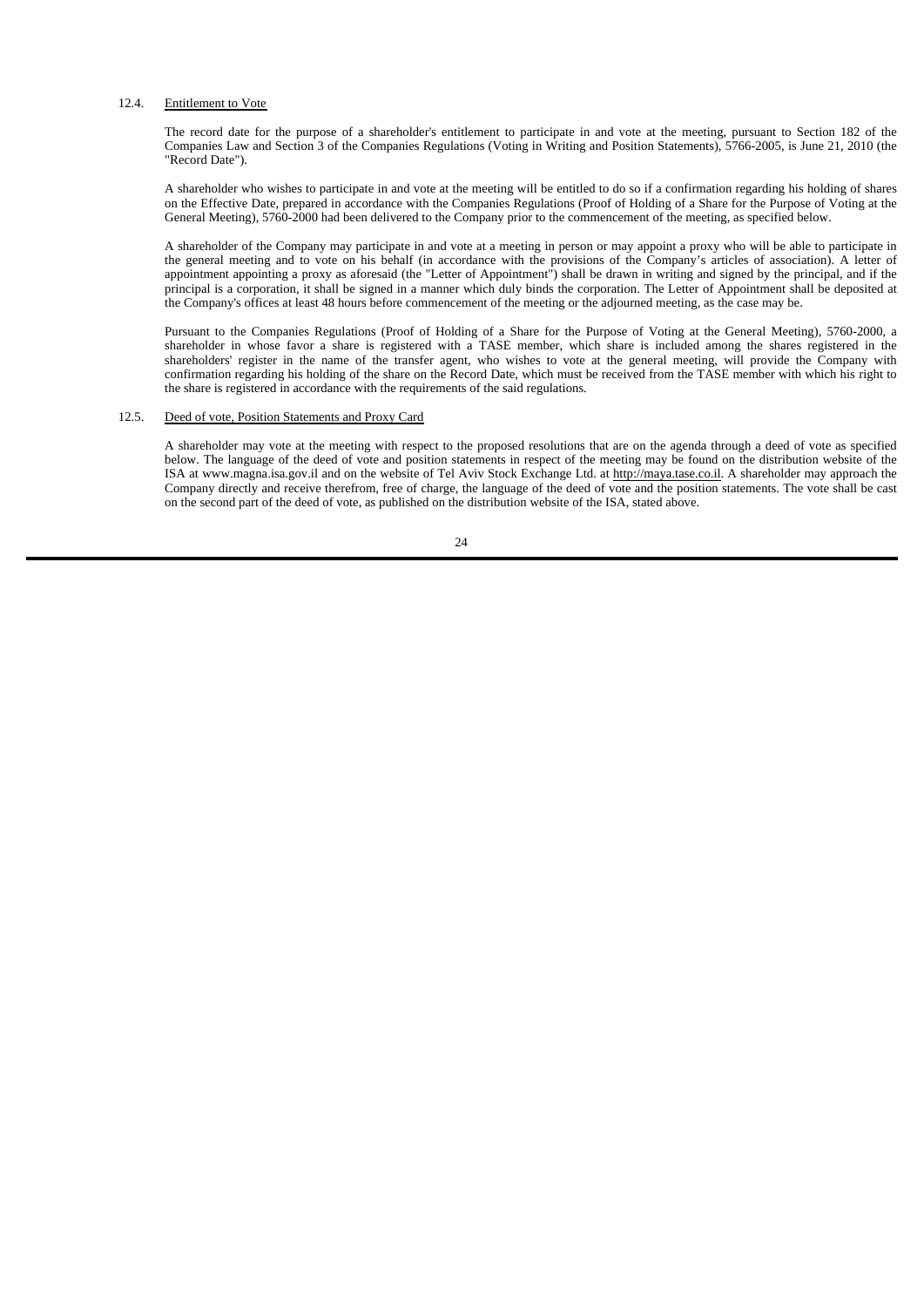A TASE member will send, free of charge, via e-mail, a link to the language of the deed of vote and the position statements on the distribution website of the ISA to any shareholder who is not registered in the shareholders' register of the Company and whose shares are registered with the TASE member, if the shareholder shall have given notice to the same TASE member that he so wishes, provided that the notice is given with respect to a specific securities account and on a date prior to the Record Date.

A shareholder whose shares are registered with a TASE member may receive confirmation of the holding from the TASE member through which he holds his shares, at a branch of the TASE member or by mail to his address in consideration for the delivery cost only, if he shall have so requested, provided that a request for this purpose shall be made in advance for a specific securities account.

In addition, shareholders whose shares are registered with American Stock Transfer ("AST") only, whether registered in such shareholders' name or held with a broker in the U.S., are entitled to vote their shares by delivering the proxy card to AST or to the broker through which the shares are held, as the case may be. The language of the proxy card may be viewed at the Company's website specified below, and will be sent to such shareholders. The votes may be cast by such shareholders only, according to the voting instructions set forth in the proxy card. The proxy card must be delivered to the Company's offices up to 48 hours before the date of the convening of the meeting.

The deed of vote and the documents that it is necessary to attach thereto (as specified in the deed of vote) must be delivered to the Company's offices up to 72 hours before the date of the convening of the meeting, i.e. by July 18, 2010 at 10:30 a.m. For this purpose, the "date of delivery" is the date on which the deed of vote and the documents that it is necessary to attach thereto shall have arrived at the Company's offices.

The last date for delivery of position statements to the Company is: July 1, 2010. The last date for delivery of the response of the board of directors to position statements, if and insofar as position statements of shareholders shall be submitted and the board of directors shall choose to submit its response to the said position statements, is: July 6, 2010.

A deed of vote and position statements shall be delivered by hand delivery or via registered mail.

As of June 14, 2010, the number of shares which constitute 5% of the total voting rights in the Company is 1,482,501 ordinary shares of the Company. As of the date of this report, the number of shares which constitute 5% of all of the voting rights which are not held by the controlling shareholder of the Company, as defined in Section 268 of the Companies Law, is 713,149 ordinary shares of the Company.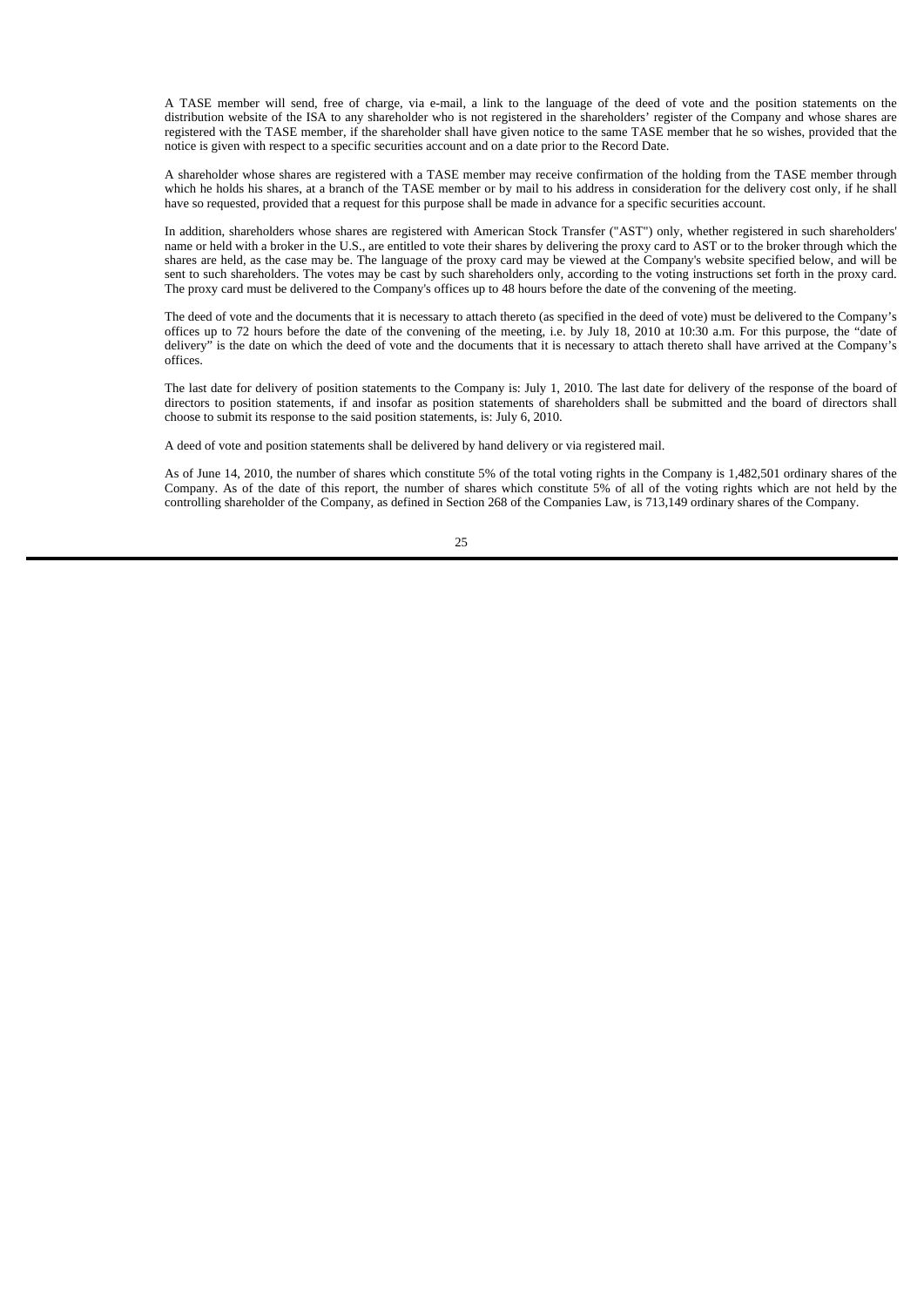#### 12.6. Notice of a Personal Interest

Pursuant to the provisions of Section 276 of the Companies Law, a shareholder who participates in the vote at the meeting, whether in person or by proxy, shall notify the Company before the vote at the meeting, or if the vote is via deed of vote – on the deed of vote by marking in Part B of the deed of vote in the place designated therefor, whether or not he has a personal interest in the approval of the Engagements on the agenda of the meeting. If a shareholder or his proxy shall not have given notice as aforesaid, he shall not vote at the meeting and his vote will not be counted in the vote regarding the approval of the Engagements.

#### 13. **Authority of the ISA**

Pursuant to the Transaction with a Controlling Shareholder Regulations, within 21 days from the date of the filing of this report, the ISA or an employee who it shall have authorized therefor (the "**ISA**") may instruct the Company to provide, within such timeframe as the ISA shall determine, any explanation, specification, information and documents with respect to the Engagements, and instruct the Company to amend this report in such manner and on such date as it shall determine. In the event that an instruction is given to amend this report, the ISA may order the postponement of the date of the meeting to a date no earlier than 3 business days and no later than 21 days from the date of release of the amendment to this report.

# 14. **Inspection of the Immediate Report and Details on the Company's Representatives**

A copy of this report is available for inspection at the Company's offices at 3 Azrieli Center (The Triangular Tower, 42<sup>nd</sup> floor), following advance coordination with the Company's secretarial office at Telephone: 972-3-6075555 on Sunday – Thursday (excluding holiday eves and holidays) between 9:00 a.m. and 4:00 p.m. until the date of the convening of the meeting as well as on the website of the ISA at: www.magna.isa.gov.il. In addition, a copy of this report will be available on the Company's website at www.elron.com, and on the distribution website of the Securities and Exchange Commission at www.sec.gov. The Company's representative for the purpose of the handling of this transaction report is Adv. Ofer Hanoh from the law offices of Gross, Kleinhendler, Hodak, HaLevy, Greenberg and Co. whose address is 1 Azrieli Center (the Circular Tower, 40<sup>th</sup> Floor), Tel Aviv Tel:972-3-6074444 Fax: 972-3-6074499.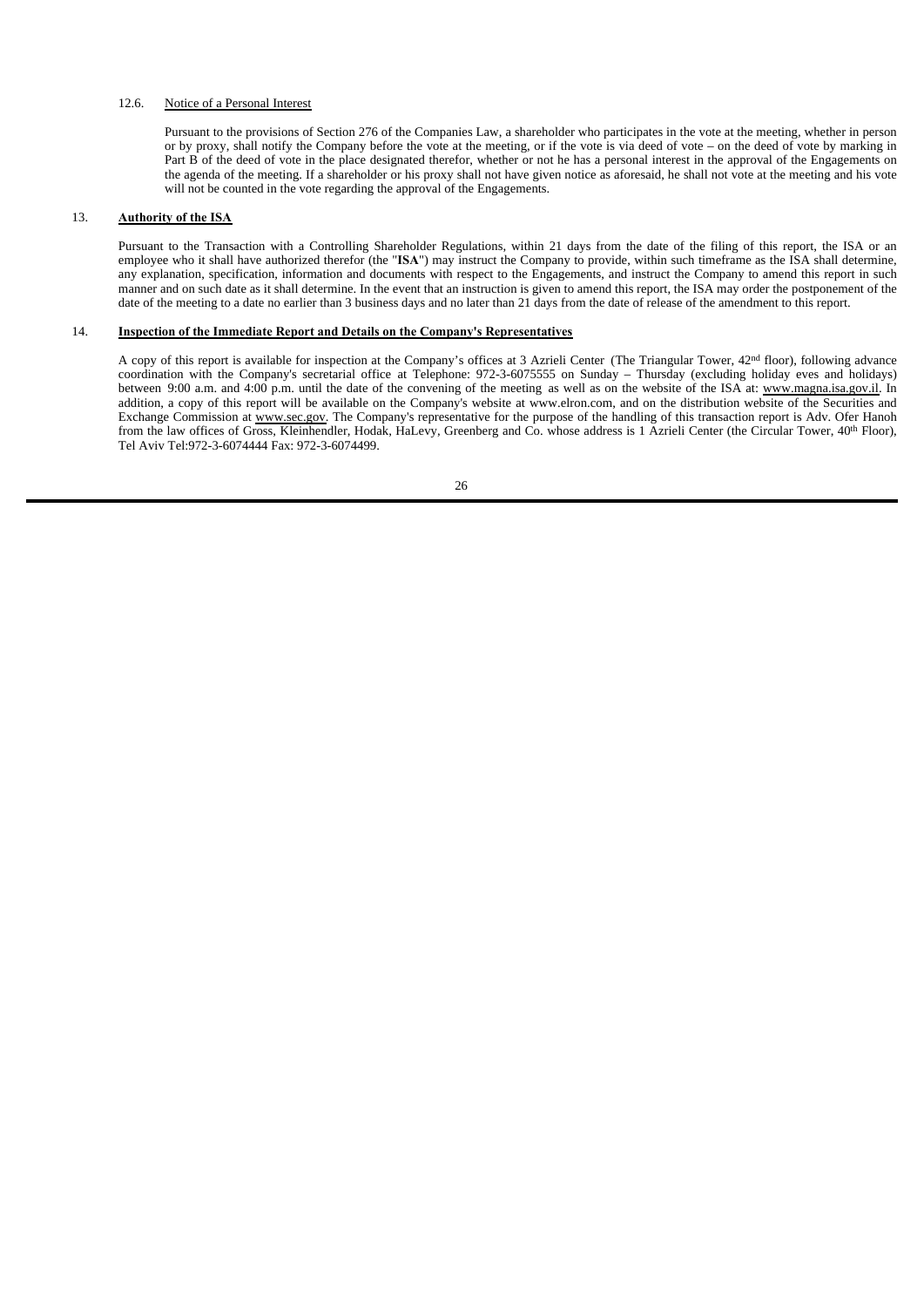**Appendixes** – The following appendixes are attached to this report:

Appendix A – Details of the Director Nominees

Appendix B – The Form of the Declaration of the Directors Nominated for Reelection

Appendix C – Proxy Card

**Sincerely,**

**Elron Electronic Industries Ltd.**

**Details of the signatories on behalf of the Company and a description of their position:**

**Ari Bronshtein, Co Chief Executive Officer**

**Yaron Elad, VP and Chief Financial Officer**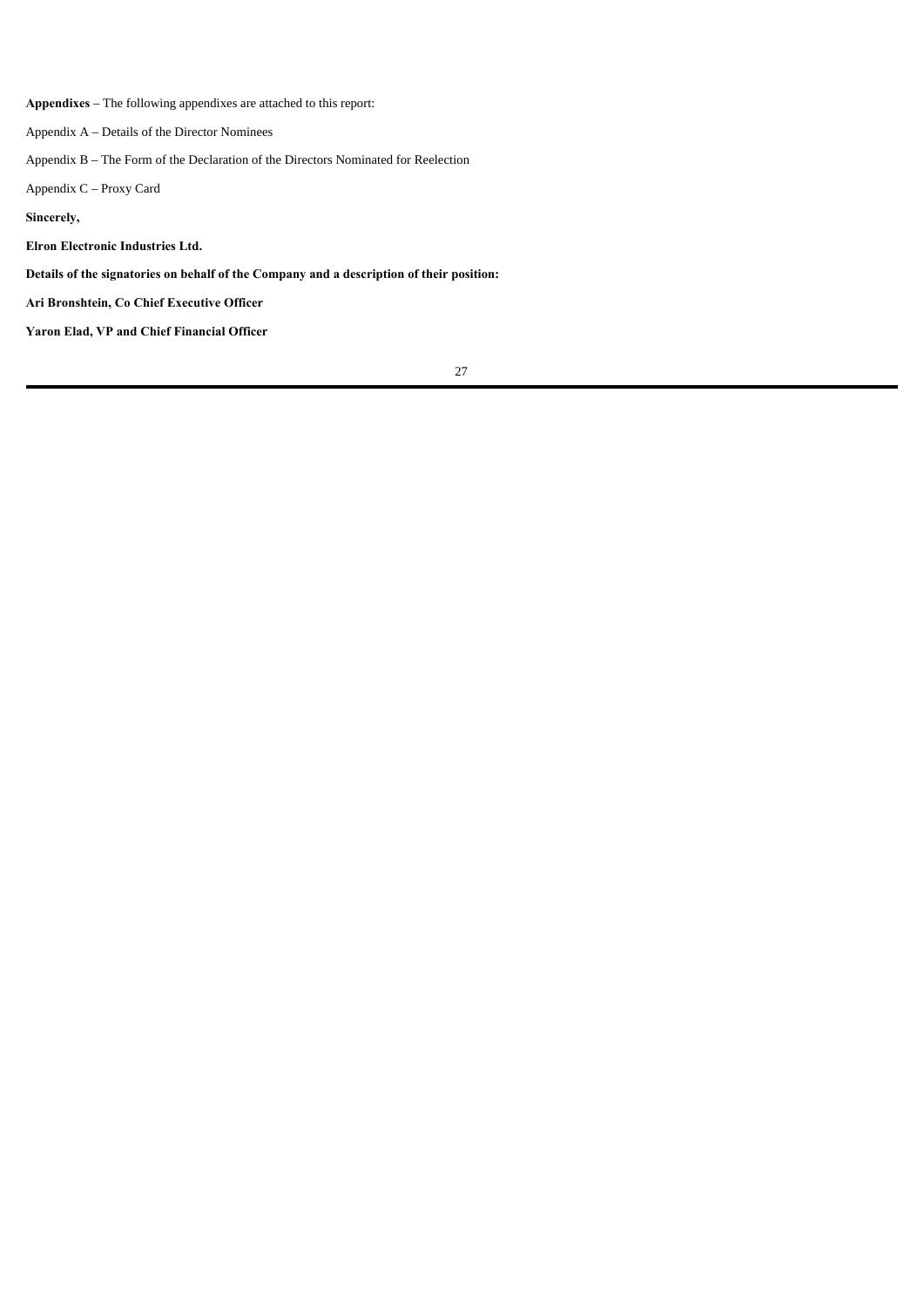# **Appendix A**

| Name:                                                                                                                                                    | Shay Livnat                                                                                                                                                                                                                                                                                                                                                                                                                                                                                                                                                                               |
|----------------------------------------------------------------------------------------------------------------------------------------------------------|-------------------------------------------------------------------------------------------------------------------------------------------------------------------------------------------------------------------------------------------------------------------------------------------------------------------------------------------------------------------------------------------------------------------------------------------------------------------------------------------------------------------------------------------------------------------------------------------|
| <b>Identification Number:</b>                                                                                                                            | 055443915                                                                                                                                                                                                                                                                                                                                                                                                                                                                                                                                                                                 |
| Date of Birth:                                                                                                                                           | September 13, 1958                                                                                                                                                                                                                                                                                                                                                                                                                                                                                                                                                                        |
| Address for service of legal proceedings:                                                                                                                | 7 Lotem, Bnei Zion 60910                                                                                                                                                                                                                                                                                                                                                                                                                                                                                                                                                                  |
| <b>Nationality:</b>                                                                                                                                      | Israel                                                                                                                                                                                                                                                                                                                                                                                                                                                                                                                                                                                    |
| <b>Membership on Board of Directors Committees:</b>                                                                                                      | N <sub>0</sub>                                                                                                                                                                                                                                                                                                                                                                                                                                                                                                                                                                            |
| Does he serve as an external director or as an independent director:                                                                                     | No                                                                                                                                                                                                                                                                                                                                                                                                                                                                                                                                                                                        |
| Does he have accounting and financial expertise:                                                                                                         | N <sub>0</sub>                                                                                                                                                                                                                                                                                                                                                                                                                                                                                                                                                                            |
| Is he an employee of the Company, a subsidiary, an affiliated company, or of<br>a related party, and the position he fills:                              | N <sub>0</sub>                                                                                                                                                                                                                                                                                                                                                                                                                                                                                                                                                                            |
| Position as director in effect as of:                                                                                                                    | June 7, 2005                                                                                                                                                                                                                                                                                                                                                                                                                                                                                                                                                                              |
| <b>Education:</b>                                                                                                                                        | B.Sc. in Electrical Engineering from Fairleigh Dickinson University, NJ, USA                                                                                                                                                                                                                                                                                                                                                                                                                                                                                                              |
| Occupation during last five years:                                                                                                                       | President and CEO of Zoe Holdings Ltd.                                                                                                                                                                                                                                                                                                                                                                                                                                                                                                                                                    |
| Additional companies in which he serves as a director:                                                                                                   | IDB Development Corporation Ltd., Clal Industries and Investments Ltd., Clal<br>Insurance Enterprises Holdings Ltd., Cellcom Israel Ltd., Taavura Holding Ltd.,<br>Carmen Assets & Investments Ltd., Carmen Financing (1994) Ltd., Carmen<br>Management And Assets (1997) Ltd., Or Asaf Investments Ltd., A. Livnat Mataim<br>Ltd., Ahava Holdings Ltd., O.P.S.I. (International Handling) Ltd., Universal<br>Trucks Israel Ltd., Shay Livnat Holdings Ltd., Kama Communications (1996) Ltd.,<br>Phone-Or Ltd., and additional companies in the Avraham Livnat, Taavura and IDB<br>group. |
| Is he a family member of another related party at the Company:                                                                                           | Yes – the son of Avraham Livnat, an (indirect) controlling party of IDB Holding<br>Corporation Ltd., an (indirect) controlling party of the Company                                                                                                                                                                                                                                                                                                                                                                                                                                       |
| Is he considered as having financial and accounting expertise for purpose of<br>compliance with the minimum number determined by the Board of Directors: | N <sub>0</sub>                                                                                                                                                                                                                                                                                                                                                                                                                                                                                                                                                                            |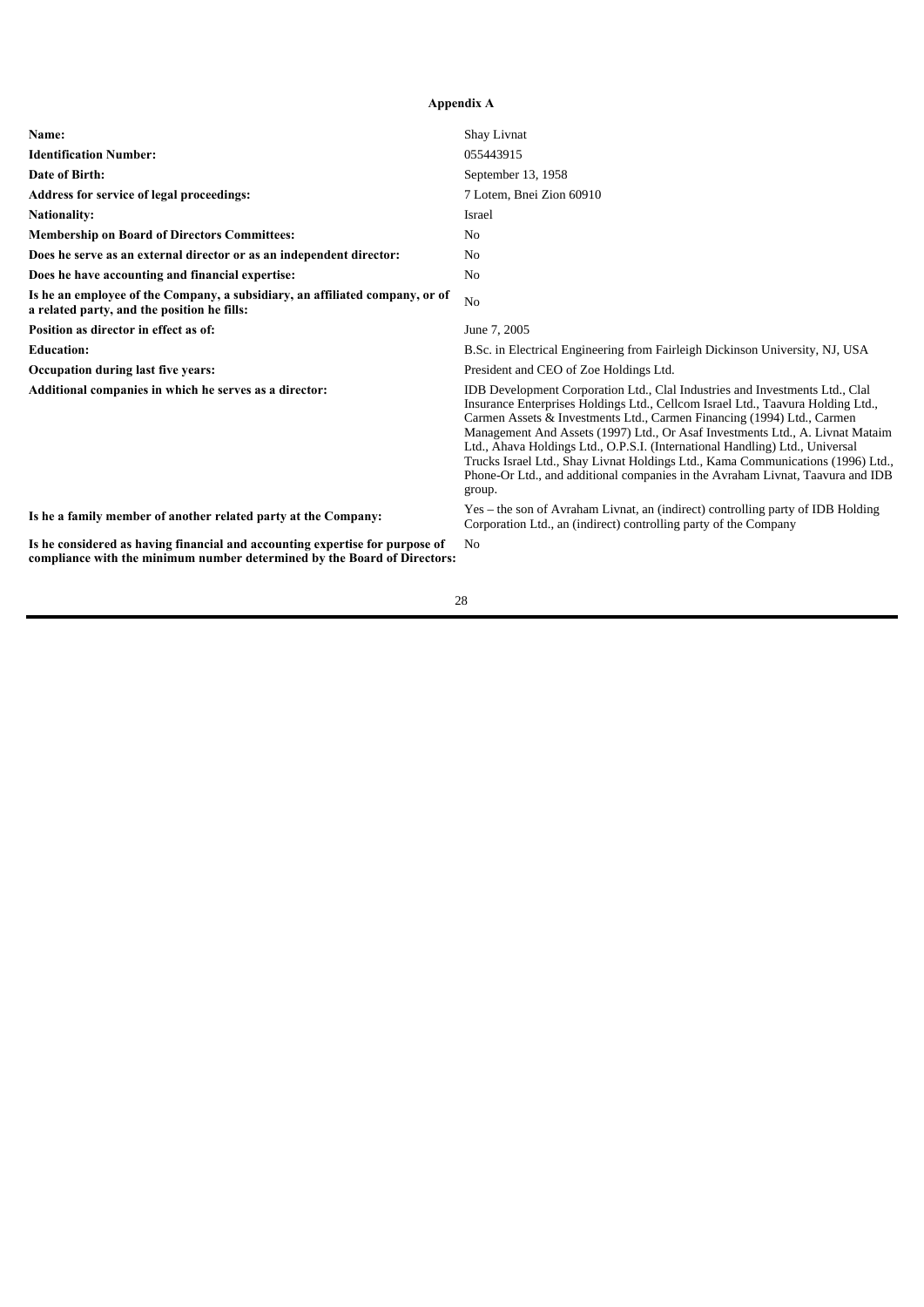| Name:                                                                                                                          | Arieh Ovadia                                                                                                                                                                                                                                                                                                                                                                                                                                                                                                                                                                                                                                                                                                                  |
|--------------------------------------------------------------------------------------------------------------------------------|-------------------------------------------------------------------------------------------------------------------------------------------------------------------------------------------------------------------------------------------------------------------------------------------------------------------------------------------------------------------------------------------------------------------------------------------------------------------------------------------------------------------------------------------------------------------------------------------------------------------------------------------------------------------------------------------------------------------------------|
| <b>Identification Number:</b>                                                                                                  | 78284338                                                                                                                                                                                                                                                                                                                                                                                                                                                                                                                                                                                                                                                                                                                      |
| Date of Birth:                                                                                                                 | December 25, 1948                                                                                                                                                                                                                                                                                                                                                                                                                                                                                                                                                                                                                                                                                                             |
| Address for service of legal proceedings:                                                                                      | 11A HaShomer, Ra'anana                                                                                                                                                                                                                                                                                                                                                                                                                                                                                                                                                                                                                                                                                                        |
| <b>Nationality:</b>                                                                                                            | Israel                                                                                                                                                                                                                                                                                                                                                                                                                                                                                                                                                                                                                                                                                                                        |
| <b>Membership on Board of Directors Committees:</b>                                                                            | Yes – Investment Committee                                                                                                                                                                                                                                                                                                                                                                                                                                                                                                                                                                                                                                                                                                    |
| Does he serve as an external director or as an independent director:                                                           | N <sub>0</sub>                                                                                                                                                                                                                                                                                                                                                                                                                                                                                                                                                                                                                                                                                                                |
| Does he have accounting and financial expertise:                                                                               | Yes                                                                                                                                                                                                                                                                                                                                                                                                                                                                                                                                                                                                                                                                                                                           |
| Is he an employee of the Company, a subsidiary, an affiliated company, or of No<br>a related party, and the position he fills: |                                                                                                                                                                                                                                                                                                                                                                                                                                                                                                                                                                                                                                                                                                                               |
| Position as director in effect as of:                                                                                          | March 11, 2007                                                                                                                                                                                                                                                                                                                                                                                                                                                                                                                                                                                                                                                                                                                |
| <b>Education:</b>                                                                                                              | Ph.D. in Economics from the Wharton School of Business, University of<br>Pennsylvania; Bachelors degree in Accounting and Economics from Tel Aviv<br>University; Masters degree in Accounting and Finance from Tel Aviv University                                                                                                                                                                                                                                                                                                                                                                                                                                                                                            |
| Occupation during last five years:                                                                                             | Chairman of the Board of Directors - Giron - Development And Building Ltd.,<br>Chairman of the Board of Directors - Destiny Holdings (1993) Ltd., Chairman of<br>the Board of Directors – Teva Naot - Distribution Ltd., Chairman of the Board of<br>Directors – Na'alei Naot Agricultural Cooperative for Businesses Ltd., Chairman<br>of the Board of Directors – Nadlan.com Israel Ltd., Chairman of the Board of<br>Directors – Peer Stream Ltd., Managing Director – Shamrock Israel Growth Fund<br>Advisors Ltd.                                                                                                                                                                                                        |
| Additional companies in which he serves as a director:                                                                         | Israel Discount Bank Ltd., Shamrock - Cinema City Ltd., Destiny Holdings (1993)<br>Ltd., Destiny Assets (1991) Ltd., Israel Petrochemical Ltd., Hadar Givun<br>Investments Ltd., Strauss Group Ltd., Scaelix Corporation Ltd., Compugen Ltd.,<br>Carmel Olefins Ltd., Polar Investments Ltd., Intercure Ltd., I.O.S. Shalev Ltd.,<br>I.Q.S. Hydraulics Ltd., Maxtech Technologies Ltd., Maxtech Communication<br>Networks Ltd., Mantisvision Ltd., Paycard Ltd., Wirenet Wireless Communication<br>Ltd., Adsmarket G.M. Ltd., Telem Finance Solutions Ltd., B-A.O. Adav<br>Consultants Ltd., B-A.O. Consultants & Management (2007) Ltd., Baonch<br>Consultants Ltd., Benjamin Ovadia Consultants (2007) Ltd., BG.I.Tech Ltd. |
| Is he a family member of another related party at the Company:                                                                 | N <sub>0</sub>                                                                                                                                                                                                                                                                                                                                                                                                                                                                                                                                                                                                                                                                                                                |
| Is he considered as having financial and accounting expertise for purpose of Yes                                               |                                                                                                                                                                                                                                                                                                                                                                                                                                                                                                                                                                                                                                                                                                                               |

**compliance with the minimum number determined by the Board of Directors:**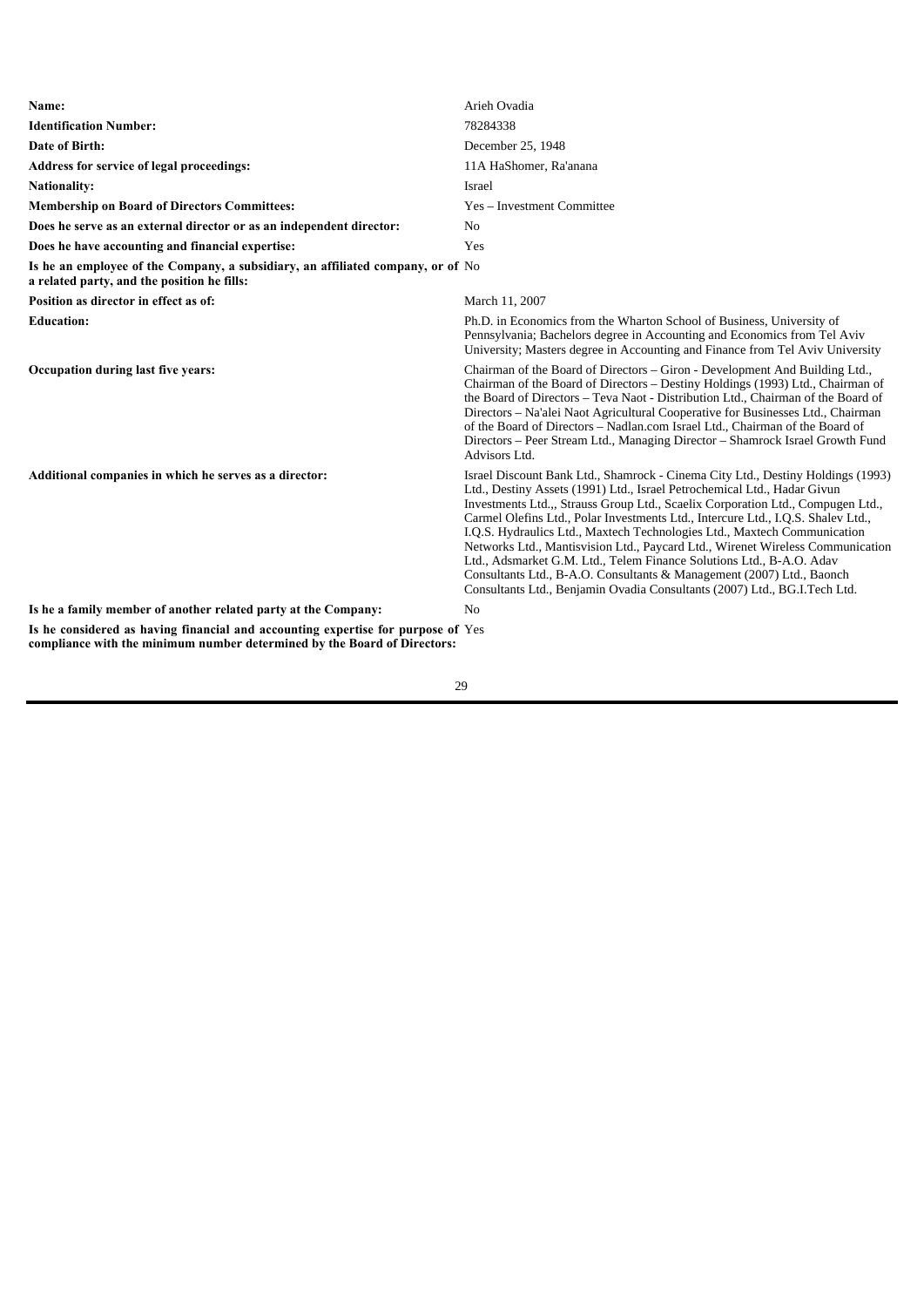| Name:                                                                                                                                                        | Dori Manor                                                                                                                                                                                       |
|--------------------------------------------------------------------------------------------------------------------------------------------------------------|--------------------------------------------------------------------------------------------------------------------------------------------------------------------------------------------------|
| <b>Identification Number:</b>                                                                                                                                | 022852453                                                                                                                                                                                        |
| Date of Birth:                                                                                                                                               | May 26, 1967                                                                                                                                                                                     |
| Address for service of legal proceedings:                                                                                                                    | 17 Kerem HaZeitim, Savyon                                                                                                                                                                        |
| <b>Nationality:</b>                                                                                                                                          | Israel                                                                                                                                                                                           |
| <b>Membership on Board of Directors Committees:</b>                                                                                                          | No                                                                                                                                                                                               |
| Does he serve as an external director or as an independent director:                                                                                         | N <sub>0</sub>                                                                                                                                                                                   |
| Does he have accounting and financial expertise:                                                                                                             | Yes                                                                                                                                                                                              |
| Is he an employee of the Company, a subsidiary, an affiliated company, or of No<br>a related party, and the position he fills:                               |                                                                                                                                                                                                  |
| Position as director in effect as of:                                                                                                                        | August, 13, 2003                                                                                                                                                                                 |
| <b>Education:</b>                                                                                                                                            | B.Sc. in Industrial Engineering from Tel Aviv University; M.B.A. in Business<br>Administration from INSEAD in France                                                                             |
| Occupation during last five years:                                                                                                                           | CEO of companies in the automotive industry belonging to the David Lubinski<br>Ltd. group                                                                                                        |
| Additional companies in which he serves as a director:                                                                                                       | Discount Investment Corporation Ltd., IDB Development Corporation Ltd., IDB<br>Holding Corporation Ltd., Clal Industries and Investments Ltd. and other<br>companies in the David Lubinski group |
| Is he a family member of another related party at the Company:                                                                                               | The son of Isaac and Ruth Manor, (indirect) controlling parties of IDB Holding<br>Corporation Ltd., an (indirect) controlling party of the Company                                               |
| Is he considered as having financial and accounting expertise for purpose of Yes<br>compliance with the minimum number determined by the Board of Directors: |                                                                                                                                                                                                  |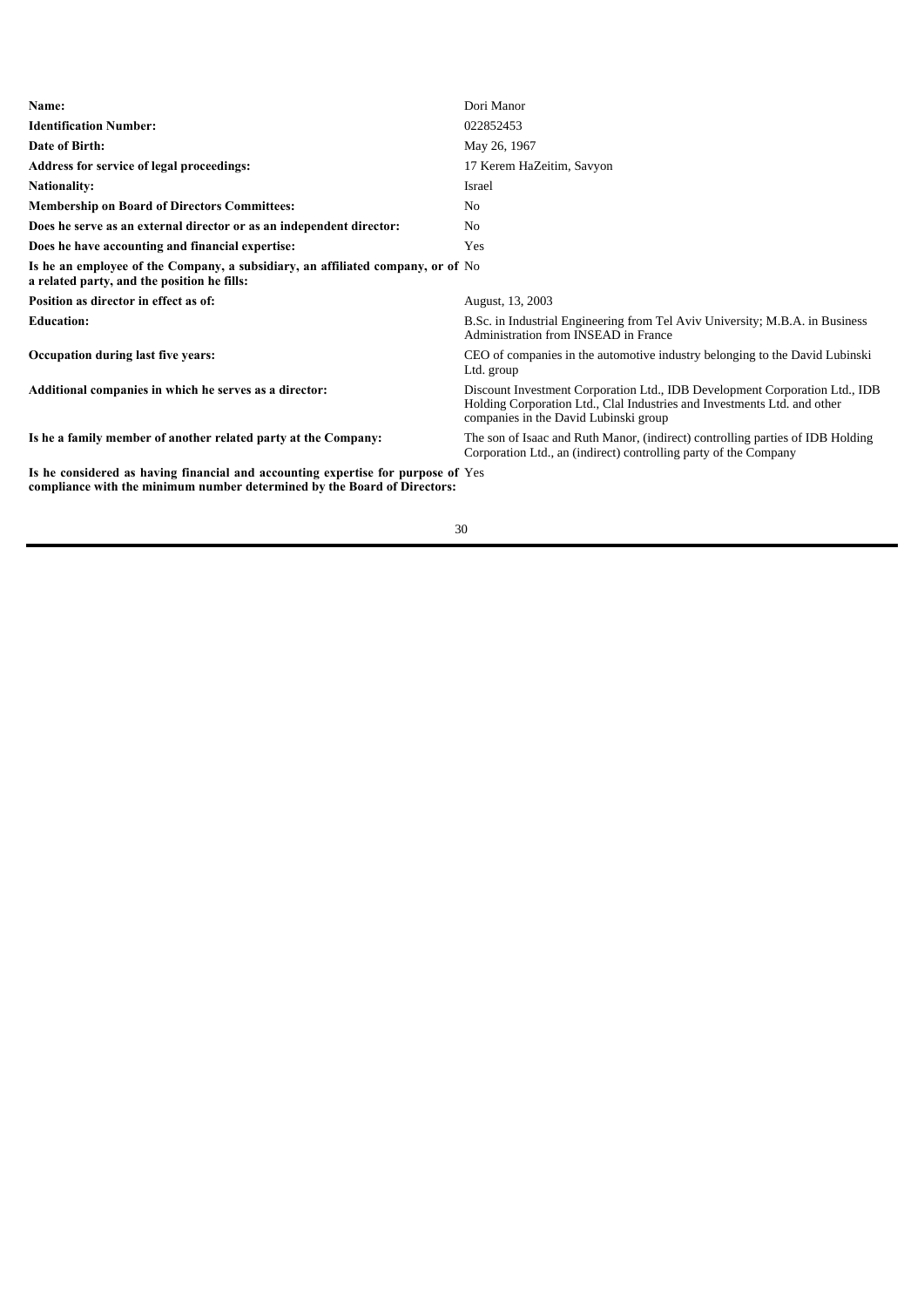| Name:                                                                                                                                                                                                   | Avi Fischer                                                                                                                                                                                                                                                                                                                                                                                                                                                                                                                                                                                                                                                                                                                                                  |
|---------------------------------------------------------------------------------------------------------------------------------------------------------------------------------------------------------|--------------------------------------------------------------------------------------------------------------------------------------------------------------------------------------------------------------------------------------------------------------------------------------------------------------------------------------------------------------------------------------------------------------------------------------------------------------------------------------------------------------------------------------------------------------------------------------------------------------------------------------------------------------------------------------------------------------------------------------------------------------|
| <b>Identification Number:</b>                                                                                                                                                                           | 054185608                                                                                                                                                                                                                                                                                                                                                                                                                                                                                                                                                                                                                                                                                                                                                    |
| Date of Birth:                                                                                                                                                                                          | December 18, 1956                                                                                                                                                                                                                                                                                                                                                                                                                                                                                                                                                                                                                                                                                                                                            |
| Address for service of legal proceedings:                                                                                                                                                               | 3 Azrieli Center, 45th floor, Tel Aviv 67023                                                                                                                                                                                                                                                                                                                                                                                                                                                                                                                                                                                                                                                                                                                 |
| <b>Nationality:</b>                                                                                                                                                                                     | Israel                                                                                                                                                                                                                                                                                                                                                                                                                                                                                                                                                                                                                                                                                                                                                       |
| <b>Membership on Board of Directors Committees:</b>                                                                                                                                                     | N <sub>0</sub>                                                                                                                                                                                                                                                                                                                                                                                                                                                                                                                                                                                                                                                                                                                                               |
| Does he serve as an external director or as an independent director:                                                                                                                                    | No                                                                                                                                                                                                                                                                                                                                                                                                                                                                                                                                                                                                                                                                                                                                                           |
| Does he have accounting and financial expertise:                                                                                                                                                        | N <sub>0</sub>                                                                                                                                                                                                                                                                                                                                                                                                                                                                                                                                                                                                                                                                                                                                               |
| Is he an employee of the Company, a subsidiary, an affiliated company, or of Yes – Deputy CEO of IDB Holding Corporation Ltd., an (indirect) controlling<br>a related party, and the position he fills: | party of the Company                                                                                                                                                                                                                                                                                                                                                                                                                                                                                                                                                                                                                                                                                                                                         |
| Position as director in effect as of:                                                                                                                                                                   | August 13, 2003                                                                                                                                                                                                                                                                                                                                                                                                                                                                                                                                                                                                                                                                                                                                              |
| <b>Education:</b>                                                                                                                                                                                       | LL.B. in Law from Tel Aviv University                                                                                                                                                                                                                                                                                                                                                                                                                                                                                                                                                                                                                                                                                                                        |
| Occupation during last five years:                                                                                                                                                                      | Director and Co-CEO – Clal Industries and Investments Ltd., Deputy CEO – IDB<br>Holding Corporation Ltd., Director in the following companies: IDB Development<br>Corporation Ltd. (Deputy Chairman), Ganden Holdings Ltd. (Vice Chairman), Clal<br>Biotechnology Industries Ltd. (Chairman), Chairman of the Board of Directors –<br>Infinity Israel China Fund Partners Ltd., Fundtech Ltd. (Chairman), Ganden<br>Investments (2000) Ltd. (Vice Chairman), "Matan – Your Way to Give" (Co-<br>Chairman), Partner – Fischer Behar Chen Well Orion & Co. Law Firm, President<br>of the Public Committee of "Adopt a Battalion" project of the Friends of the<br>Israel Defense Forces, Member of the Managing Committee of the Israel<br>Democracy Institute |
| Additional companies in which he serves as a director:                                                                                                                                                  | Discount Investment Corporation Ltd., Elron Electronic Industries Ltd., Hadera<br>Paper Ltd., Koor Industries Ltd., Makhteshim Agan Industries Ltd., Ganden<br>Investments IDB Ltd., Ganden Technologies Ltd., Noga M.G.A. Investments Ltd.,<br>Oshir Holdings Ltd., Aviv Yael Daroma Ltd., Tiferet Brown Ltd., Avi Vered<br>Fischer Investments Ltd., Avi Fischer Law Firm                                                                                                                                                                                                                                                                                                                                                                                  |
| Is he a family member of another related party at the Company:                                                                                                                                          | N <sub>0</sub>                                                                                                                                                                                                                                                                                                                                                                                                                                                                                                                                                                                                                                                                                                                                               |
| Is he considered as having financial and accounting expertise for purpose of No<br>compliance with the minimum number determined by the Board of Directors:                                             |                                                                                                                                                                                                                                                                                                                                                                                                                                                                                                                                                                                                                                                                                                                                                              |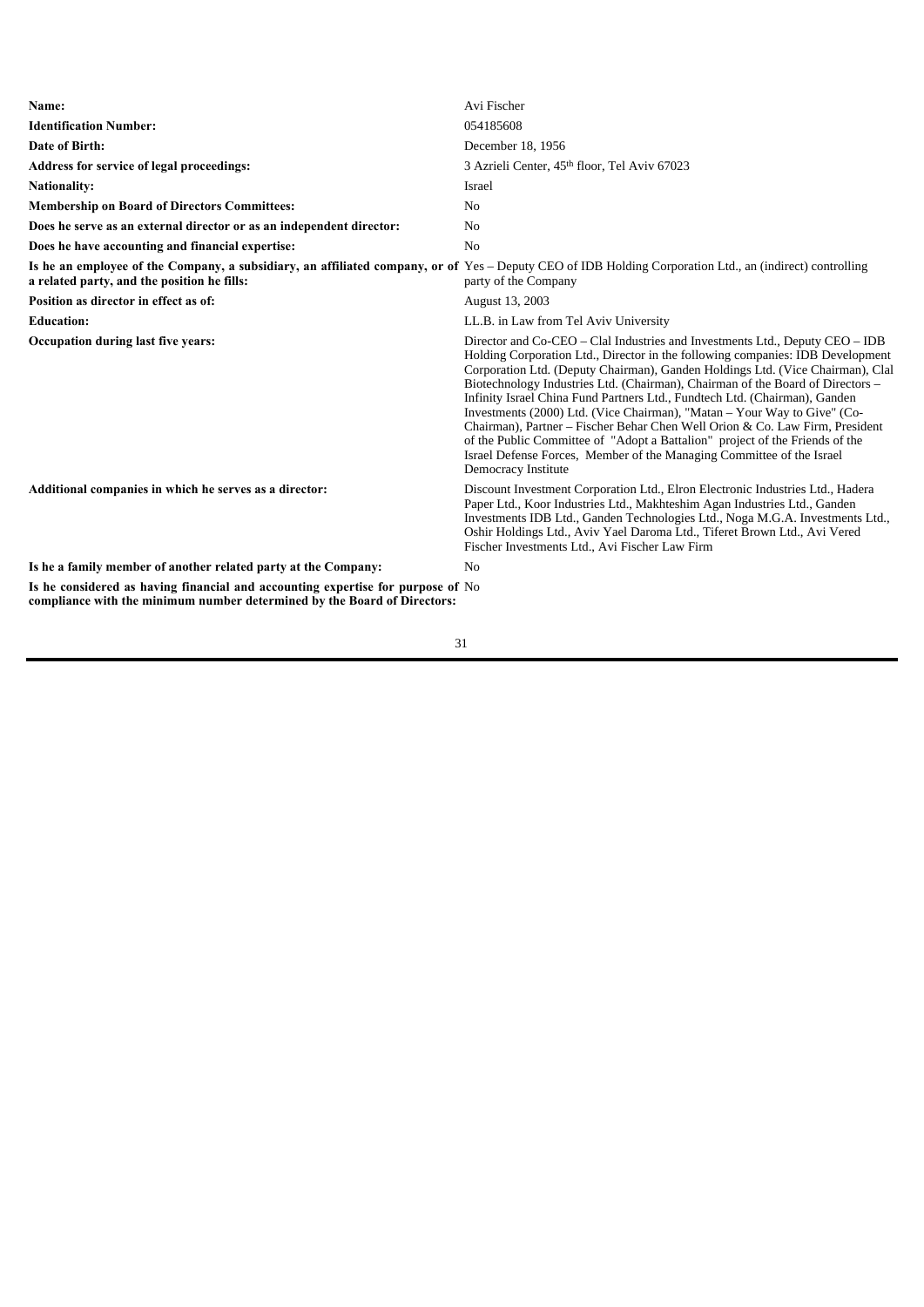| Name:                                                                                                                                                        | Ami Erel                                                                                                                                                                                                                                                                                                                                                           |
|--------------------------------------------------------------------------------------------------------------------------------------------------------------|--------------------------------------------------------------------------------------------------------------------------------------------------------------------------------------------------------------------------------------------------------------------------------------------------------------------------------------------------------------------|
| <b>Identification Number:</b>                                                                                                                                | 04871265                                                                                                                                                                                                                                                                                                                                                           |
| Date of Birth:                                                                                                                                               | April 27, 1947                                                                                                                                                                                                                                                                                                                                                     |
| Address for service of legal proceedings:                                                                                                                    | Discount Investment Corporation Ltd., 3 Azrieli Center, Tel Aviv 67023                                                                                                                                                                                                                                                                                             |
| <b>Nationality:</b>                                                                                                                                          | Israel                                                                                                                                                                                                                                                                                                                                                             |
| <b>Membership on Board of Directors Committees:</b>                                                                                                          | N <sub>0</sub>                                                                                                                                                                                                                                                                                                                                                     |
| Does he serve as an external director or as an independent director:                                                                                         | N <sub>0</sub>                                                                                                                                                                                                                                                                                                                                                     |
| Does he have accounting and financial expertise:                                                                                                             | Yes                                                                                                                                                                                                                                                                                                                                                                |
| a related party, and the position he fills:                                                                                                                  | Is he an employee of the Company, a subsidiary, an affiliated company, or of Yes – is employed at Discount Investment Corporation Ltd. (a Controlling party of<br>the Company) in the position of President and CEO                                                                                                                                                |
| Position as director in effect as of:                                                                                                                        | November 1, 1999                                                                                                                                                                                                                                                                                                                                                   |
| <b>Education:</b>                                                                                                                                            | B.Sc. in Electrical Engineering from the Technion, Israel                                                                                                                                                                                                                                                                                                          |
| Occupation during last five years:                                                                                                                           | President and CEO – Discount Investment Corporation Ltd., Chairman of the<br>Board of Directors – Cellcom Israel Ltd., CEO – NetVision Ltd.                                                                                                                                                                                                                        |
| Additional companies in which he serves as a director:                                                                                                       | Chairman of the Boards of Directors or Board member of various subsidiaries of<br>Discount Investment Corporation Ltd., including NetVision Ltd. (Chairman), Koor<br>Industries Itd. (Chairman), Shufersal Ltd., Property & Building Corporation Ltd.,<br>Makhteshim Agan Industries Ltd. and other companies in the Discount Investment<br>Corporation Ltd. group |
| Is he a family member of another related party at the Company:                                                                                               | N <sub>0</sub>                                                                                                                                                                                                                                                                                                                                                     |
| Is he considered as having financial and accounting expertise for purpose of Yes<br>compliance with the minimum number determined by the Board of Directors: |                                                                                                                                                                                                                                                                                                                                                                    |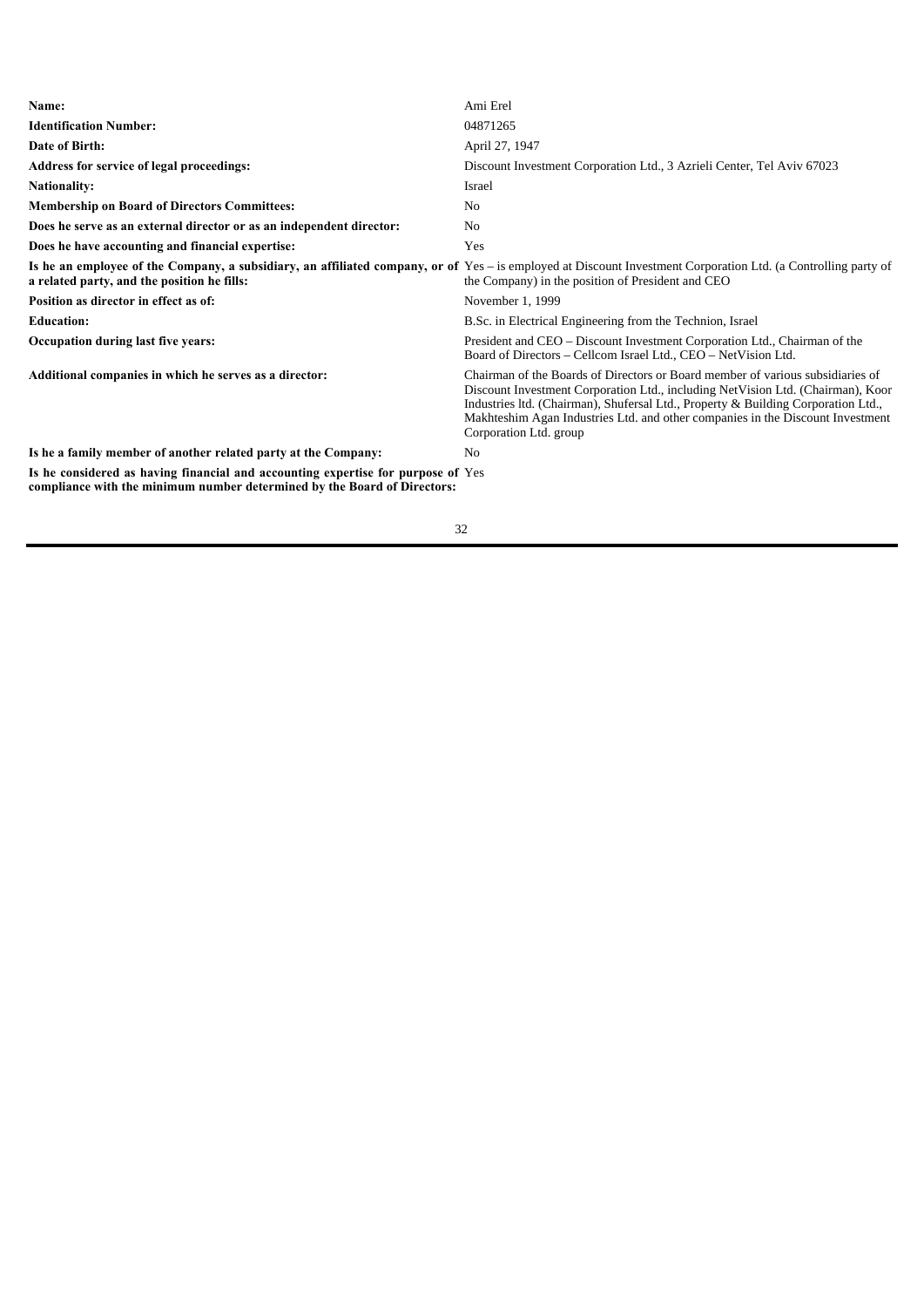| Name:                                                                                                                                                                                                      | Rona Dankner                                                                                                                                                            |
|------------------------------------------------------------------------------------------------------------------------------------------------------------------------------------------------------------|-------------------------------------------------------------------------------------------------------------------------------------------------------------------------|
| <b>Identification Number:</b>                                                                                                                                                                              | 066246406                                                                                                                                                               |
| Date of Birth:                                                                                                                                                                                             | May 14, 1983                                                                                                                                                            |
| Address for service of legal proceedings:                                                                                                                                                                  | 3 Azrieli Center, Triangle Building, Tel Aviv 67023                                                                                                                     |
| <b>Nationality:</b>                                                                                                                                                                                        | Israel                                                                                                                                                                  |
| <b>Membership on Board of Directors Committees:</b>                                                                                                                                                        | N <sub>0</sub>                                                                                                                                                          |
| Does he serve as an external director or as an independent director:                                                                                                                                       | N <sub>0</sub>                                                                                                                                                          |
| Does he have accounting and financial expertise:                                                                                                                                                           | No                                                                                                                                                                      |
| Is he an employee of the Company, a subsidiary, an affiliated company, or of Yes – serves as Portfolio Companies Liaison at Discount Investment Corporation<br>a related party, and the position he fills: | Ltd., a related party of the Company                                                                                                                                    |
| Position as director in effect as of:                                                                                                                                                                      | October 7, 2008                                                                                                                                                         |
| <b>Education:</b>                                                                                                                                                                                          | B.A. in Business Administration from the Interdisciplinary Center in Herzeliya,<br>Israel                                                                               |
| Occupation during last five years:                                                                                                                                                                         | Portfolio Companies Liaison – Discount Investment Corporation Ltd.;<br>Undergraduate Business Administration student – Interdisciplinary Center in<br>Herzeliya, Israel |
| Additional companies in which he serves as a director:                                                                                                                                                     | Property & Building Corporation Ltd.                                                                                                                                    |
| Is he a family member of another related party at the Company:                                                                                                                                             | Yes – the daughter of Nochi Dankner, an (indirect) controlling party of IDB<br>Holding Corporation Ltd.                                                                 |
| Is he considered as having financial and accounting expertise for purpose of No<br>compliance with the minimum number determined by the Board of Directors:                                                |                                                                                                                                                                         |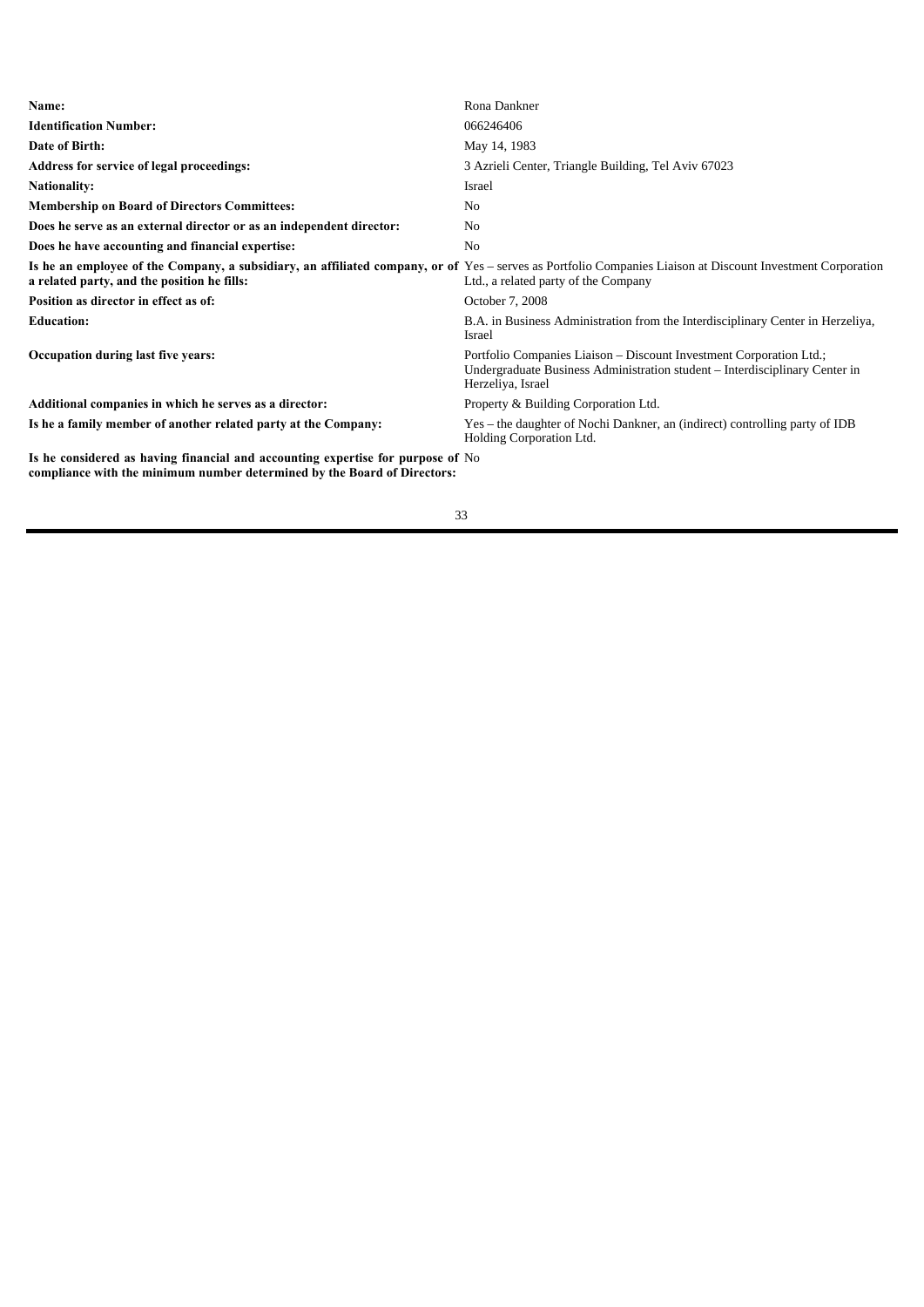| Name:                                                                                                                                                       | Gabi Barbash                                                                                                                                     |
|-------------------------------------------------------------------------------------------------------------------------------------------------------------|--------------------------------------------------------------------------------------------------------------------------------------------------|
| <b>Identification Number:</b>                                                                                                                               | 30283352                                                                                                                                         |
| Date of Birth:                                                                                                                                              | September 13, 1949                                                                                                                               |
| Address for service of legal proceedings:                                                                                                                   | 17B Bnei HaNevi'im, Ramat Gan                                                                                                                    |
| <b>Nationality:</b>                                                                                                                                         | Israel                                                                                                                                           |
| <b>Membership on Board of Directors Committees:</b>                                                                                                         | N <sub>0</sub>                                                                                                                                   |
| Does he serve as an external director or as an independent director:                                                                                        | N <sub>0</sub>                                                                                                                                   |
| Does he have accounting and financial expertise:                                                                                                            | N <sub>0</sub>                                                                                                                                   |
| Is he an employee of the Company, a subsidiary, an affiliated company, or of No<br>a related party, and the position he fills:                              |                                                                                                                                                  |
| Position as director in effect as of:                                                                                                                       | May 21, 2003                                                                                                                                     |
| <b>Education:</b>                                                                                                                                           | M.D. from the Hebrew University of Jerusalem, Hadassah Medical School,<br>Masters in Public Health from Harvard University in Boston             |
| Occupation during last five years:                                                                                                                          | Director General of the Tel Aviv Sourasky Medical Center, Chairman of the<br>Health Corporation adjacent to the Tel Aviv Sourasky Medical Center |
| Additional companies in which he serves as a director:                                                                                                      | Clal Biotechnology Industries Ltd., BioActivity Ltd., Chairman of the start-up<br>"Oplon"                                                        |
| Is he a family member of another related party at the Company:                                                                                              | N <sub>0</sub>                                                                                                                                   |
| Is he considered as having financial and accounting expertise for purpose of No<br>compliance with the minimum number determined by the Board of Directors: |                                                                                                                                                  |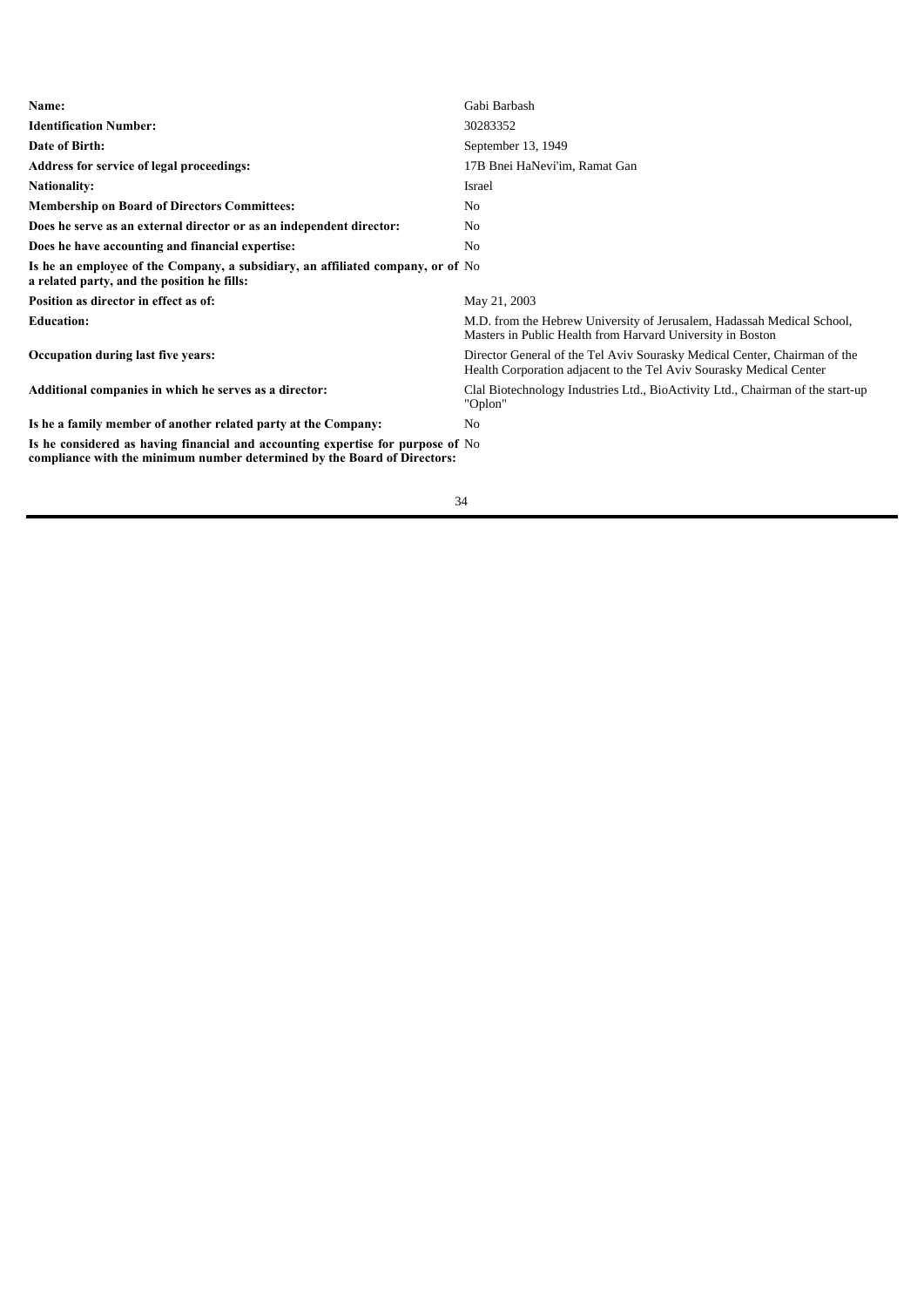| Name:                                                                                                                                                        | Avraham Asheri                                                                                                                                                                                                                                                                                                                          |
|--------------------------------------------------------------------------------------------------------------------------------------------------------------|-----------------------------------------------------------------------------------------------------------------------------------------------------------------------------------------------------------------------------------------------------------------------------------------------------------------------------------------|
| <b>Identification Number:</b>                                                                                                                                | 000954768                                                                                                                                                                                                                                                                                                                               |
| Date of Birth:                                                                                                                                               | January 24, 1938                                                                                                                                                                                                                                                                                                                        |
| Address for service of legal proceedings:                                                                                                                    | 12 Ishpeh, Mevaseret Zion, 90805                                                                                                                                                                                                                                                                                                        |
| <b>Nationality:</b>                                                                                                                                          | Israel                                                                                                                                                                                                                                                                                                                                  |
| <b>Membership on Board of Directors Committees:</b>                                                                                                          | Yes – Chairman of the Audit Committee, Chairman of the Investment Committee                                                                                                                                                                                                                                                             |
| Does he serve as an external director or as an independent director:                                                                                         | N <sub>0</sub>                                                                                                                                                                                                                                                                                                                          |
| Does he have accounting and financial expertise:                                                                                                             | Yes                                                                                                                                                                                                                                                                                                                                     |
| Is he an employee of the Company, a subsidiary, an affiliated company, or of No<br>a related party, and the position he fills:                               |                                                                                                                                                                                                                                                                                                                                         |
| Position as director in effect as of:                                                                                                                        | December 14, 1999                                                                                                                                                                                                                                                                                                                       |
| <b>Education:</b>                                                                                                                                            | Bachelors in Economics and Political Science from the Hebrew University                                                                                                                                                                                                                                                                 |
| Occupation during last five years:                                                                                                                           | Director – Koor Industries Ltd., Director – Radware Ltd., External Director –<br>Mikronet Ltd., External Director – Africa Israel Investments Ltd., Financial<br>Advisor – Rad Bynat Assets & Services Ltd., Financial Advisor – Avnet<br>Communications Ltd., Director – Elbit Systems Ltd., Director – Discount<br>Mortgage Bank Ltd. |
| Additional companies in which he serves as a director:                                                                                                       | Director – Koor Industries Ltd., Director – Radware Ltd., External Director –<br>Mikronet Ltd., Director – Elbit Systems Ltd., Director – Discount Mortgage Bank<br>Ltd.                                                                                                                                                                |
| Is he a family member of another related party at the Company:                                                                                               | N <sub>0</sub>                                                                                                                                                                                                                                                                                                                          |
| Is he considered as having financial and accounting expertise for purpose of Yes<br>compliance with the minimum number determined by the Board of Directors: |                                                                                                                                                                                                                                                                                                                                         |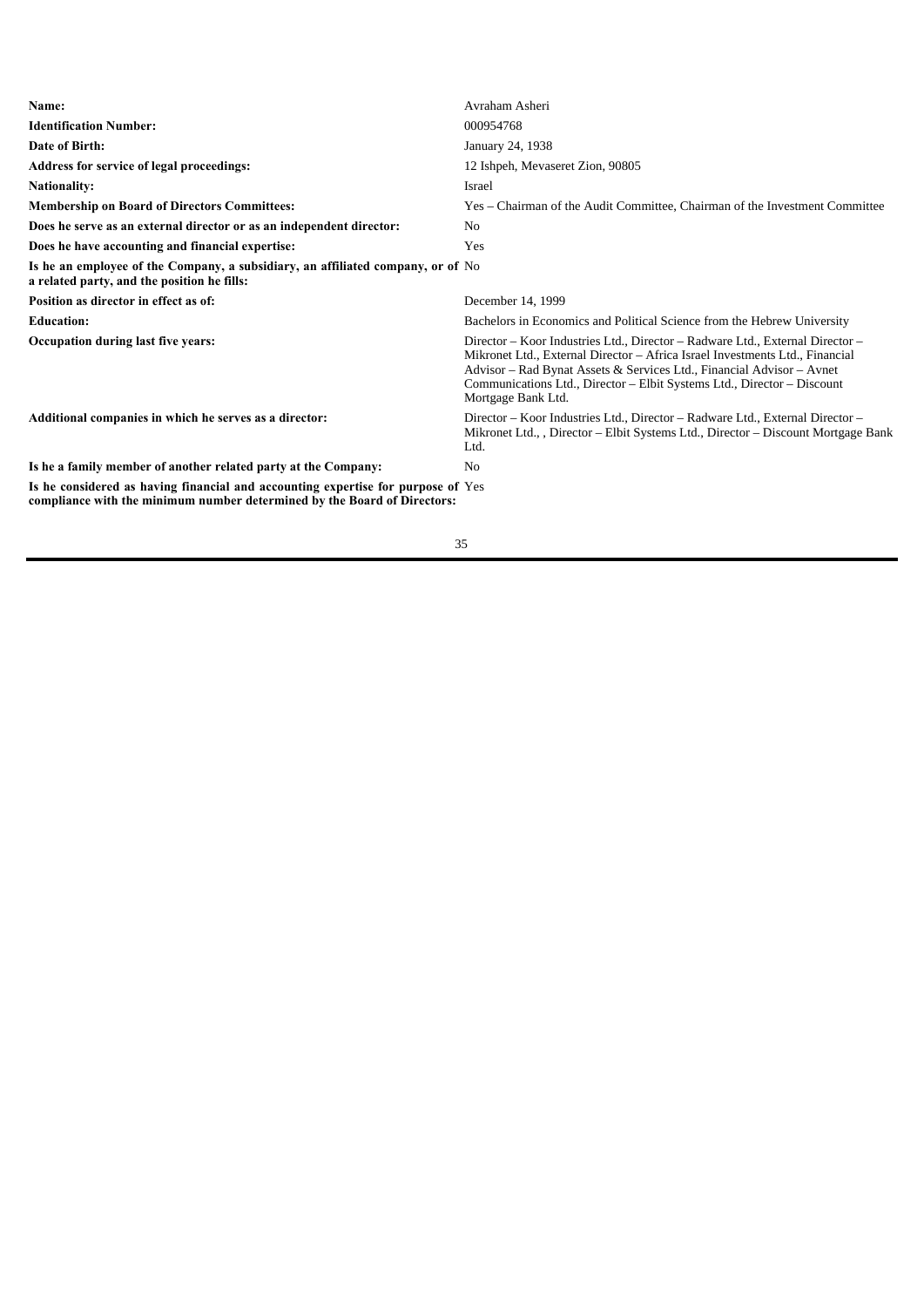| Name:                                                                                                                                                        | Arie Mientkavich                                                                                                                                                                                                                                                                                                                                                                                                                                                                                                                                                                                                  |
|--------------------------------------------------------------------------------------------------------------------------------------------------------------|-------------------------------------------------------------------------------------------------------------------------------------------------------------------------------------------------------------------------------------------------------------------------------------------------------------------------------------------------------------------------------------------------------------------------------------------------------------------------------------------------------------------------------------------------------------------------------------------------------------------|
| <b>Identification Number:</b>                                                                                                                                | 00129320                                                                                                                                                                                                                                                                                                                                                                                                                                                                                                                                                                                                          |
| Date of Birth:                                                                                                                                               | September 28, 1942                                                                                                                                                                                                                                                                                                                                                                                                                                                                                                                                                                                                |
| <b>Address for service of legal proceedings:</b>                                                                                                             | 1 HaShalom, Tel Aviv                                                                                                                                                                                                                                                                                                                                                                                                                                                                                                                                                                                              |
| <b>Nationality:</b>                                                                                                                                          | Israel                                                                                                                                                                                                                                                                                                                                                                                                                                                                                                                                                                                                            |
| <b>Membership on Board of Directors Committees:</b>                                                                                                          | N <sub>0</sub>                                                                                                                                                                                                                                                                                                                                                                                                                                                                                                                                                                                                    |
| Does he serve as an external director or as an independent director:                                                                                         | N <sub>0</sub>                                                                                                                                                                                                                                                                                                                                                                                                                                                                                                                                                                                                    |
| Does he have accounting and financial expertise:                                                                                                             | Yes                                                                                                                                                                                                                                                                                                                                                                                                                                                                                                                                                                                                               |
| Is he an employee of the Company, a subsidiary, an affiliated company, or of No<br>a related party, and the position he fills:                               |                                                                                                                                                                                                                                                                                                                                                                                                                                                                                                                                                                                                                   |
| Position as director in effect as of:                                                                                                                        | January 8, 2007                                                                                                                                                                                                                                                                                                                                                                                                                                                                                                                                                                                                   |
| <b>Education:</b>                                                                                                                                            | LL.B. in Law – Hebrew University in Jerusalem; B.A. in Political Science –<br>Hebrew University in Jerusalem                                                                                                                                                                                                                                                                                                                                                                                                                                                                                                      |
| Occupation during last five years:                                                                                                                           | Vice Chairman of the Board of Directors – IDB Holding Corporation Ltd.;<br>Chairman of the Board of Directors - Elron Electronic Industries Ltd.; Chairman<br>of the Board of Directors RDC – Rafael Development Corporation Ltd.; Director<br>of Given Imaging Ltd.; Director of NuLens Ltd.; Acting Chairman of the Board of<br>Directors – Gazit Globe Ltd.; Chairman of the Board of Directors – Gazit Globe<br>Israel (Development) Ltd., Chairman of the Board of Directors – Israel Discount<br>Bank Ltd. and its main subsidiaries, Israel Discount Bank of New York and<br>Mercantile Discount Bank Ltd. |
| Additional companies in which he serves as a director:                                                                                                       | Vice Chairman of the Board of Directors – IDB Holding Corporation Ltd.;<br>Chairman of the Board of Directors – RDC – Rafael Development Corporation<br>Ltd.; Director of Given Imaging Ltd.; Director of NuLens Ltd.; Acting Chairman<br>of the Board of Directors – Gazit Globe Ltd.; Chairman of the Board of Directors –<br>Gazit Globe Israel (Development) Ltd.                                                                                                                                                                                                                                             |
| Is he a family member of another related party at the Company:                                                                                               | N <sub>0</sub>                                                                                                                                                                                                                                                                                                                                                                                                                                                                                                                                                                                                    |
| Is he considered as having financial and accounting expertise for purpose of Yes<br>compliance with the minimum number determined by the Board of Directors: |                                                                                                                                                                                                                                                                                                                                                                                                                                                                                                                                                                                                                   |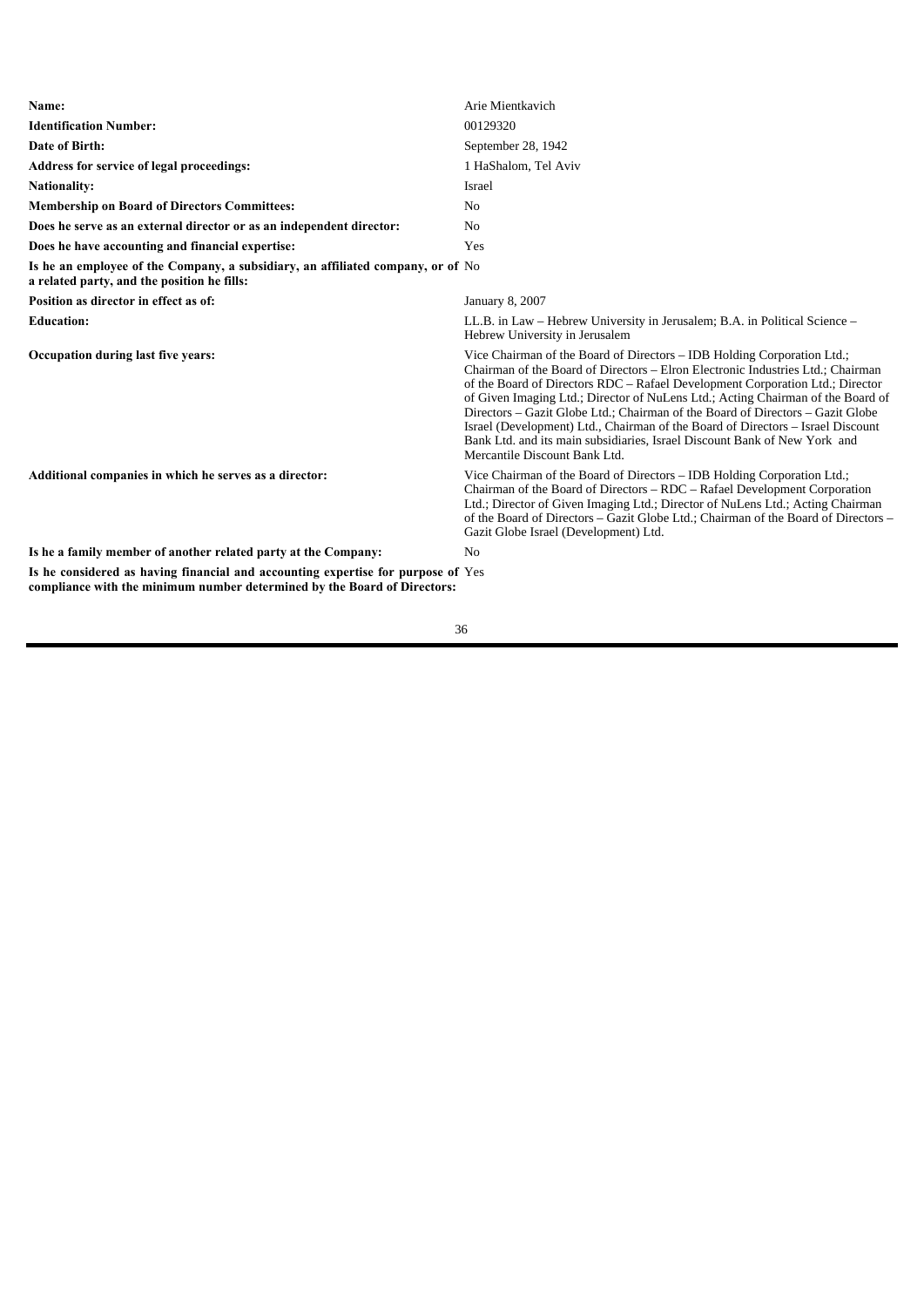#### **Appendix B**

#### **Elron Electronic Industries Ltd.**

**Dear Sir / Madam,**

# **Re: Declaration of Candidate to Act as a Director Pursuant to the Provisions of Section 224B of the Companies Law, 5759-1999**

I the undersigned, \_\_\_\_\_, bearer of I.D. no. \_\_\_\_\_\_\_\_, acting as director at Elron Electronic Industries Ltd. (the "**Company**") and agreeing that my term of office be renewed at the annual general meeting to be convened by the Company, do hereby declare and confirm as follows:

6. I have the required qualifications and the ability to dedicate the appropriate time to discharge the office of director at the Company, in consideration, *inter alia*, of the special needs and size of the Company.

\_\_\_\_\_\_\_\_\_\_\_\_\_\_\_\_\_\_\_\_\_\_\_\_\_\_\_\_\_\_\_\_\_\_\_\_\_\_\_\_\_\_\_\_\_\_\_\_\_\_\_\_\_\_\_\_\_\_\_\_\_\_\_\_\_\_\_\_\_\_\_\_\_\_\_\_\_\_\_\_\_\_\_\_\_\_\_\_\_\_\_\_\_\_\_\_\_\_\_\_\_\_\_\_\_\_\_\_\_\_\_\_\_\_\_\_\_\_\_ \_\_\_\_\_\_\_\_\_\_\_\_\_\_\_\_\_\_\_\_\_\_\_\_\_\_\_\_\_\_\_\_\_\_\_\_\_\_\_\_\_\_\_\_\_\_\_\_\_\_\_\_\_\_\_\_\_\_\_\_\_\_\_\_\_\_\_\_\_\_\_\_\_\_\_\_\_\_\_\_\_\_\_\_\_\_\_\_\_\_\_\_\_\_\_\_\_\_\_\_\_\_\_\_\_\_\_\_\_\_\_\_\_\_\_\_\_\_\_

\_\_\_\_\_\_\_\_\_\_\_\_\_\_\_\_\_\_\_\_\_\_\_\_\_\_\_\_\_\_\_\_\_\_\_\_\_\_\_\_\_\_\_\_\_\_\_\_\_\_\_\_\_\_\_\_\_\_\_\_\_\_\_\_\_\_\_\_\_\_\_\_\_\_\_\_\_\_\_\_\_\_\_\_\_\_\_\_\_\_\_\_\_\_\_\_\_\_\_\_\_\_\_\_\_\_\_\_\_\_\_\_\_\_\_\_\_\_\_ \_\_\_\_\_\_\_\_\_\_\_\_\_\_\_\_\_\_\_\_\_\_\_\_\_\_\_\_\_\_\_\_\_\_\_\_\_\_\_\_\_\_\_\_\_\_\_\_\_\_\_\_\_\_\_\_\_\_\_\_\_\_\_\_\_\_\_\_\_\_\_\_\_\_\_\_\_\_\_\_\_\_\_\_\_\_\_\_\_\_\_\_\_\_\_\_\_\_\_\_\_\_\_\_\_\_\_\_\_\_\_\_\_\_\_\_\_\_\_

#### $\overline{7}$ . 7. Considering the provisions of Section 1 above, specified below are my said qualifications:

7.1. **Education**: (please state the type of degree and the name of the academic institution):

# 7.2**. Professional experience (including as a director)**: \_\_\_\_\_\_\_\_\_\_\_\_\_\_\_\_\_\_\_\_\_\_\_\_\_\_\_\_\_\_\_\_\_\_\_\_\_\_\_\_\_\_\_\_\_\_\_\_\_\_\_\_\_\_\_\_\_\_\_\_\_\_\_\_\_\_\_\_\_\_\_\_\_\_\_\_\_

#### 8. **In the five years preceding the date of this declaration**:

8.1. I have not been convicted in a final and conclusive judgment of any of the offences according to Sections 290-297, 392, 415, 418-420 and 422-428 of the Penal Law, 5737-1977, and according to Sections 52C, 52D, 53(a) and 54 of the Securities Law, 5728-1968.

8.2. I have not been convicted in a final and conclusive judgment by a court outside of Israel of offenses of bribery, fraud, corporate manager offences or offences of use of inside information.

8.3. I have not been convicted in a final and conclusive judgment of another offence which a court has ruled that, due to the nature, gravity or circumstances of which, I am not appropriate to act as a director of a public company.

9. I am not a minor, incapacitated and I have not been declared bankrupt.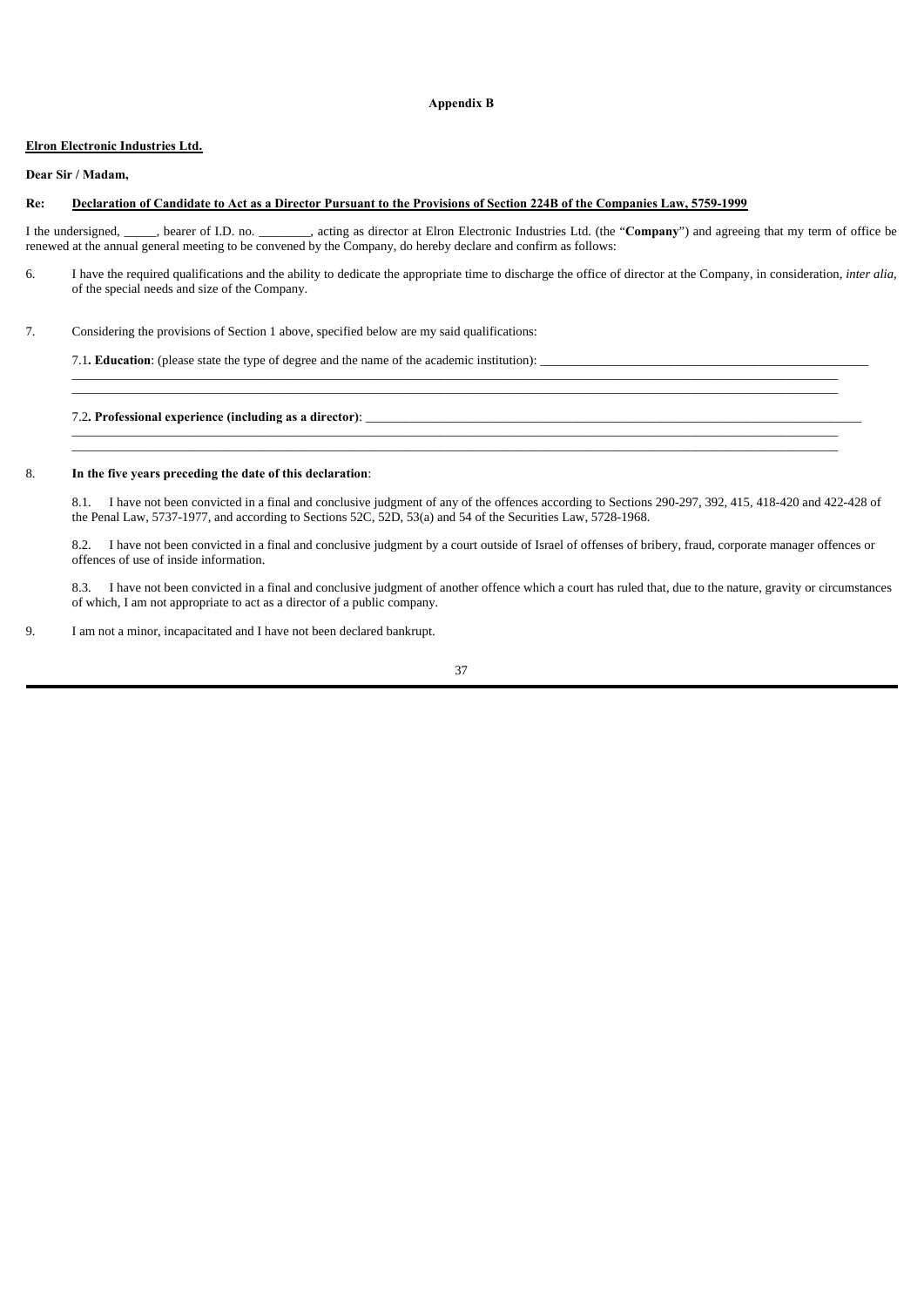- 10. None of my other positions or occupations do or may create a conflict of interest with my position as director at the Company, or will prejudice my ability to act as a director.
- $11.$ 11. I undertake to notify the Company if any of the conditions stated in this declaration above shall cease to be fulfilled, immediately after learning thereof, and I am aware that my office as director at the Company shall expire on the date of the giving of such notice.
- 12. I am aware that the Company has relied on the statements made in this declaration when approving my office at the Company; and that this declaration shall be kept at the Company's registered office and shall be available for inspection by any person, and be included in the Company's public reports.

Date Signature Signature Signature Signature Signature Signature Signature Signature Signature Signature Signature Signature Signature Signature Signature Signature Signature Signature Signature Signature Signature Signatu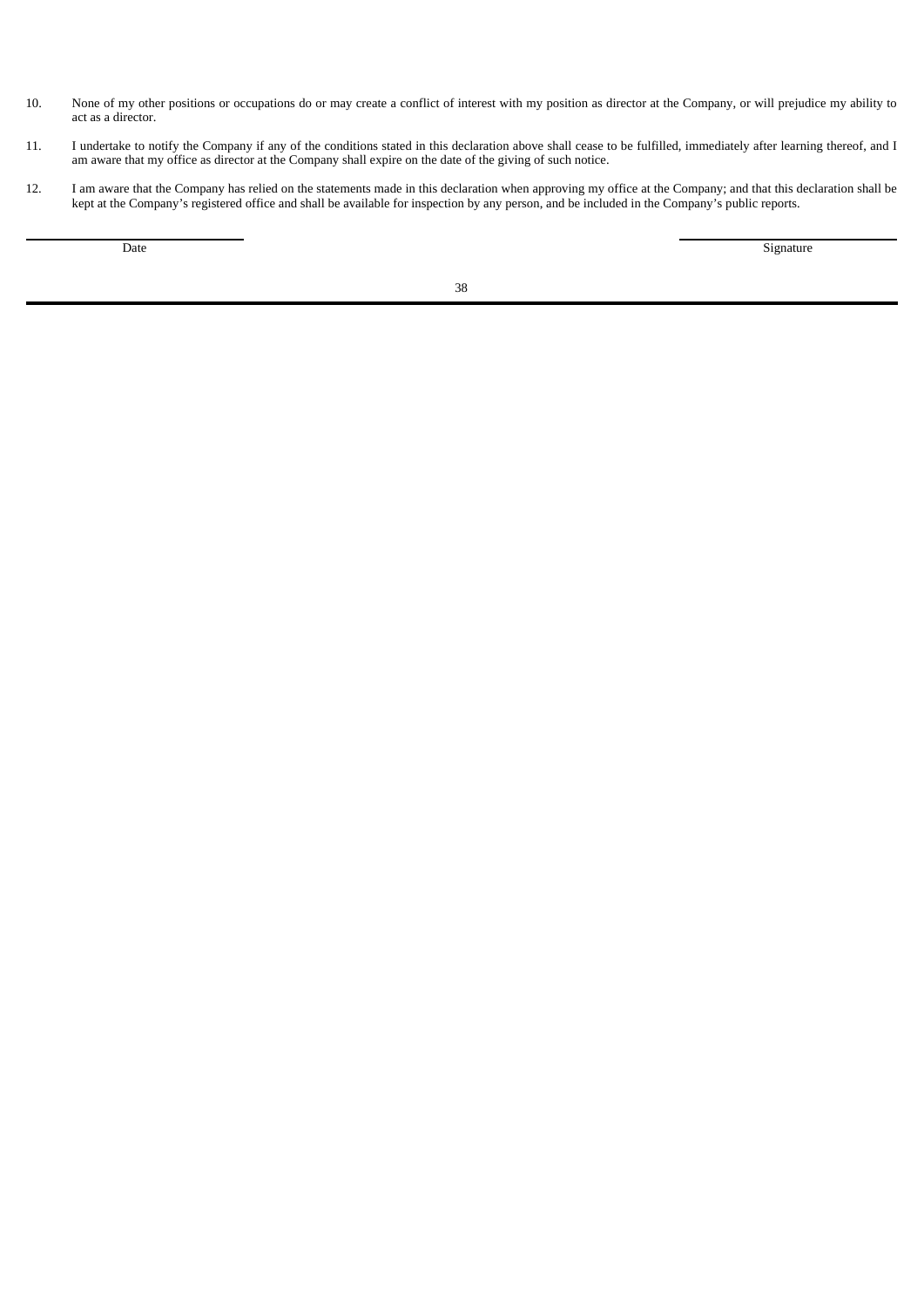**Appendix C**

# **ELRON ELECTRONIC INDUSTRIES LTD. THIS PROXY SOLICITED BY THE BOARD OF DIRECTORS FOR THE ANNUAL GENERAL MEETING OF SHAREHOLDERS TO BE HELD ON JULY 21, 2010**

The undersigned hereby constitutes and appoints ARIE MIENTKAVICH and PAUL WEINBERG and each of them, the true and lawful attorneys, agents and proxies of the undersigned, with full power of substitution, to vote with respect to all of the Ordinary Shares of ELRON ELECTRONIC INDUSTRIES LTD. (the "Company"), standing in the name of the undersigned at the close of business on June 21, 2010 at the Annual General Meeting of Shareholders of the Company to be held at the offices of the Company at 3 Azrieli Center, The Triangle Tower, 42nd Floor, Tel-Aviv, Israel, on July 21, 2010, at 10:30 am (Israel time), and at any and all adjournments thereof, with all power that the undersigned would possess if personally present and especially (but without limiting the general authorization and power hereby given) to vote as follows:

**Please mark your vote in blue or black ink as shown here** 

**1. Proposal No. 1 –** To approve the Company entering into an agreement with IDB Development Corporation Ltd. ("IDB") relating to the IDB's use of the Company's available office space from time to time as described in Section 1 of the Company's Immediate Report dated June 15, 2010.

**EXAMPLE AGAINST AGAINST ABSTAIN** 

**PLEASE STATE WHETHER OR NOT YOU HAVE A PERSONAL INTEREST IN THE RESOLUTION DESCRIBED IN ABOVE PROPOSAL.**

**NO NO**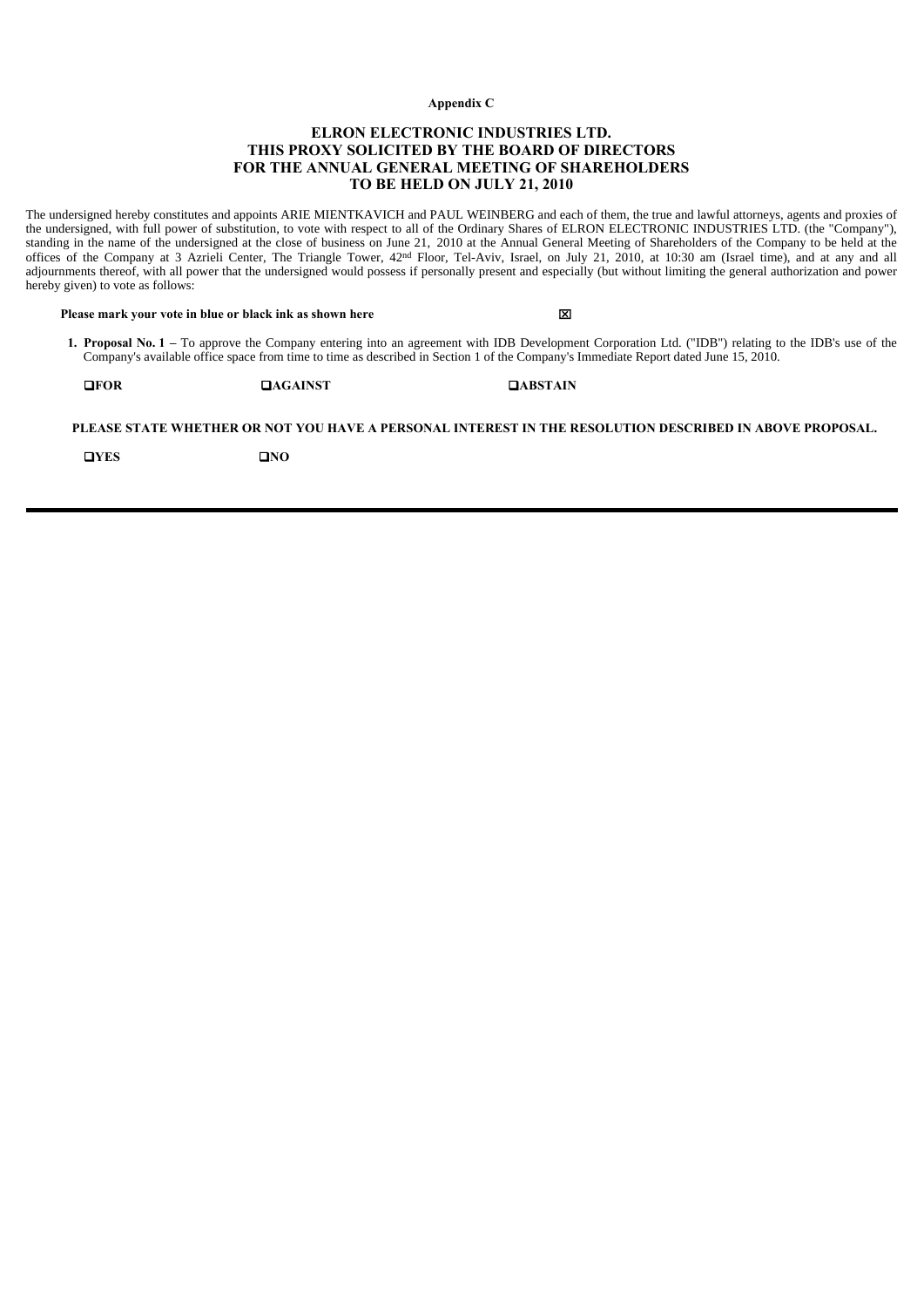**2. Proposal No. 2 –** To approve the Company entering into an agreement with IDB to receive computer systems technical support services from IDB's support center as described in Section 2 of the Company's Immediate Report dated June 15, 2010.

# **EXECUTE:** EXECUTE **CAGAINST EXECUTE: CABSTAIN**

# **PLEASE STATE WHETHER OR NOT YOU HAVE A PERSONAL INTEREST IN THE RESOLUTION DESCRIBED IN ABOVE PROPOSAL.**

#### **NO NO**

Under the Companies law, 1999 you are required to indicate whether or not you have a personal interest in the resolutions described in Proposals 1 and 2 above, which shall include the personal interest of any of your relatives or any entity in which you or any of your relatives (i) holds 5% or more of the issued and outstanding share capital or voting rights, or (ii) has the power to appoint one or more directors or a general manager (which in Israel is the equivalent of a president in the United States), or (iii) is a director or a general manager.

An interest resulting merely from the holding of a company's shares shall not be deemed to be a personal interest.

#### **IF YOU FAIL TO INDICATE WHETHER OR NOT YOU HAVE A PERSONAL INTEREST IN THE RESOLUTION DESCRIBED IN ANY OF PROPOSALS IN 1 AND 2 ABOVE, YOUR SHARES WILL NOT BE VOTED AND YOUR VOTE WILL NOT BE COUNTED FOR WITH RESPECT TO THE RESOLUTIONS DESCRIBED IN THE ABOVE PROPOSALS.**

**3. Proposal No. 3** - **To** elect Arie Mientkavich, Avraham Asheri, Gabi Barbash, Rona Dankner, Ami Erel, Avraham Fischer, Shay Livnat, Dori Manor and Arieh Ovadia as directors of the Company until the next annual general meeting of the Company, in addition to the external directors who hold office.

#### **EXECUTE:** FOR All Nominees **EXECUTE:**  $\Box$  **For all except (See instructions below)**

- **־** Arie Mientkavich
- **־** Avraham Asheri
- **־** Gabi Barbash
- **־** Rona Dankner
- **־** Ami Erel
- **־** Avraham Fischer
- **־** Shay Livnat
- **־** Dori Manor
- **־** Arieh Ovadia